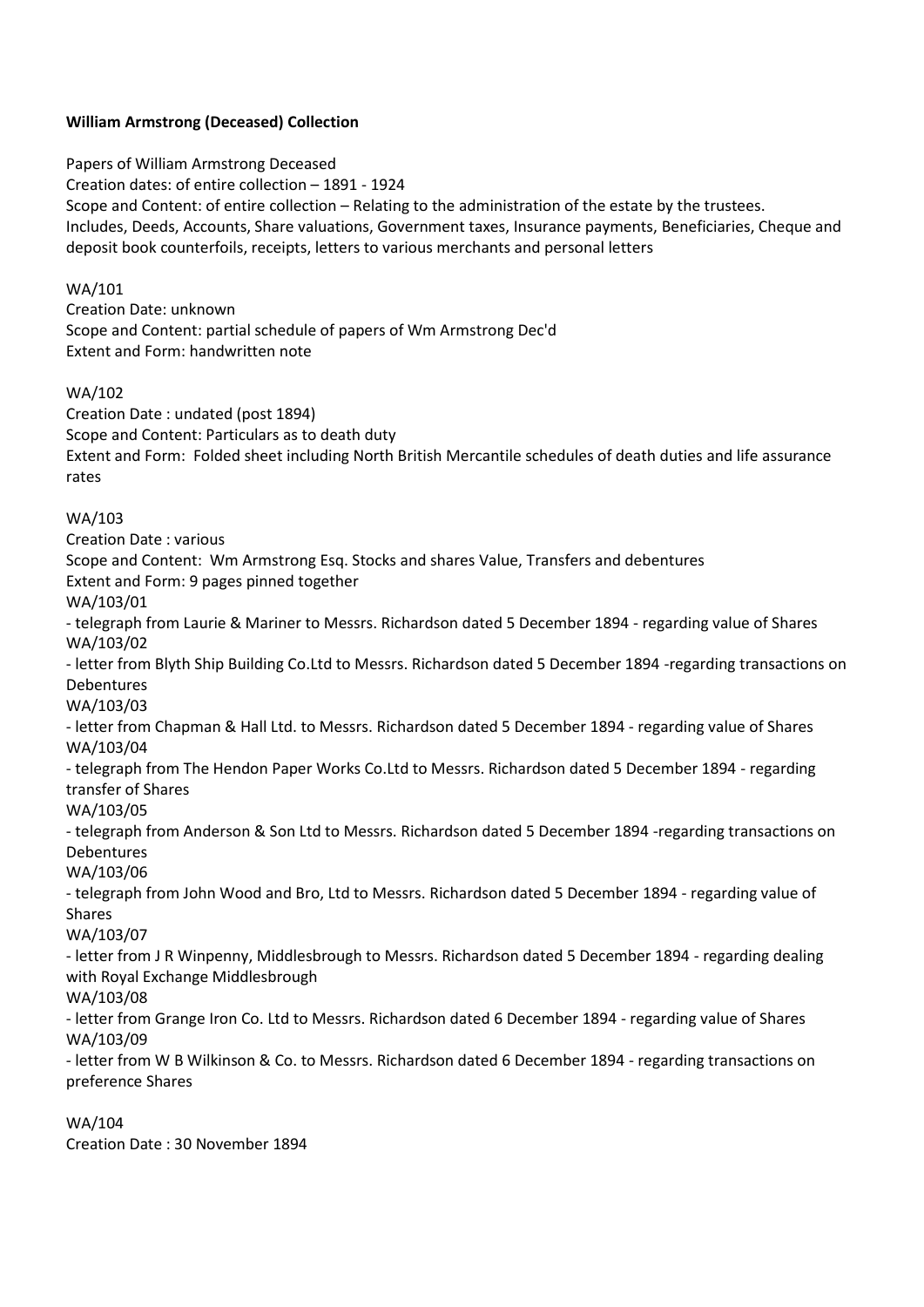Scope and Content: Mrs A M Irving. Press Copy Statement of Income dealt with under apportionment to 30 November 1894 Extent and Form: 2 flimsy sheets in cover

WA/105 Creation Date : 30 November 1894 Scope and Content : Wm Armstrong Esq. J H and I Richardson's valuation of stocks at 26 November 1894 Extent and Form: 2 folded ledger sheets

#### WA/106

Creation Date : 5 November 1894 Scope and Content : Wm Armstrong Esq. Deed of Gift of Investments and Dividends from Stocks and Shares to ten beneficiaries Extent and Form: 4 folded ledger sheets

#### WA/107

Creation Date: 20 November 1894 Scope and Content : Wm Armstrong Esq. Schedule of Investments to be valued by Messrs Richardson Extent and Form: 2 flimsy sheets in folder ledger sheet

### WA/108

Creation Date : 11 November 1894 Scope and Content: Wm Armstrong Esq. Statements showing 1) approximate cash position as at 31.12.1894 and 2) approximate income Extent and Form: 4 folded ledger sheets and 1 loose sheet

#### WA/109

Creation Date : November 1894 Scope and Content : Wm Armstrong Esq. 1st Schedule, Particulars of Investments Nov 1894 Extent and Form: 5 folded ledger sheets attached to 5 large sheets. Monkhouse Goddard, Chartered Accountants.

## WA/110

Creation Date: November 1894 Scope and Content: William Armstrong Esq. Chester le Street. Statement showing total Stocks and Shares to be divided and the appropriation of same amongst the Children. Workhouse Goddard Chartered Accountants Newcastle on Tyne Extent and Form: 4 large folded ledger sheets

#### WA/111

Creation Date: November 1894 Scope and Content: William Armstrong Esq. Chester le Street. Statement showing total Stocks and Shares to be divided and the appropriation of same amongst the Children Extent and Form: 6 large folded ledger sheets

## WA/112

Creation Date - undated Scope and Content : William Armstrong Esq. Chester le Street. Statement of Stocks and Shares retained by W Armstrong Esq with estimated annual income Extent and Form: 2 large folded ledger sheets (1 is blank)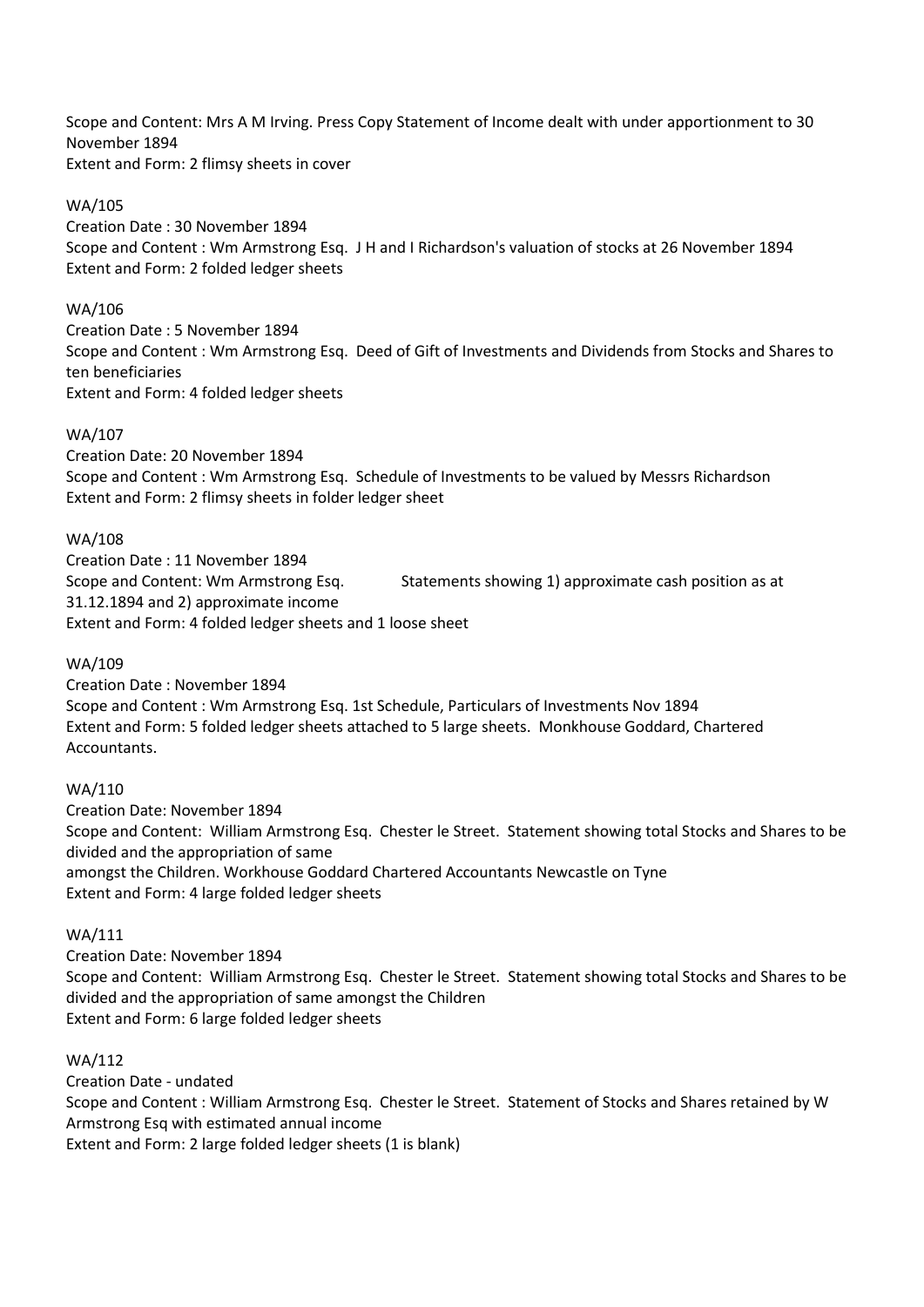## WA/113

Creation Date : 31 December 1894 Scope and Content : William Armstrong Esq. Statement shewing Stocks and Shares to be divided; and Estimated Income for half year to 31 December 1894 Extent and Form: 1 large folded ledger sheet

## WA/114

Creation Date : undated Scope and Content : Wm Armstrong Esq. Chester le Street. A. Statement of Investments to be Divided. Extent and Form: 2 large folded ledger sheets

# WA/115

Creation Date : undated Scope and Content : Wm Armstrong Esq, Chester le Street. B. Schedule of Investments to be retained. Extent and Form: 3 large folded ledger sheets.

# WA/116

Creation Date : November 1894 Scope and Content : Wm Armstrong Esq Pelaw House, Chester le Street. Full Schedule of Investments to Nov '94 Extent and Form: 7 large folded ledger sheets

# WA/117

Creation Date : 30 November 1894 Scope and Content: Wm Armstrong Esq. John H Armstrong. Schedule of Stocks and Shares transferred to Mr John Hobart Armstrong, 30 November 1894. Also Personal Investments. Extent and Form: 7 folded ledger sheets

# WA/118

Creation Date : November 1894 Scope and Content : Wm Armstrong Esq. Chester le Street. Draft Statement showing apportionment of dividends Extent and Form : 2 large folded ledger sheets

# WA/119

Creation Date: 7 January 1895 Scope and Content : William Armstrong Esq. Press Copy. Cash Position 7 January 1895 Extent and Form: 2 flimsy sheets in cover, with note from Challoners Stockbrokers re Newcastle Brewery shares bought

#### WA/120

Creation Date : 7 January 1895 Scope and Content: Wm Armstrong Esq. Cash position 7 January 1895 Extent and Form: 3 ledger sheets

# WA/121

Creation Date : April 1895 Scope and Content : Wm Armstrong Esq. Statement shewing amounts due from various beneficiaries in respect of dividends accrued at 30 November 1894 and reconciliation of statements prepared at 30 November 1894 and at April 1895 Extent and Form: 5 ledger sheets (2 loose)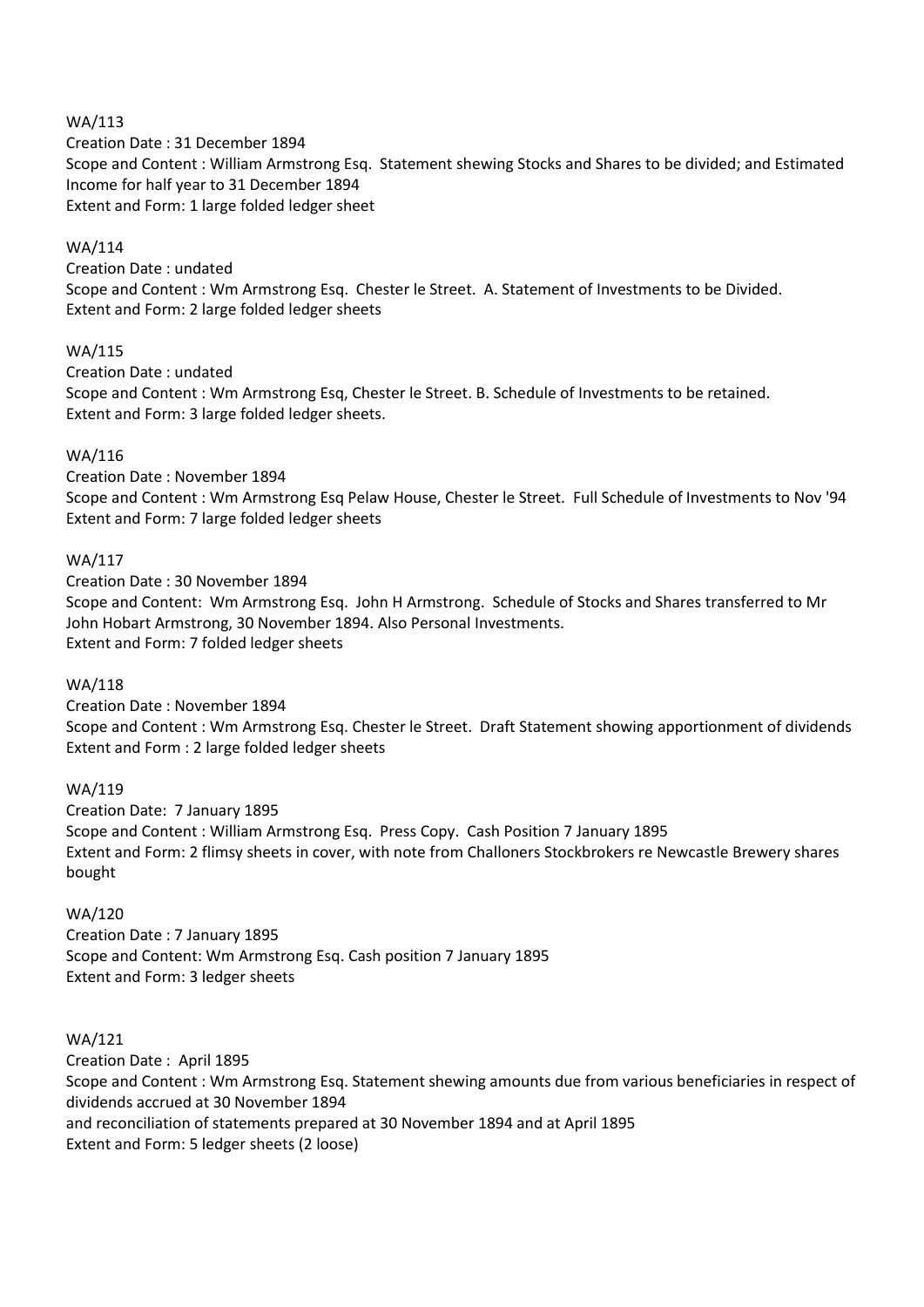WA/122 Creation Date : 30 April 1895 Scope and Content : Wm Armstrong Esq. Schedule of Investments at 30 April 1894 with Estimated Annual Income. Extent and Form: 2 folded ledger sheets.

## WA/123

Creation Date : 28 May 1895 Scope and Content : William Armstrong Esq. Press Copy. Schedule of Investments at 28 May 1895. Extent and Form: 2 flimsy sheets in cover.

## WA/124

Creation Date : 28 May 1895 Scope and Content : William Armstrong Esq. Second Schedule of Investments 28 May 1895 Extent and Form: 3 folded ledger sheets.

## WA/125

Creation Date: unknown Scope and Content: The Estate of William Armstrong decd. Press Copy. Schedule of Stock & Shares transferred to John H Armstrong Extent and Form: 3 large folded flimsy sheets in cover

## WA/126

Creation Date : 1896 Scope and Content: Income 1895-96. List of dates (January to July) names (individuals and companies) and amounts Extent and Form: 1 folded page

#### WA/127

Creation Date : September 1896 Scope and Content : W Armstrong Dec'd. Receipts 1 October 1895 - 30 September 1896. (Marked F G Wilson Wayleave Papers. Startup fact. business.) Extent and Form: 3 folded ledger sheets.

#### WA/128

Creation Date : October 1896 Scope and Content : Statement showing actual expenditure (subject to outstanding accounts) for year to October 31 1896. Extent and Form: 1 folded ledger sheet.

#### WA/129

Creation Date : 3 November 1896 Scope and Content : William Armstrong deceased. Press Copy. Balance Sheet and Schedules 3 November 1896. Monkhouse Goddard & Co. Chartered Accountants. Extent and Form: 4 large flimsy sheets in cover.

# WA/130

Creation Date : 3 November 1896 Scope and Content: The Estate of William Armstrong dec'd. Balance Sheet 3 November 1896. Monkhouse Goddard & Co, Chartered Accountants.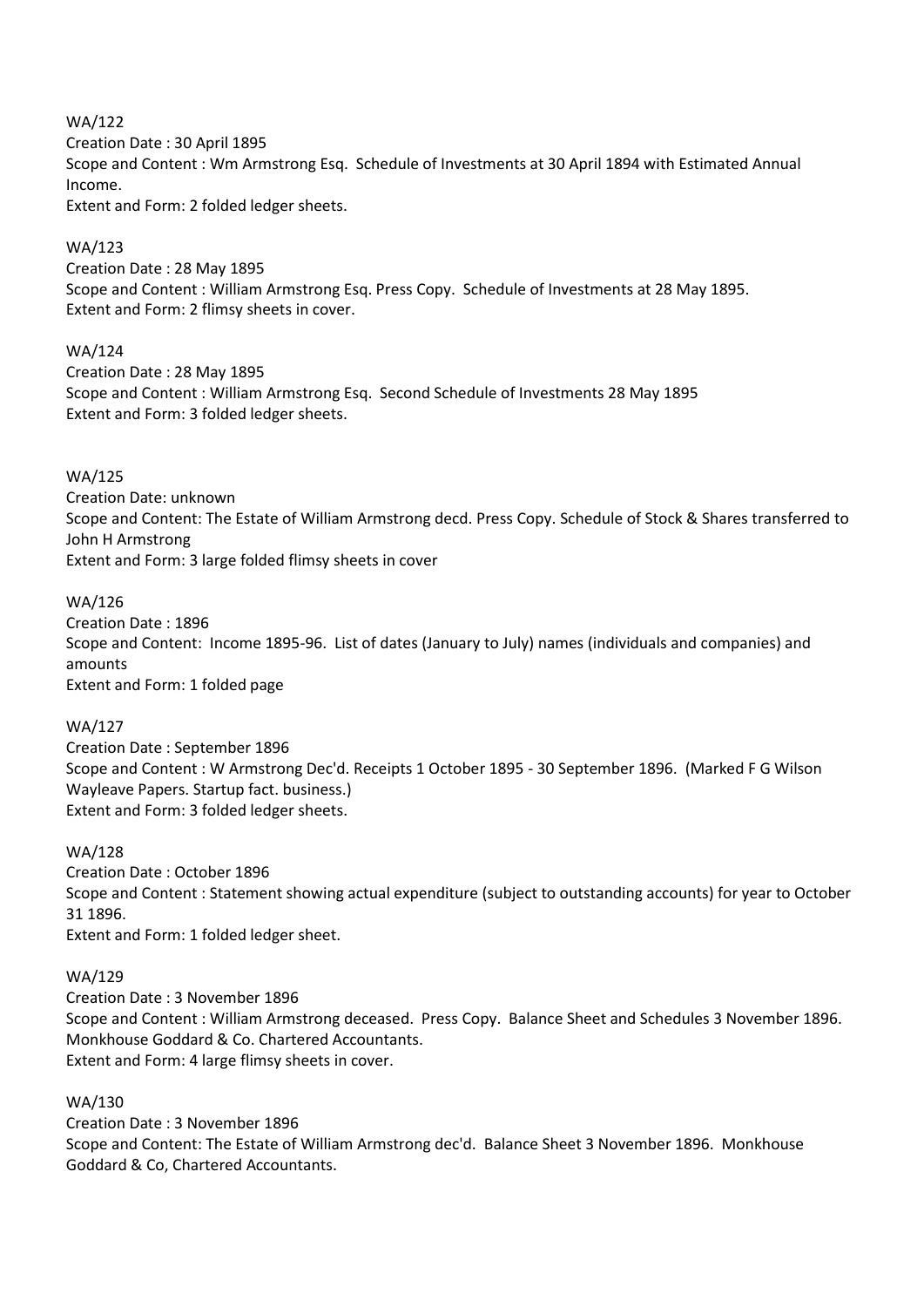Extent and Form: 1 folded ledger sheet.

## WA/131

Creation Date : 3 November 1896

Scope and Content : Lease Work in hand on 3 November 1896 and to what date previously settled by payment of salary.

(re Shildon Lodge,Hetton?, South Pelaw, Crook Hall / Framwellgate, Hamsterley, Heddon, Cowpen, Middle Herrington, Lynemouth, Woodhorn).

Extent and Form: 1 folded ledger sheet.

# WA/ 132

Creaton Date: 3 November 1896 Scope and Content : Wm Armstrong dec'd. Schedule of Stocks and Shares 3 November 1896. Extent and Form: 1 large folded ledger sheet.

## WA/133

Creation Date : 7 November 1896 Scope and Content : Wm Armstrong Dec'd. Schedule of Investments. Extent and Form: 2 folded ledger sheets.

#### WA/134

Creation Date : 3 November 1896 Scope and Content : Wm Armstrong dec'd. Schedule of book debts and debts due at death. Extent and Form: 4 folded ledger sheets.

#### WA/135

Creation Date : 13 November 1896 Scope and Content : Wm Armstrong dec'd. Sundry Assets and Liabilities at date of death. Draft Accounts for Probate 13 November 1896. Extent and Form: 4 folded ledger sheets enclosing 2 pages Pelaw House notepaper.

#### WA/136

Creation Date : 14 November 1896 Scope and Content : letter from Henry Wallace FSJ to J H Armstrong giving valution of Wingate Wayleave. Extent and Form: 1 folded page.

## WA/137

Creation Date : undated - November 1896 Scope and Content: Form A1 Affidavit for Inland Revenue re Estate Duty. William Armstrong RSO and John Hobart Armstrong applying for probate of the Will of William Armstrong dec'd. Extent and Form: 1 large folded sheet.

#### WA/138

Creation Date : 3 November 1896

Scope and Content : Work done by Wm Armstrong for which fees not yet tendered. Value of work in progress for+ / value of work tendered,

paid but not yet completed for North Eastern Railway Co, salaries and commissions due / work done re check agencies.

Extent and Form: 1 large folded ledger sheet, 3 folded pages and 6 folded pages with small note.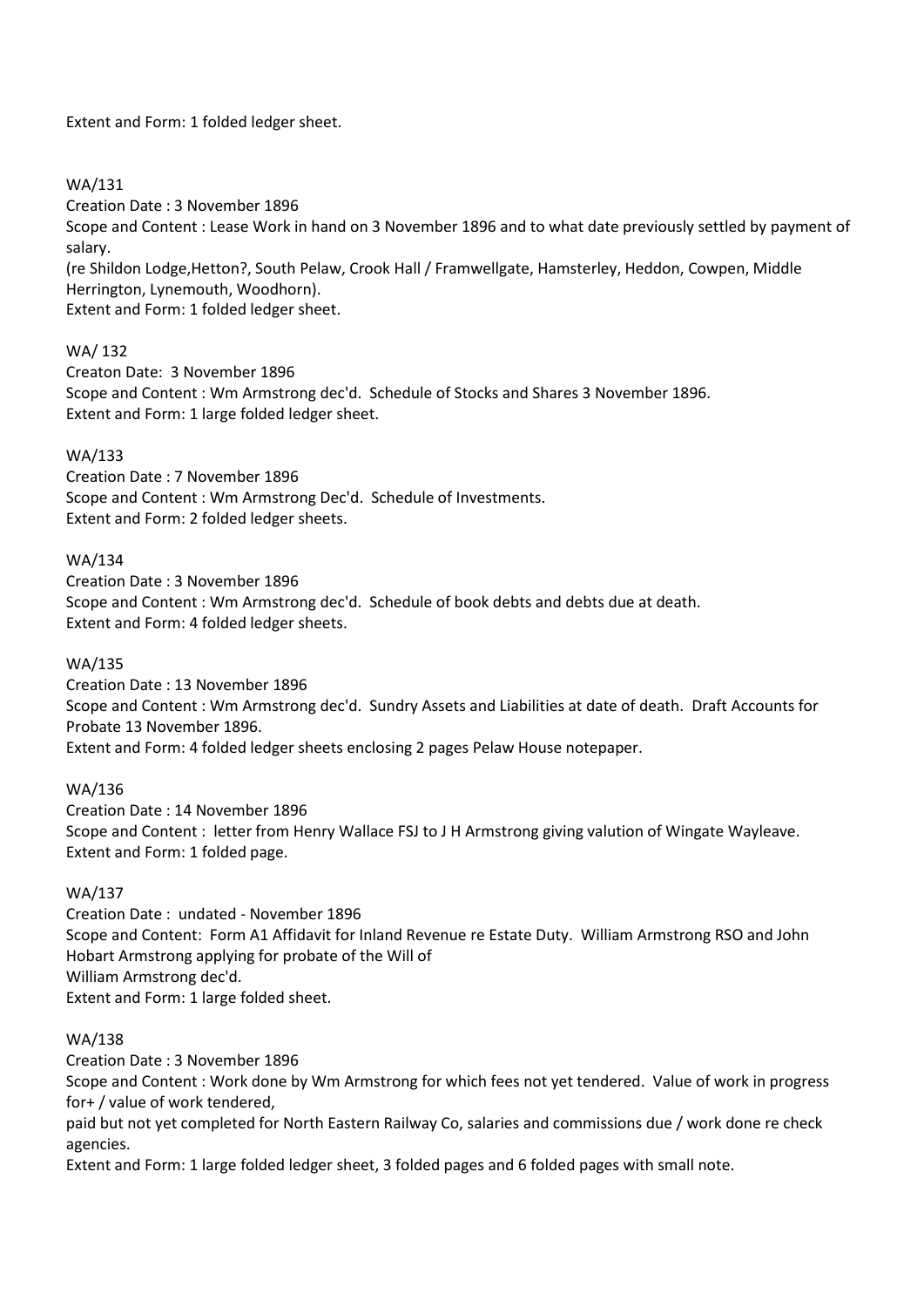## WA/139

Creation Date : 3 November 1896 Scope and Content: The Estate of William Armstrong dec'd. No1. Balance Sheet and Schedules 3 November 1896. Monkhouse Goddard & Co, Chartered Accountants. Extent and Form: 4 large and 4 small folded ledger sheets.

## WA/140

#### Creation Date : December 1896

Scope and Content : Wm Armstrong dec'd. Statement shewing Cash available for Investment. December 1896. Extent and Form: 1 folded ledger sheet.

## WA/141

Creation Date : 29 December 1896 Scope and Content : The Estate of William Armstrong dec'd. Balance Sheet and Schedules 29 December 1896. Monkhouse Goddard & Co., Chartered Accountants. Extent and Form: 2 large and 5 small folded ledger sheets.

## WA/142

Creation Date : 30 December 1896. Scope and Content : Wm Armstrong dec'd. Statement of Moneys received since 3 November 1896. Extent and Form: 1 folded ledger sheet.

## WA/143

Creation Date : December 1896. Scope and Content : Wm Armstrong dec'd. Sundry Rough Papers. (expenditure 1.10.95 to 24.3.96). Extent and Form: 2 large folded ledger sheets.

#### WA/144

Creation Date : 29 December 1896 Scope and Content : The Estate of Wm Armstrong deceased. Balance Sheet and Schedules 29.12.96. Monkhouse Goddard & Co, Chartered Accountants. Extent and Form: 2 large and 8 small folded ledger sheet.

#### WA/145

Creation Date : 03 November 1896 Scope and Content : The Estate of Wm Armstrong deceased. Balance Sheet and Schedules 5.3.97. Monkhouse Goddard & Co, Chartered Accountants. Extent and Form: 2 large and 4 small folded ledger sheet.

#### WA/146

Creation Date : 26 January 1897 Scope and Content : William Armstrong Deceased. Points in connection with the business of William Armstrong & Sons of which the deceased was Senior Partner. 26 January 1897. Extent and Form: 5 types pages with cover.

### WA/147

Creation Date : 30 January 1897

Scope and Content : William Armstrong Deceased. Points in connection with the business of William Armstrong & Sons of which the deceased was Senior Partner.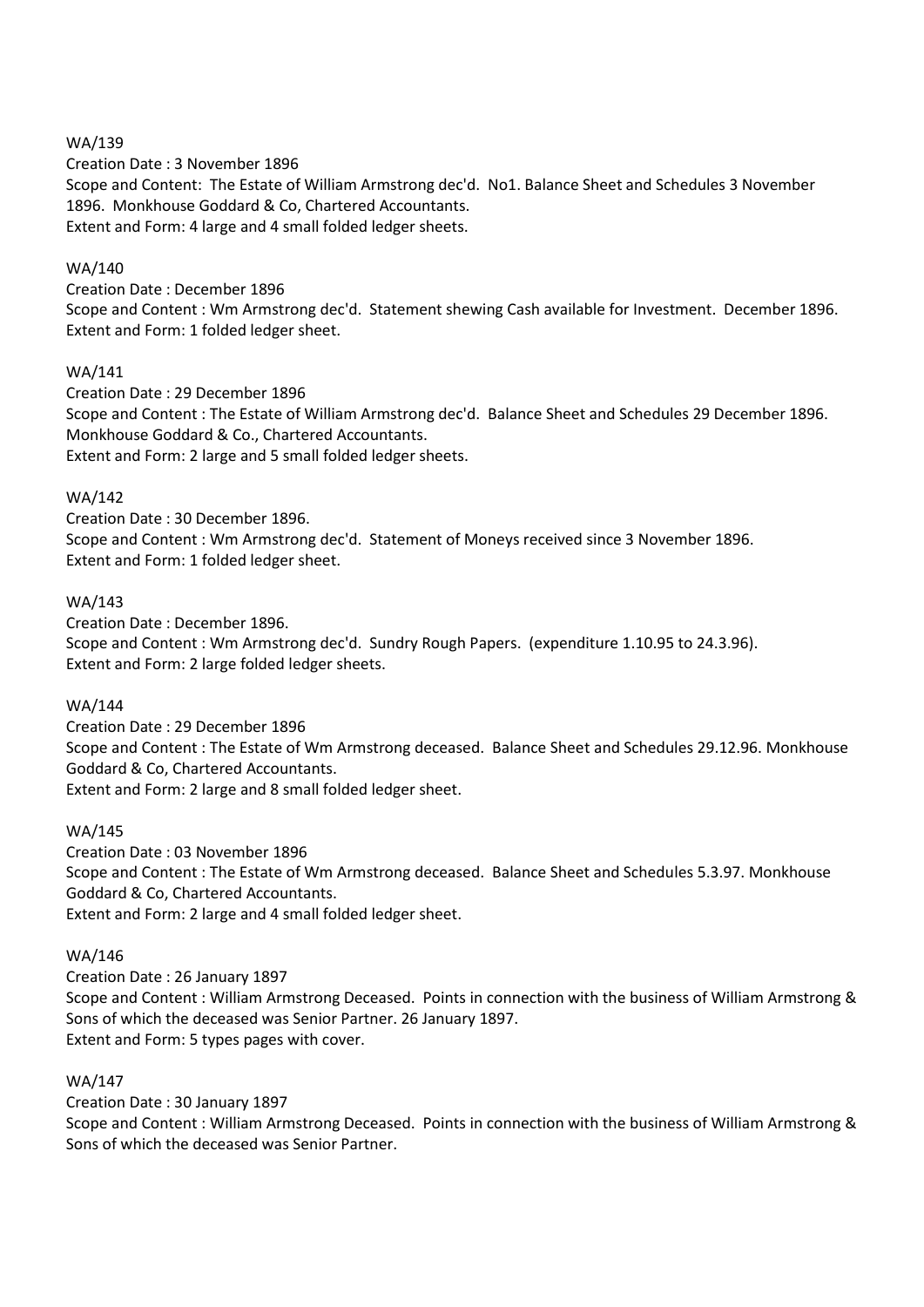30 January 1897. Signed by executors and existing partners J Hobart Armstrong, Will Armstrong and Henry Armstrong.

Extent and Form: 7 types pages with cover.

WA/148

Creation Date : 30 January 1897 Scope and Content : William Armstrong dec'd and William Armstrong & Sons. Press Copy. Schedule of Work Completed re 3 November 1897. Extent and Form: 6 flimsy ledger sheets in cover.

# WA/149

Creation Date: 9 February 1897 Scope and Content : William Armstrong deceased. Opinion of Mr John Gent (Lincoln's Inn) in regard to points in connection with the business of William Armstrong & Sons as set out in the Statement of Facts signed by the Executors and Surviving Partners. Extent and Form: 3 folded typed pages.

# WA/150

Creation Date: 30 April 1897 Scope and Content : The Estate of William Armstrong dec'd. Balance Sheet and Statements 30 April 1897. Monkhouse Goddard & Co, Chartered Accountants. Extent and Form: 6 large folded ledger sheets.

# WA/151

Creation Date: 26 June 1897 Scope and Content : Wm Armstrong dec'd. Cash Position 26 June 1897. Extent and Form: 1 folded ledger sheet.

# WA/152

Creation Date: 31 August 1897 Scope and Content : Wm Armstrong dec'd. Estimated income, June, July and August. Extent and Form: 1 folded ledger sheet plus notepaper.

# WA/153

Creation Date: 1897 Scope and Content : W A Dec'd. Rough papers. Extent and Form: Packet containing 1 large folded ledger sheet with 7 small folded papers and 1 envelope from Monkhouse Goddard containing cheque to Thomas Kirkup from W A Armstrong referred by bank to the Executors.

# WA/154

Creation Date: 1 December 1897 Scope and Content: Blyth Shipbuilding Co Ltd. Charge of Debenture Dec 1 1897. Correspondence in November and December 1897 with Wilkinson Marshall, solicitors, re Blyth Shipbuilding Co Ltd debentures. Extent and Form: Monkhouse Goddard envelope containing 5 letters, 2 original, three flimsy copy.

# WA/155

Creation Date: 2 December 1897 Scope and Content: The Estate of William Armstrong dec'd. Monkhouse Goddard & Co. Balance Sheet and Schedules 2 December 1897.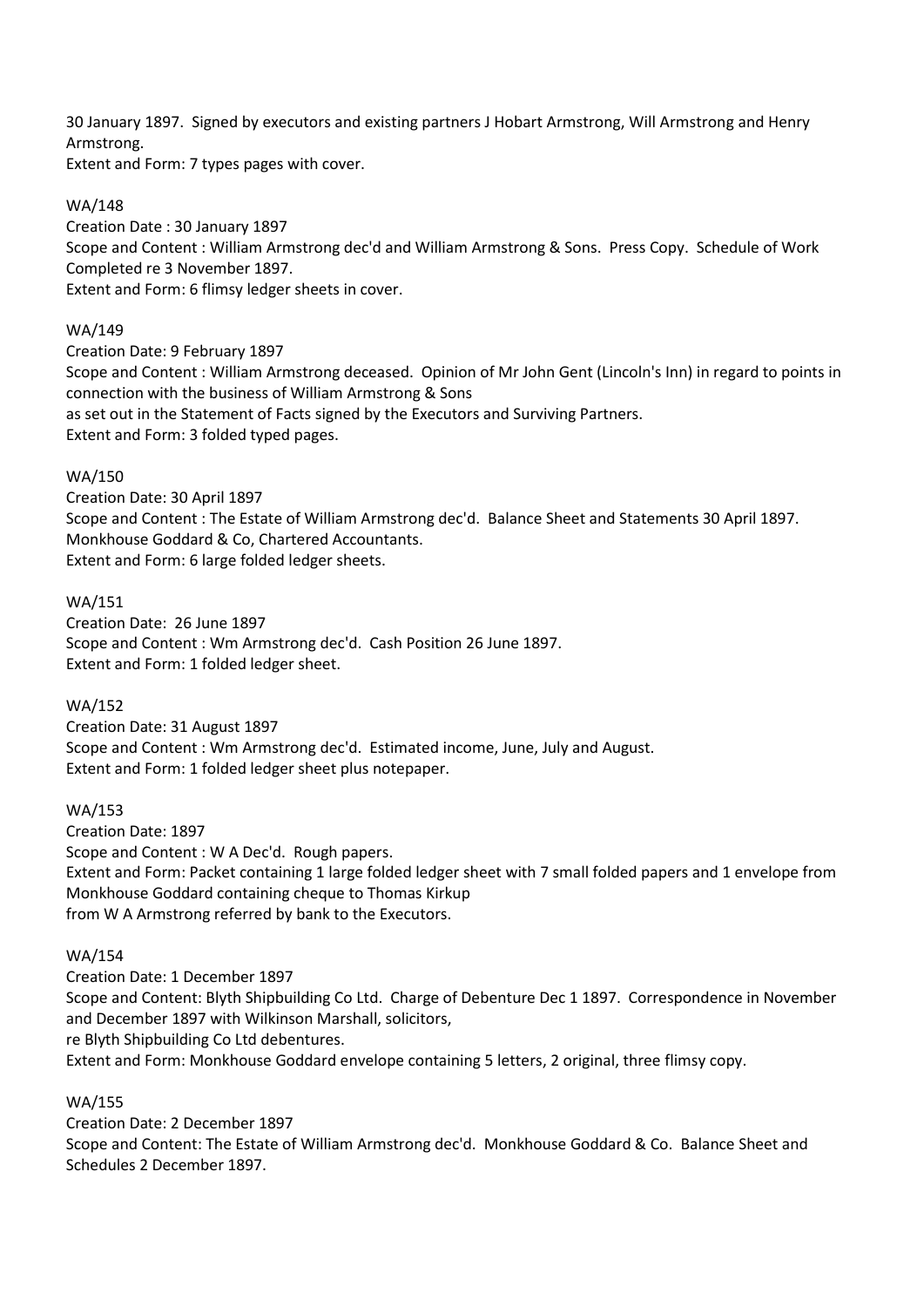Extent and Form: 5 large folded ledger sheets.

WA/156/01

Creation Date: 2 December 1897 Scope and Content: The Trust Estate of Wm Armstrong dec'd. Balance Sheet and Statements and Trial Balance 2 December 1897. Extent and Form: 4 large folded ledger sheets (Balance Sheet), WA/156/02 -enclosing 2 small folded ledger sheets (Trial Balance).

# WA/157

Creation Date: 2 December 1897

Scope and Content: William Armstrong dec'd. Schedule of Investments 2 December 1897: (1) Realizeable, (2)Realizeable, but market value only approximate value of shares and (3) Value of shares doubtful. Extent and Form: 3 folded ledger sheets.

# WA/158/01

Creation Date: 4 December 1897

Scope and Content: Memorandum of basis discussed and agreed upon by all the members of the family on Saturday the 4th December 1897 as to an arrangement for avoiding a sale by auction as far as possible of various assets of the estate (Contents of Pelaw House). (Paintings, silver, china, ware, books (mining books to be taken out and purchased by William Armstrong and Henry Armstrong), bric a brac and furniture to be independently valued and shared in lots by drawing names out of a hat, save for the return of gifts to Mrs Armstrong to their donors and agreement on particular items. Greenhouse plants, carriages, horses and harness to be auctioned.) WA/158/02

-Extent and Form: 1 Flimsy copy of original typed agreement (6 pages in cover, folded),

WA/158/03

-Original document, with handwritten amendments (6 pages in cover, folded) and handwritten notes - 8 pages (3 pinned) folded in envelope.

# WA/159/01

Creation Date: 8 December 1897

Scope and Content: Pelaw House. Memorandum of Suggestions come to at interview between J H Armstrong, H Armstrong, Miss Armstrong and F G Armstrong.

8 December 1897. Mention of staff: Stock, the butler, Bleasdale (gardener?), Pelton, Dodd, Mrs Alderson, Young, Raeman, Reed, laundry-maid, kitchen-maid, under-gardener,

WA/159/02

-Extent and Form: Original: 2 typed pages, folded, and copy: 2 flimsy pages folded in cover.

# WA/160

Creation Date: 29 January 1898 Scope and Content: Henry Angus & Co. Valuation of Carriages and Harness at Pelaw House. Extent and Form: 1 page headed account sheet.

# WA/161

Creation Date: 17 February 1898

Scope and Content: re William Armstrong dec'd. Memorandum of Matters to be addended to. Memo of visit to Chester le Street 17 February 1898.

(Valuations of rents (Lord Durham, Reed, Bleasdale, Dodd, , items taken by beneficiaries, including coals, plants, manure, iron railings, summerhouse,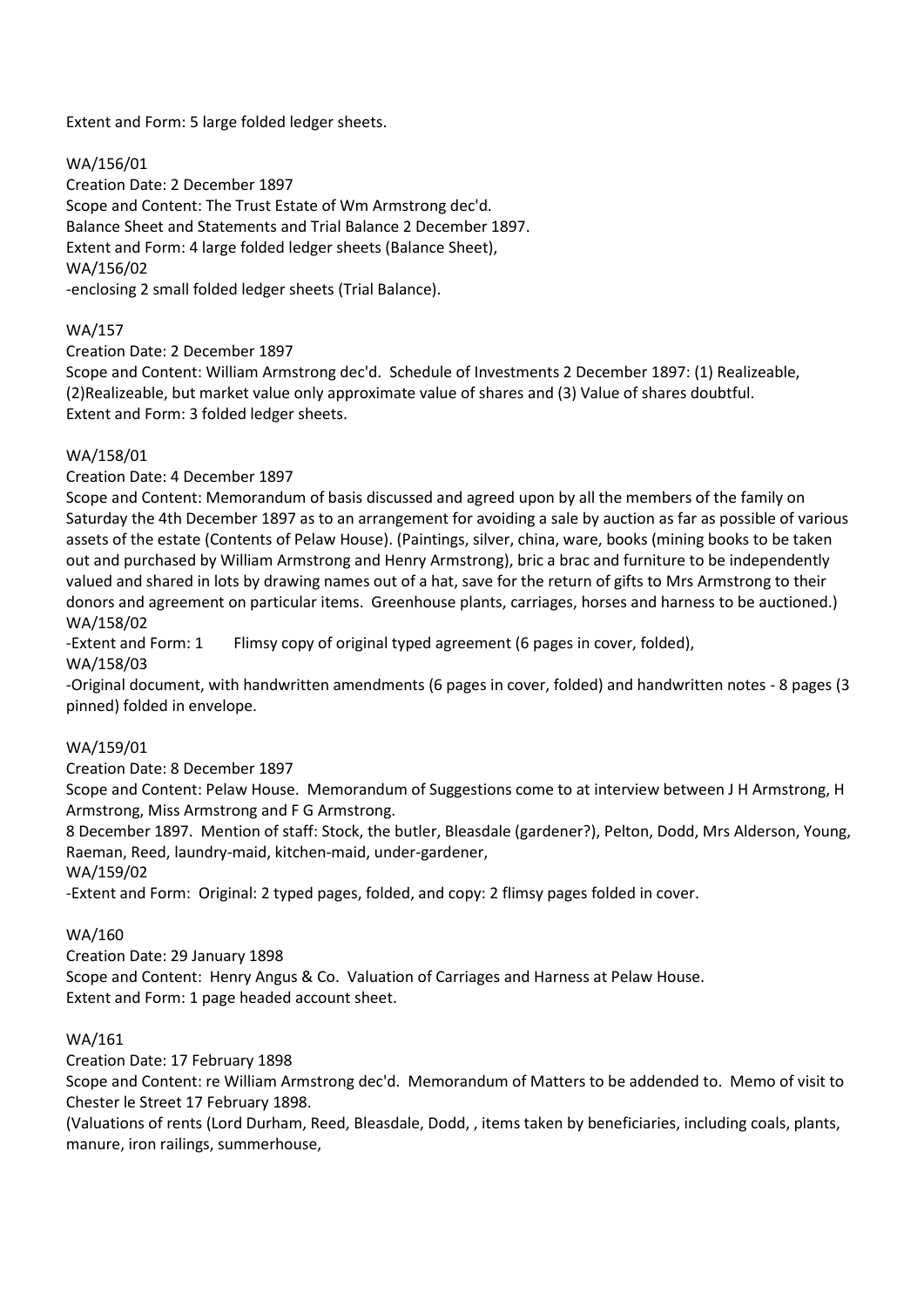and others (Dr Mclean)) (On page 4, 'Mining books to be taken by and charged to Messrs William and Henry Armstrong').

Extent and Form: 6 folded typed and annotated pages.

# WA/162

Creation Date: 5 February 1898 Scope and Content: Revenue Account from 3 November 1896 to 5 February 1898. Extent and Form: 1 large folded ledger sheet.

## WA/163

Creation Date: 7 February 1898. Scope and Content: Schedules shewing appropriation of Investments in the Estate. 7 February 1898. Extent and Form: 3 folded ledger sheets.

## WA/164

Creation Date: 16 February 1898 Scope and Content: William Armstrong decd. Valuation of Stocks. J S Challoner & Son, Stock and Share Brokers. Statement of Stocks and Shares for Valuation. Extent and Form:

## WA/165

Creation Date: 25 March 1898. Scope and Content: Schedules showing appropriation of Investments in the Estate. 25 March 1898. Extent and Form: 3 folded ledger sheets.

## WA/166

Creation Date : 16 April 1898 Scope and Content : The Estate of Wm Armstrong dec'd. Balance Sheet, Income A/c and Schedule of Investments. 16 April 1898. Monkhouse Goddard & Co. Extent and Form: 1 large and 1 small folded ledger sheets.

# WA/167/01

Creation Date: 19 April 1898 Scope and Content : Statement showing realisation of household furniture, horses, carriages etc at Pelaw House Auction Sale. (Mining Books valued at £30) 19 April 1898. Extent and Form: 1 folded ledger sheet. WA/167/02 Creation Date: 2,3,4 March 1898 Scope and Content : Statement showing realisation at Pelaw House Auction Sale. 2,3,4,Mach 1898. Extent and Form: 1 folded ledger sheet.

#### WA/168

Creation date: 20 April 1898 Scope and Content: W Armstrong decd. Statement showing charges against Capital and Capital transferred to the Beneficiaries 2 December 1897 to 16 April 1898. Extent and Form: 1 folded ledger sheet.

#### WA/169

Creation Date: (April 1898?) Scope and Content: John H Armstrong. Schedule of pictures, silver etc to receive from Pelaw House. Extent and Form: 1 handwritten sheet.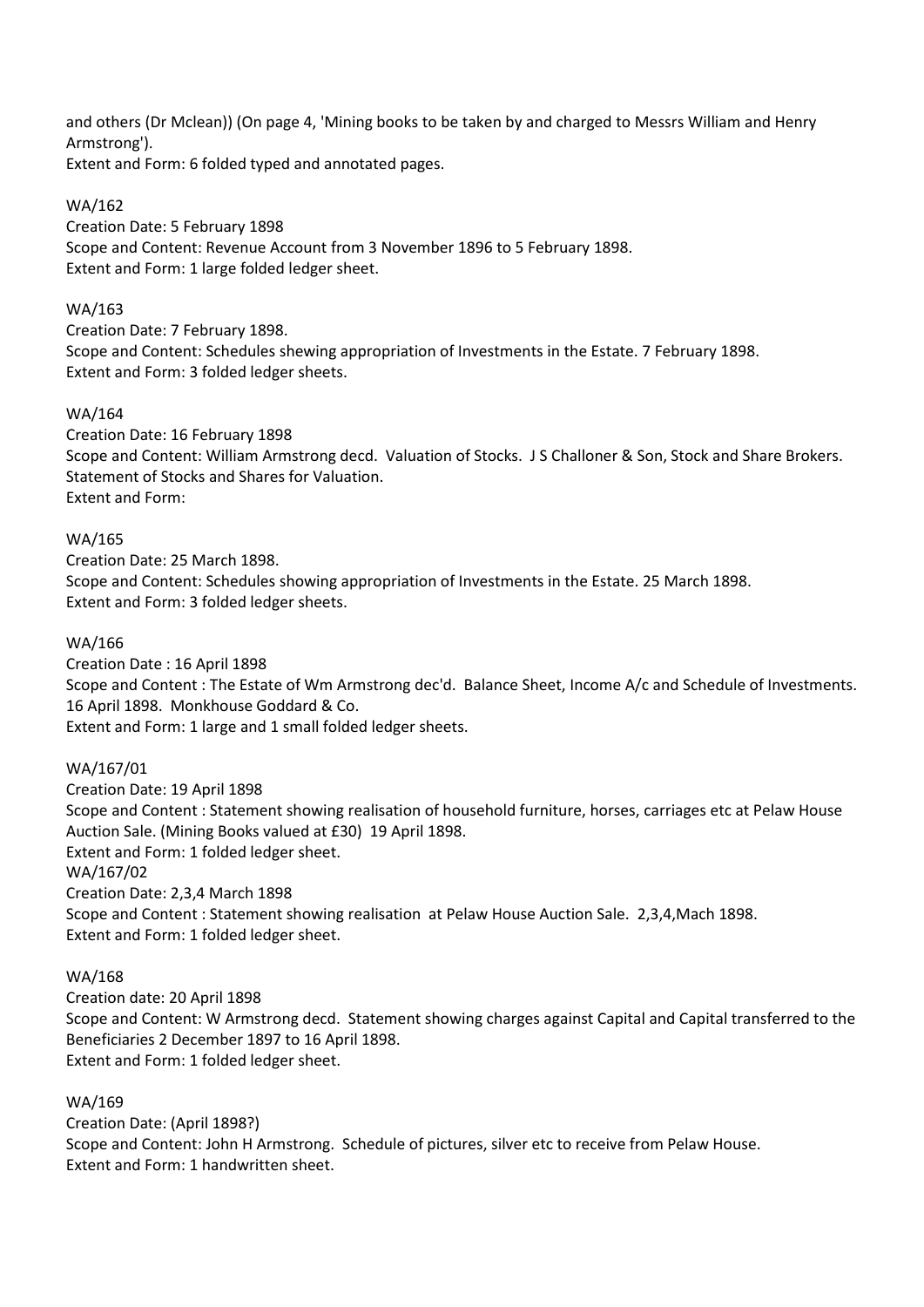WA/170 Creation Date: 31 May 1898 Scope and Content: The Estate of William Armstrong dec'd. No 4. Statement shewing division of Investments among beneficiaries in equal proportions. 31 May 1898. Monkhouse Goddard & Co. Extent and Form: 2 large folded ledger sheets.

# WA/171

Creation Date: 31 May 1898 Scope and Content: Press Copy. The Estate of William Armstrong No 2. Balance Sheet, Capital Account, Income Account and Schedules from 3 November 1896 to 31 May 1898. Extent and Form: 6 large copy pages in cover.

# WA/172

Creation Date: 31 May 1898 Scope and Content: The Estate of William Armstrong decd. No 2. Balance Sheet and Statements 31 May 1898. Monkhouse Goddard & Co. Extent and Form: 6 large folded ledger sheets.

# WA/173

Creation Date: 31 May 1898 Scope and Content: The Estate of William Armstrong decd. No 4. Statement shewing division of Investments amongst Beneficiaries in equal proportions. 31 May 1898. Monkhouse Goddard & Co. Extent and Form: 3 large folded ledger sheets.

# WA/174

Creation Date: 31 May 1898. Scope and Content: The Estate of William Armstrong decd. Income Account from 3 November 1896 to 31 May 1898. Monkhouse Goddard & Co. Extent and Form: 2 large folded ledger sheets.

# WA/175

Creation Date: 31 May 1898. Scope and Content: The Estate of William Armstrong dec'd. No 4. Annotated 'See Revised Statement'. Statement shewing division of Investments amongst Beneficiaries in equal proportion. 31 May 1898. Monkhouse Goddard & Co. Extent and Form: 2 folded ledger sheets.

# WA/176

Creation Date: 31 May 1898 Scope and Content: The Estate of William Armstrong decd. Statement shewing Investments divided amongst the Beneficiaries. 31 May 1898. Extent and Form: 1 folded ledger sheet.

# WA/177

Creation Date: 31 May 1898.

Scope and Content: ...m Armstrong decd. (top outside corner torn away). Statement shewing allowance to be made to Colonel Lambert in respect of Rent, Rates etc of Pelaw House. 31 May 1898. Extent and Form: 1 folded ledger sheet.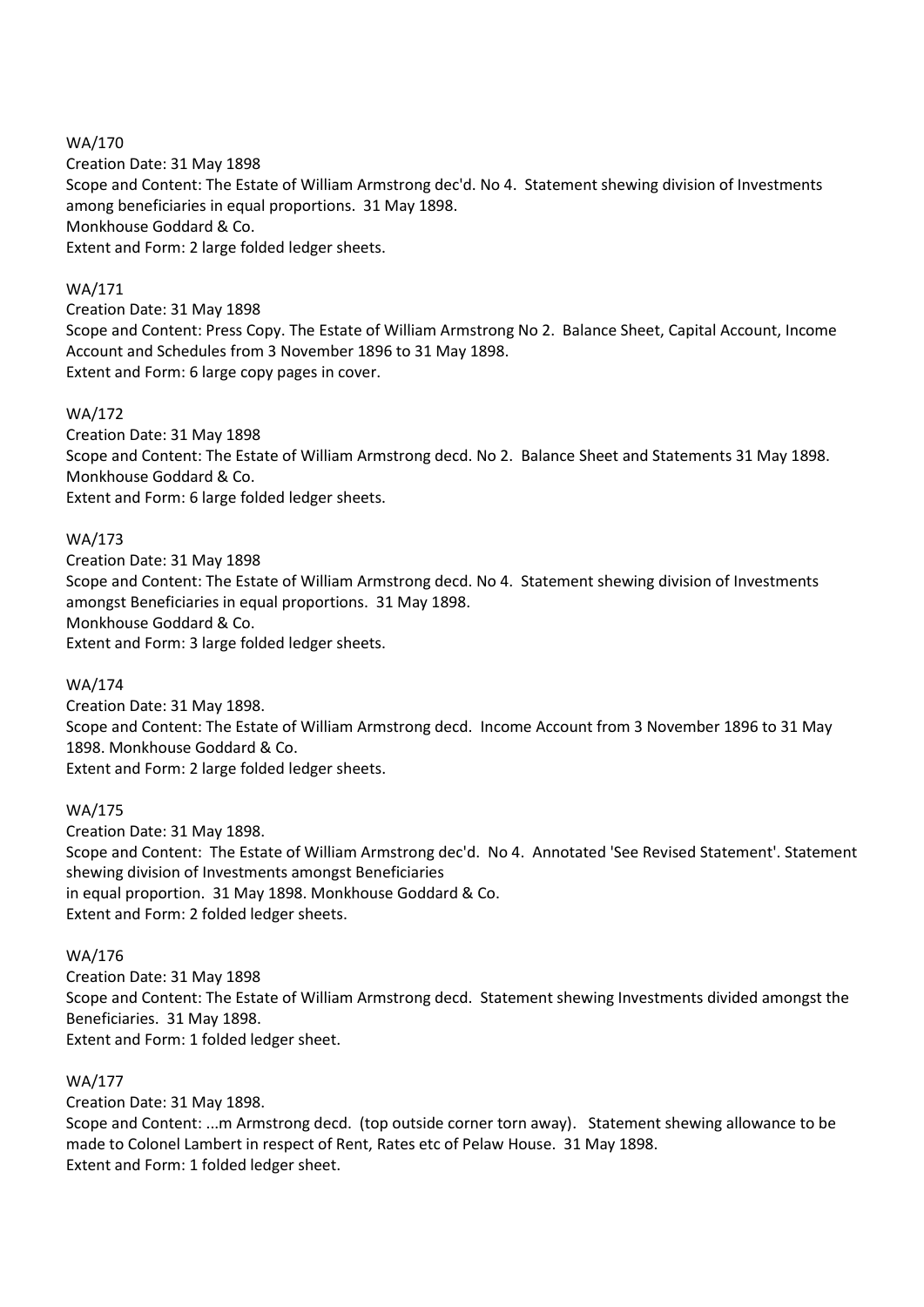### WA/178

Creation Date: 31 May 1898.

Scope and Content: re W Armstrong dec'd. Press Copy. Statement shewing Amount due to Mrs Irvine on the division of the assets of the Estate at 31 May 1898 and how it has been dealt with. Extent and Form: 2 folded flimsy sheets in cover.

### WA/179

Creation Date: May 1898? Scope and Content : Re: Wm Armstrong Dec'd. Draft Report on Estate Accounts. Extent and Form: 11 folded, typed pages.

## WA/180

Creation Date:

Scope and Content: The Executors of William Armstrong dec'd. Press Copy. In Account with the Earl of Durham. Extent and Form: 1 large flimsy sheet in cover.

## WA/181

Creation Date:

Scope and Content: William Armstrong decd. Press Copy. Col Lambert in account with the Executors. Extent and Form: 1 large flimsy sheet in cover.

## WA/182

Creation Date:

Scope and Content: The Estate of William Armstrong decd. Press Copy. Mr F H Armstrong's account. Extent and Form: 1 large flimsy sheet in cover.

# WA/183

Creation Date:

Scope and Content: William Armstrong deceased. Press Copy. Statement shewing division of Investments amongst Beneficiaries in equal proportions.

Extent and Form: 1 large flimsy sheets in cover.

#### WA/184

Creation Date: 1 June 1898 Scope and Content: The Estate of William Armstrong decd. No 3. Balance Sheet and Schedules 1 June 1898. Monkhouse Goddard & Co. Extent and Form: 1 large and 1 small folded ledger sheets.

# WA/186

Creation Date: June 1898 Scope and Content: Bundle of rough papers: Income Nov 1896 to Nov 1897. Extent and Form: Papers 01-13 numbered in order inside fold of paper 14 WA/186/01 - 1 folded sheets; page of miscellaneous amounts for local traders WA/186/02 -1 folded ledger sheets; Cash in hand and debts due at death, WA/186/03 -1 folded ledger sheets (mem: write to ... Lit and Phil, Geographical Society, Infirmary); WA/186/04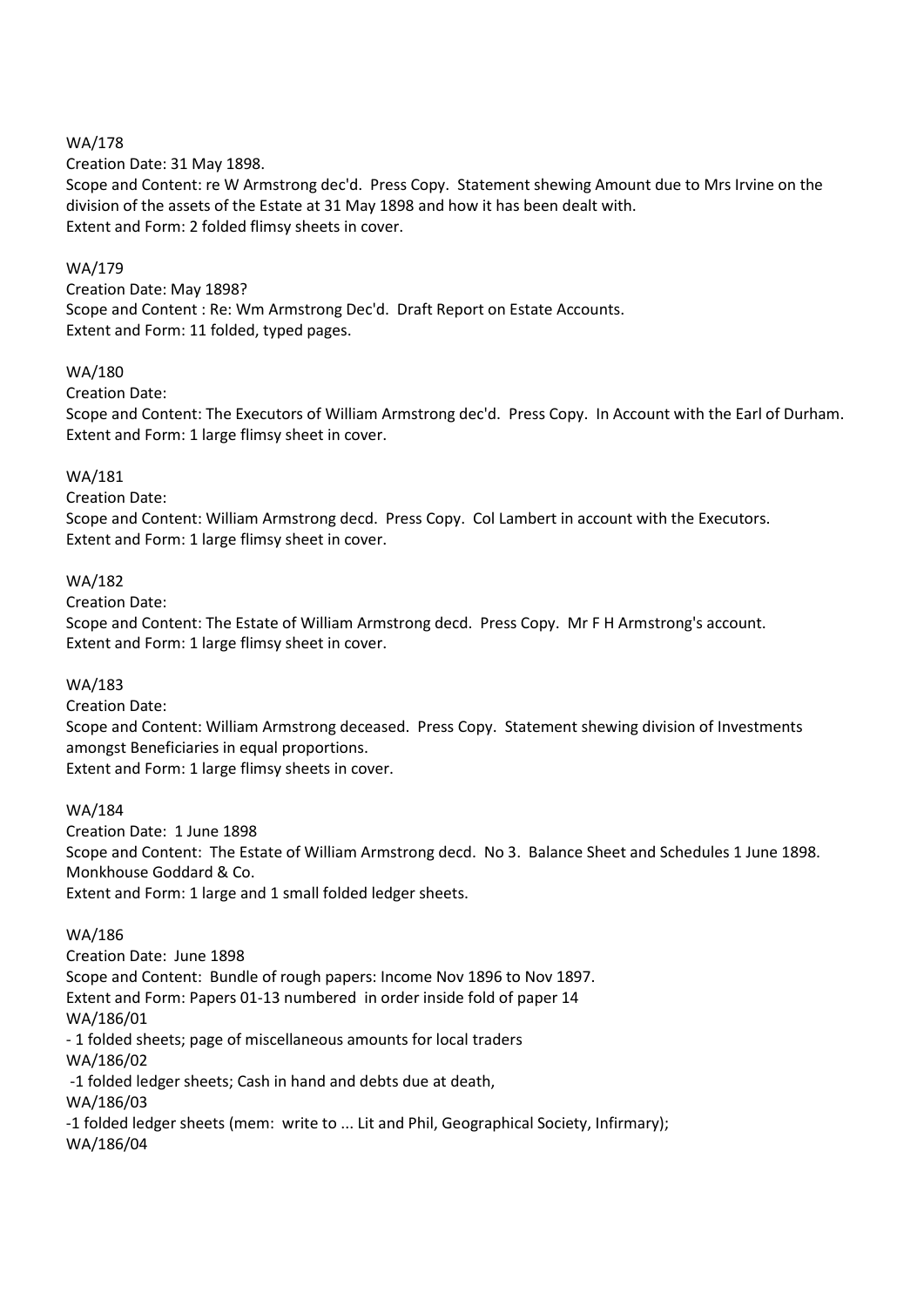-Summary showing profits on business from 1 October 1895 to 31 October 1896 with pencilled notes on reverse - 1 folded sheet);

WA/186/05

-reminder account from C Stephenson & Son, Veterinary Surgeons and Horse Shoers 29 April 1898 for June 1896 account;

WA/186/06-telephonic message slip from Monkhouse Goddard & Co to Mr Short, Electric Supply Co, re debentures, 1 September 1899;

WA/186/07

-1 folded ledger sheet with pencilled notes and calculations on reverse;

WA/186/08

-1 folded page with handwritten notes explaining the basis adopted in apportioning the capital which has been divided.

WA/186/09

-1 folded page with notes re North Eastern Railway;

WA/186/10

-1 large folded ledger sheet Schedule of Investments remaining in the Estate 1 June 1898, with notes on their value;

WA/186/11

-Pelaw House Expenses Account 3 November 1896 to 31 May 1898 and The Estate of William Armstrong dec'd Balance Sheet at 31 May 1898 - 2 large folded ledger sheets; signed

WA/186/12-receipt dated 6 May 1898 re W B Reid & Co debentures, Hendon Paper Works shares, Grange Iron Co share and North Eastern Consols;

WA/186/13

-Income Tax notice for land at Harraton - payable 1 January 1898.

WA/186/14

-5 ledger sheet of pencil calculations; Col Lambert in account with Executors of William Armstrong dec'd (including rent of Pelaw House 9 March to 13 May 1898)

1 large folded ledger sheet.

# WA/187

Creation Date: 1 June 1898

Scope and Content: The Estate of William Armstrong decd. No 3. Balance Sheet and Schedules 1 June 1898. Monkhouse Goddard & Co.

Extent and Form: 1 large and 1 small folded ledger sheets.

# WA/188

Creation Date: 1 June 1898 Scope and Content: The Estate of William Armstrong decd. The Account of Mr F H Armstrong 1 June 1898. Monkhouse Goddard & Co. Extent and Form: 1 large folded ledger sheet.

WA/189

Creation Date: 8 June and 22 June 1898 Scope and Content : re Wm Armstrong decd. Press Copy. Report to the Beneficiaries on the Estate Accounts. Extent and Form: 12 flimsy pages (11 dated 8 June and 1 dated 22 June) in cover.

# WA/190

Creation Date: 8 June 1898 Scope and Content: Re Wm Armstrong deceased. Report to the Beneficiaries on the Estate Accounts. 8 June 1898. Monkhouse Goddard & Co. Signed by two Executors, Will Armstrong and John H Armstrong.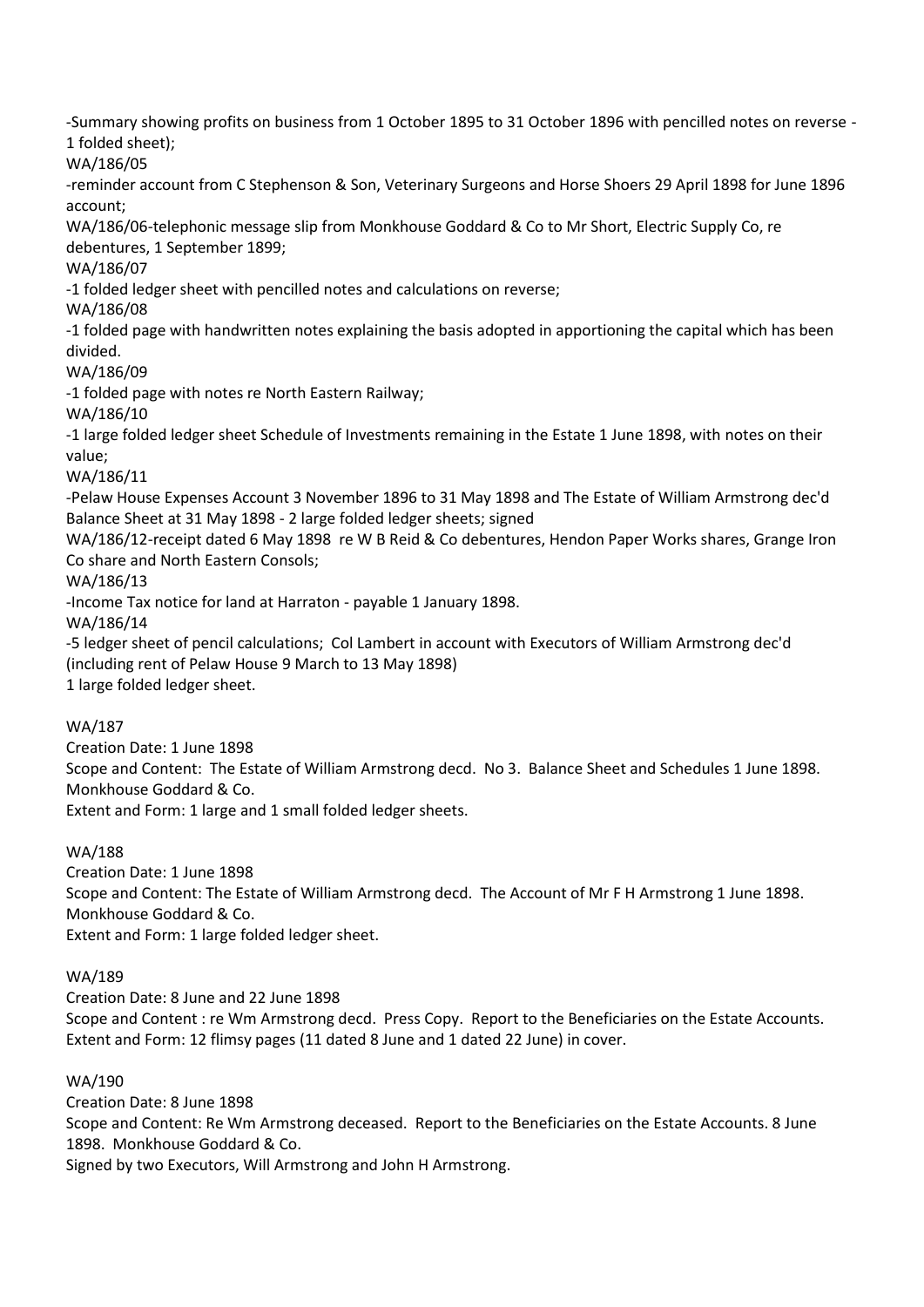Extent and Form: 12 pages in cover.

WA/191

Creation Date: June 1898 Scope and Content: Re Wm Armstrong Deceased. Extent and Form: Package addressed to Mrs A M Irvin, Argyle Terrace, Alnmouth bearing two wax seals of Monkhouse Goddard & Co, Accountants, containing Report and Schedules. WA/191/01 -Report to the Beneficiaries on the Estate Accounts 8 June 1898, WA/191/02 -Balance Sheet and Schedules (No 1) 3 November 1896, WA/191/03 -Balance Sheet and Statements 31 May 1898 (No 2) WA/191/04 -Balance Sheet and Schedule 1 June 1898 (No 3).

WA/192

Creation Date: 8 June 1898 Scope and Content: Re Wm Armstrong Deceased. Report to the Beneficiaries on the Estate Accounts 8 June 1898. Amendments in ink. Extent and Form: 11 typed pages in cover

WA/193

Creation Date: 8 June 1898

Scope and Content: Re Wm Armstrong Deceased. Report to the Beneficiaries on the Estate Accounts 8 June 1898. Extent and Form: 13 typed pages in cover, incorporating amendments made to previous version, (with handwritten note to the accounts re Tynemouth Bath Hotel Co Ltd dated August 1898) with attached letter (2 pages) dated 24 June 1898 from J H Armstrong to Monkhouse Goddard.

WA/194

Creation Date: 5 July 1898 Scope and Content: W Armstrong decd. Copy Mack's Valuation as to fixtures for Col Lambert 5 July 1898. Note: See Revised Valuation. Extent and Form: 4 folded handwritten sheets.

WA/195

Creation Date: 22 August 1898. Scope and Content: Letter from Will Armstrong, Monkhouse Goddard & Co to Hugh (Armstrong?). Extent and Form: 6 pages Monkhouse Goddard letter paper.

WA/196

Creation Date: 31 August 1898 Scope and Content: Wm Armstrong decd. Statement of Income a/c to 31 August 1898. Estate Income from 1 June 1898 to 31 August 1898. Extent and Form: 1 folded ledger sheet.

WA/199

Creation Date: 17 September 1898 Scope and Content : The Estate of William Armstrong decd. Balance Sheet and Statements 17 September 1898. Monkhouse Goddard & Co.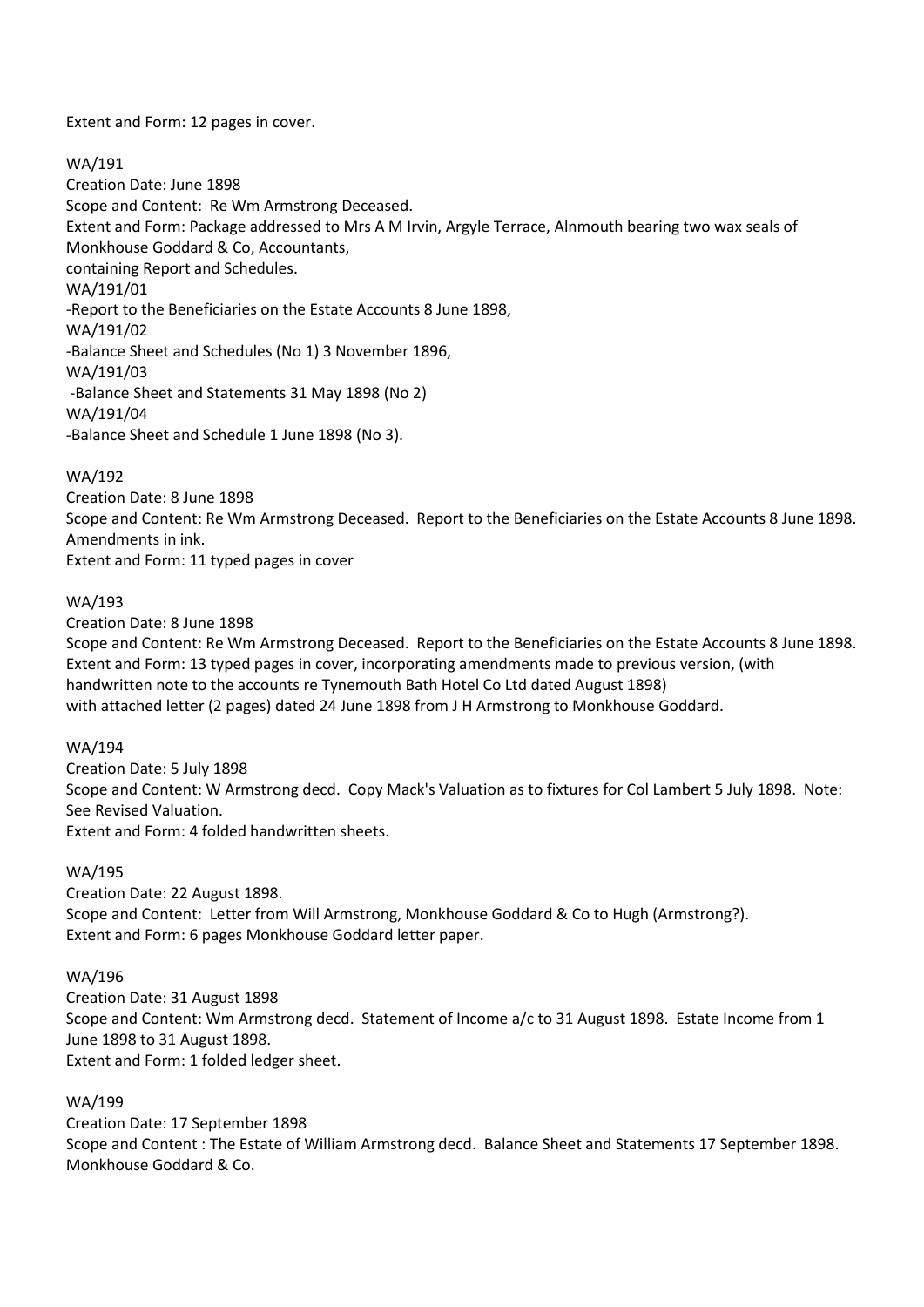Extent and Form: 3 large and 1 small folded ledger sheets.

WA/200 Creation Date: 30 June 1899 Scope and Content: The Estate of William Armstrong deceased. Balance Sheet and Statement 30 June 1899. Monkhouse Goddard & Co. Extent and Form: 2 large folded ledger sheets.

#### WA/201

Creation Date: 3 July 1899

Scope and Content: William Armstrong deceased. Press Copy. Estate Income account from 17 September 1898 to 30 June 1899. 3 July 1899. Monkhouse Goddard & Co. Extent and Form: 2 flimsy pages, one of estate account and one covering letter, in cover.

#### WA/202

Creation Date: 26 October 1899 Scope and Content: Wm Armstrong deceased. Undertaking by family to pay £25 extra to Miss Armstrong (Miss Mary A Armstrong) 26 October 1899. Attached letter dated 22 October 1899 from Nancy (Annie G) Armstrong undertaking to pay her mother's share of the undertaking. Extent and Form: 1 large sheet signed by beneficiaries and attached 1 small folded letter.

#### WA/203

Creation Date: 31 March 1902 Scope and Content: The Estate of William Armstrong decd. Balance Sheet and Statements 31 March 1902. Monkhouse Goddard & Co. Extent and Form: 2 large folded ledger sheets.

#### WA/204

Creation Date: 31 March 1902 Scope and Content: The Estate of William Armstrong decd. Balance Sheet and Estate Income Accounts 31 March 1902. Monkhouse Goddard & Co. Extent and Form: 3 large folded ledger sheets.

#### WA/205

Creation Date: 31 March 1902 Scope and Content: The Estate of William Armstrong decd. Press Copy. Balance Sheet, Income Account. 31 March 1902. Monkhouse Goddard & Co. Extent and Form: 2 flimsy pages in cover.

#### WA/206

Creation Date: 31 March 1902 Scope and Content. The Estate of William Armstrong decd. Press Copy. Balance Sheet, Income Account 31 March 1902. Monkhouse Goddard & Co. Extent and Form: 2 flimsy pages in cover,

#### WA/207

Creation Date: 3 April 1902 Scope and Content: Wm Armstrong Dec'd Trial Balance 3 April 1902. Extent and Form: 1 folded ledger sheet.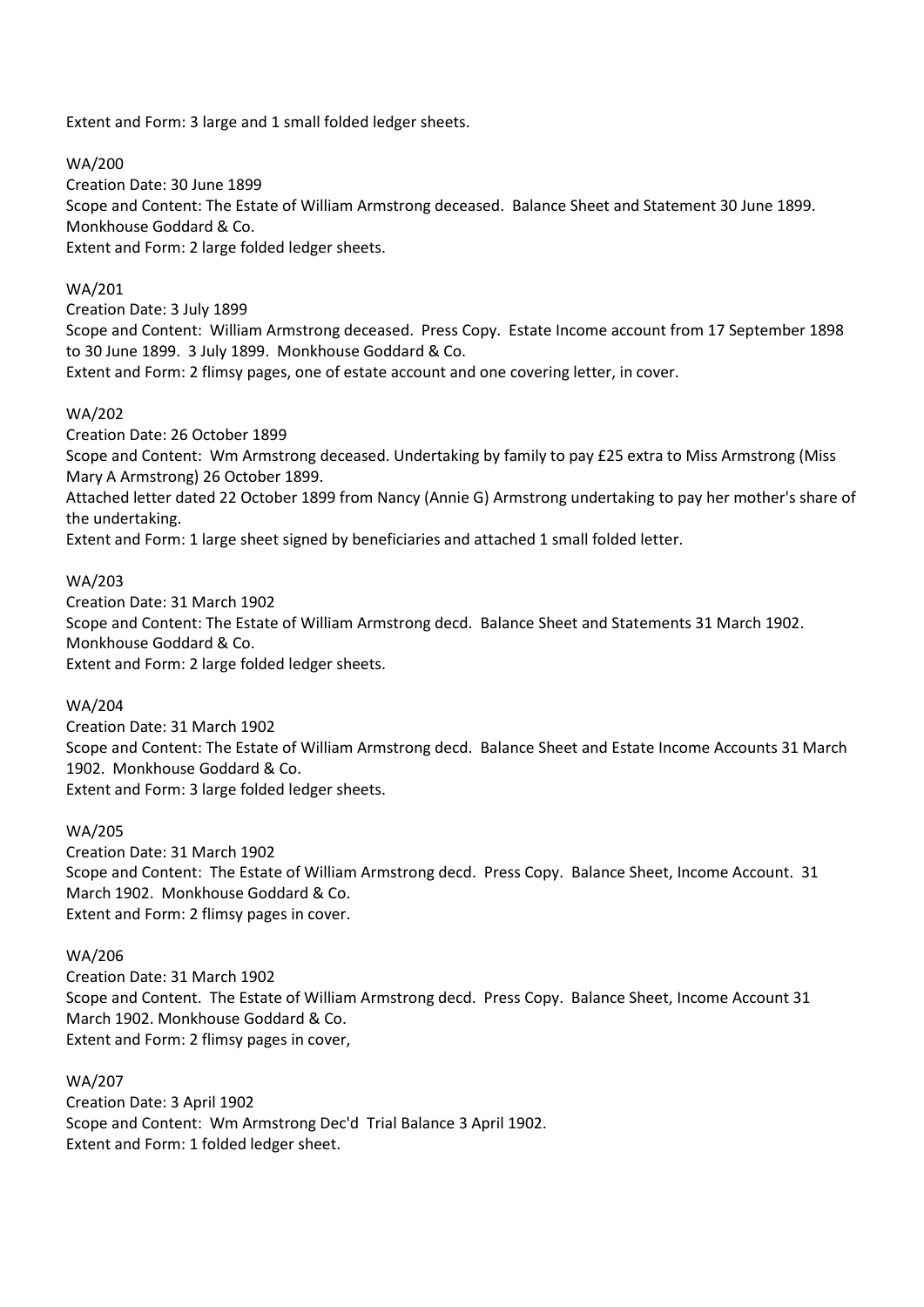WA/208

Creation Date: April 1903

Scope and Content: William Armstrong decd. Trustees Report upon the accounts of the Estate from 1 April 1902 to 31 March 1903.

Extent and Form: 2 folded typed sheets.

# WA/209

Creation Date: 31 March 1903 Scope and Content: Press copy Estate of William Armstrong deceased. Balance Sheet and Income Accounts 31 March 1903. Monkhouse Goddard & Co. Extent and Form: 2 large copy ledger sheets folded in cover. WA/209/01 Creation Date: 31 March 1903 Scope and Content: Press copy Estate of William Armstrong deceased. Balance Sheet and Income Accounts 31 March 1903. Monkhouse Goddard & Co. Extent and Form: 3 large copy ledger sheets folded in cover. (amounts differ from WA/209)

## WA/210

Creation Date: 31 March 1903 Scope and Content: The Trust Estate of William Armstrong dec'd. Balance Sheet and Estate Income Account 31 March 1903. Monkhouse Goddard & Co. Extent and Form: 2 large folded ledger sheets in cover sheet.

# WA/211

Creation Date: 31 March 1903 Scope and Content: The Trust Estate of Wm Armstrong decd. Balance Sheet and Estate Income Account 31 March 1903. Monkhouse Goddard & Co. Extent and Form: 2 large folded ledger sheets.

#### WA/212

Creation Date: April 1903 Scope and Content: William Armstrong decd. Press Copy. Trustees Report upon the Accounts of Estate from 1 April 1902 to 31 March 1903. April 1903. Signed John H Armstrong. Monkhouse Goddard & Co. Extent and Form: 2 typed flimsy sheets in cover.

#### WA/213

Creation Date: April 1903 Scope and Content: William Armstrong Deceased. Trustees' Report upon the Accounts of the Estate from 1 April 1902 to 31 March 1903. April 1903. Signed John H Armstrong. Monkhouse Goddard & Co. Extent and Form: 2 typed sheets folded in cover.

# WA/214

Creation Date: 31 March 1904 Scope and Content: William Armstrong decd. Balance Sheet, Capital Account and Income Account, 31 March 1904. Monkhouse Goddard & Co. Extent and Form: 3 large folded ledger sheets.

WA/215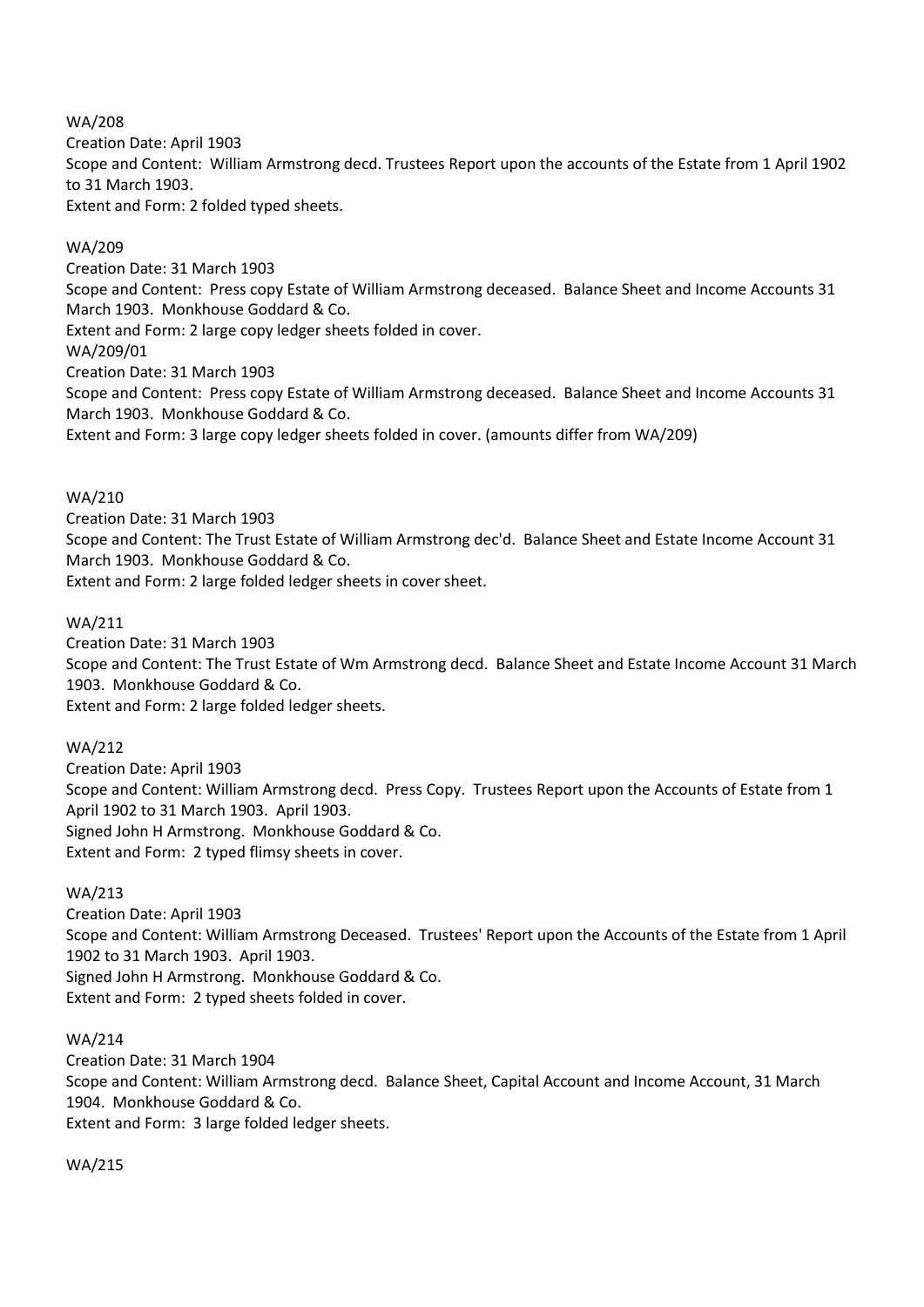Creation Date: 31 March 1905 Scope and Content: William Armstrong decd. Balance Sheet, Capital Account and Income Account 31 March 1905. Monkhouse Goddard & Co. Extent and Form: 3 large folded ledger sheets.

## WA/ 216

Creation Date: 31 March 1905 Scope and Content: William Armstrong decd. Balance Sheet and Income Account 31March 1905. Monkhouse Goddard & Co. Extent and Form: 4 large folded ledger sheets.

# WA/217

Creation Date: 31 March 1906 Scope and Content: William Armstrong decd. Draft Balance Sheet, Income Account and Beneficiaries' Current Accounts, year to 31 March 1906. Monkhouse Goddard & Co. Extent and Form: 4 large folded ledger sheets.

## WA/218

Creation Date: 31 March 1907 Scope and Content: William Armstrong deceased. Draft Balance Sheet, Income Account and Beneficiaries' Current Accounts, year to 31 March 1907. Monkhouse Goddard & Co. Extent and Form: 4 large folded ledger sheets.

## WA/219

Creation Date: 5 February 1908 Scope and Content: Re William Armstrong Decd. Proposal of Monkhouse Goddard for distribution including dealing with costs of alterations to grave space at Chester le Street, approved and signed by all beneficiaries. Extent and Form: 2 large typed sheets, folded.

#### WA/220

Creation Date: 31 March 1908 Scope and Content: W A Decd Draft a/cs. Extent and Form: 4 folded large sheets, in pencil and shorthand.

#### WA/221

Creation Date: 31 March 1908 Scope and Content: William Armstrong decd. Balance Sheet, Estate Income Account and Beneficiaries' Accounts to 31 March 1908. Monkhouse Goddard. Extent and Form: 3 large folded ledger sheets.

#### WA/222

Creation Date: 31 March 1909 Scope and Content: W Armstrong Decd Draft a/cs. Extent and Form: 3 folded large sheets, in pencil and shorthand.

# WA/223

Creation Date: 31 March 1909 Scope and Content: William Armstrong decd. Balance Sheet, Estate Income Account and Beneficiaries' Accounts to 31 March 1909. Monkhouse Goddard. Extent and Form: 3 large folded ledger sheets.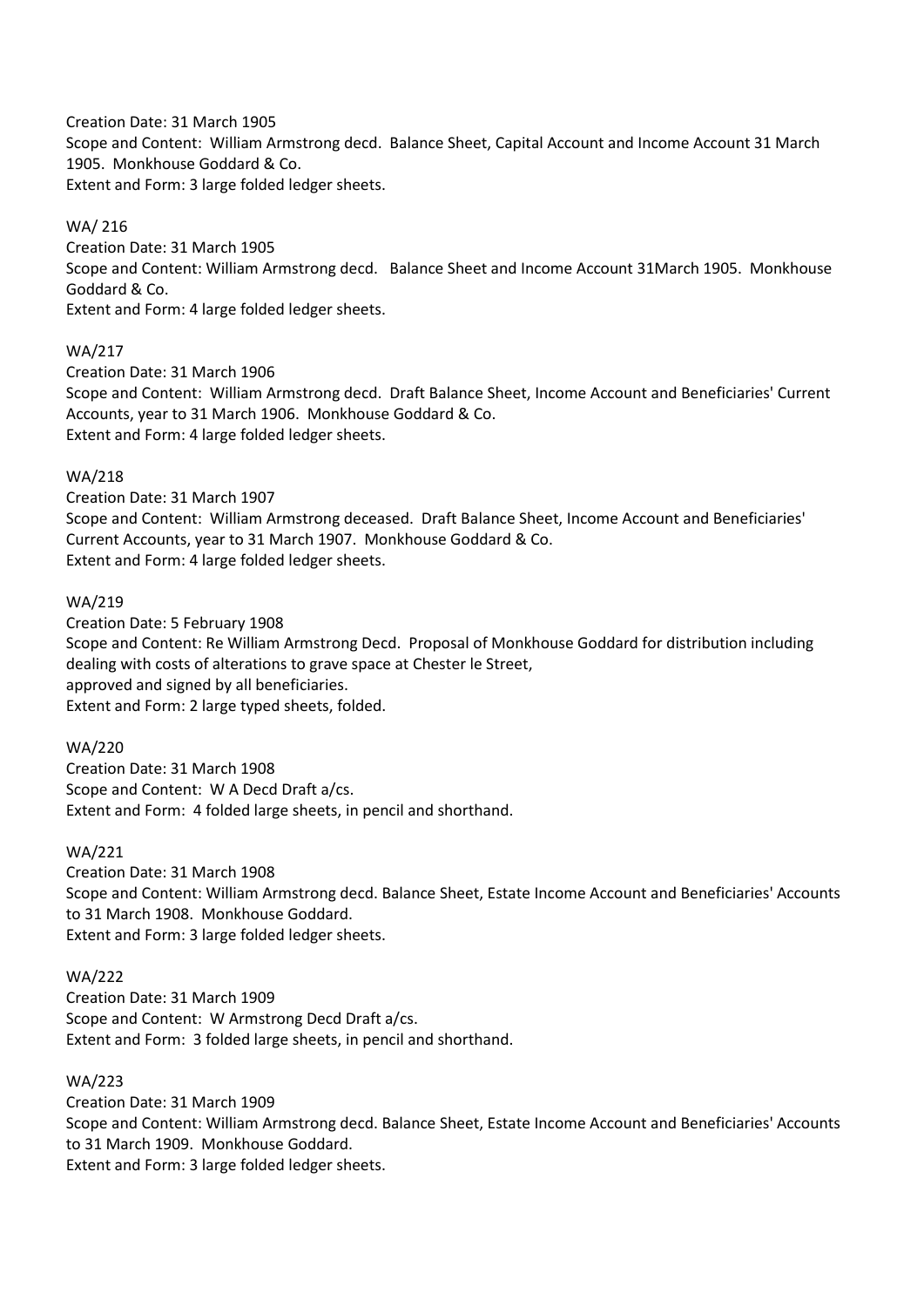WA/224 Creation Date: 31 March 1910 Scope and Content: Draft Income Account, year to 31 March 1910 Extent and Form: 1 folded ledger sheet, in pencil.

# WA/225

Creation Date: 31 March 1910 Scope and Content: William Armstrong decd. Balance Sheet, Estate Income Account and Beneficiaries' Accounts, year to 31 March 1910. Extent and Form: 3 large folded ledger sheets.

## WA/226

Creation Date: 31 March 1910 Scope and Content: William Armstrong decd. Memo of financial position 31 March 1910. Signed August 15 1910. Extent and Form: 1 large folded sheet.

## WA/227

Creation Date: 16 August 1910 Scope and Content: William Armstrong decd. Press Copy. Report 31 March 1910. Monkhouse Goddard & Co. Extent and Form: 3 typed flimsy sheets, folded.

## WA/228/01

Creation Date: 16 August 1910 Scope and Content: William Armstrong deceased. Notes on Accounts to 31 March 1910 and division of Income. Extent and Form: 4 large typed sheets, Monkhouse Goddard & Co paper, folded, WA/228/02 -enclosing two page letter John H Armstrong to F G Armstrong WA/228/03 -compliments card of G H Armstrong.

# WA/229/01

Creation Date: 31 March 1911

Scope and Content: William Armstrong decd. Balance Sheet, Estate Income Account and Beneficiaries' Accounts, year to 31 March 1911. Monkhouse Goddard & Co.

Extent and Form: 3 large folded ledger sheets and one page attached Notes on Accounts dated 15 June 1911 WA/229/02

-, with two loose folded copy pages Notes.

#### WA/230

Creation Date: 31 March 1912

Scope and Content: William Armstrong decd. Balance Sheet, Estate Income Accounts and Beneficiaries' Accounts, year to 31 March 1912. Monkhouse Goddard & Co.

Extent and Form: 3 large folded ledger sheets and one page attached Notes on Accounts dated 10 May 1912.

# WA/231

Creation Date: 31 March 1913

Scope and Content: William Armstrong decd. Balance Sheet, Estate Income Accounts and Beneficiaries' Accounts, year to 31 March 1913. Monkhouse Goddard & Co.

Extent and Form: 3 large folded ledger sheets and one page attached Notes on Accounts dated 14 April 1913.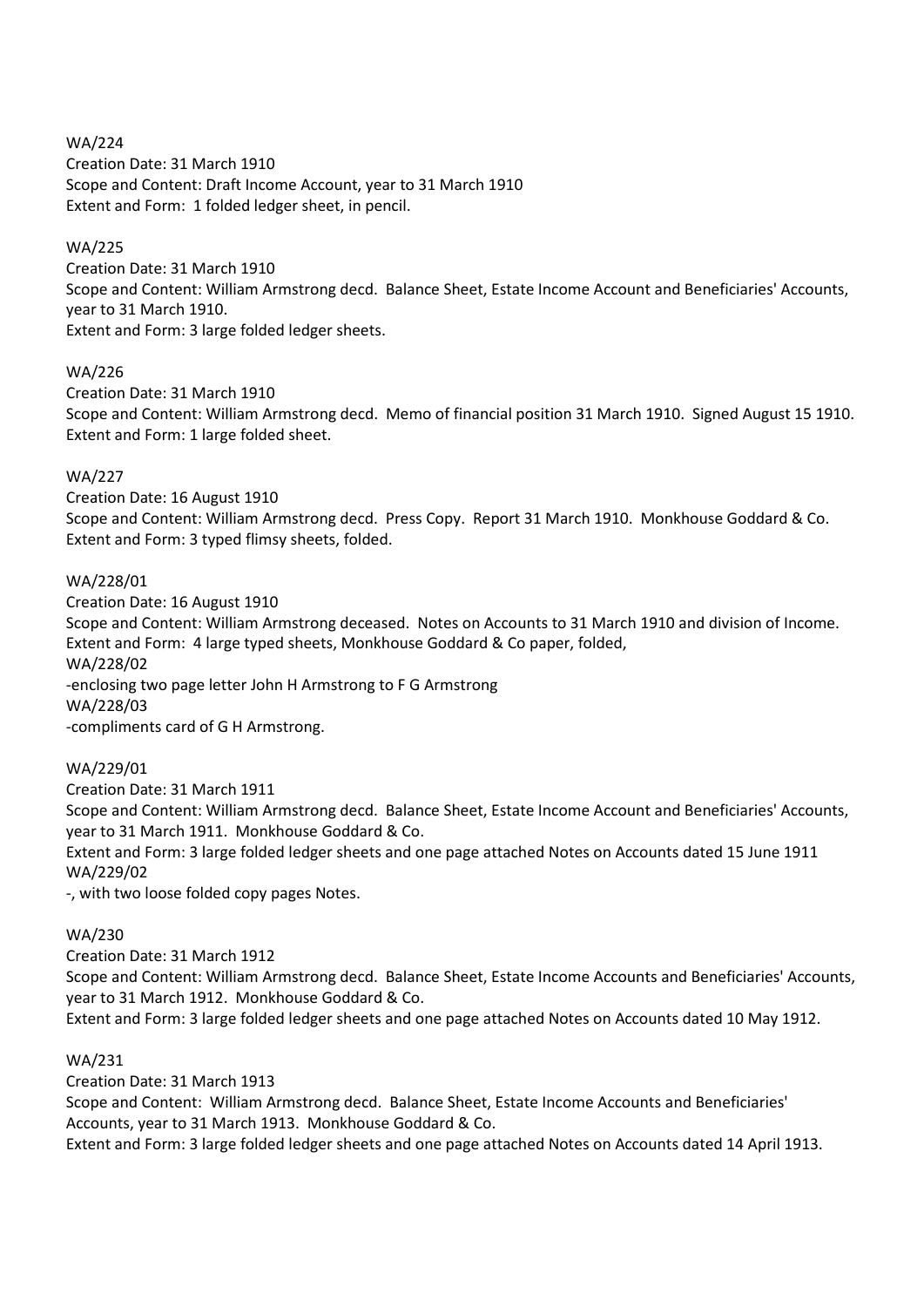#### WA/232

Creation Date: 31 March 1914 Scope and Content: William Armstrong decd. Balance Sheet, Estate Income Accounts and Beneficiaries' Accounts, year to 31 March 1914. Monkhouse Goddard & Co.

Extent and Form: 3 large folded ledger sheets and one page attached Notes on Accounts dated 14 May 1914.

### WA/233

Creation Date: 31 March 1915

Scope and Content: William Armstrong decd. Balance Sheet, Estate Income Accounts and Beneficiaries' Accounts, year to 31 March 1915. Monkhouse Goddard & Co.

Extent and Form: 3 large folded ledger sheets and one page attached Notes on Accounts.

## WA/234

Creation Date: 31 March 1916 Scope and Content: William Armstrong decd. Balance Sheet, Estate Income Accounts and Beneficiaries' Accounts, year to 31 March 1916. Monkhouse Goddard & Co. Extent and Form: 4 large folded ledger sheets and one page attached Notes on Accounts.

## WA/235

Creation Date: 31 March 1917

Scope and Content: William Armstrong decd. Balance Sheet, Estate Income Accounts and Beneficiaries' Accounts, year to 31 March 1917. Monkhouse Goddard & Co.

Extent and Form: 3 large folded ledger sheets and one page attached Notes on Accounts.

## WA/236

Creation Date: 31 March 1918 Scope and Content: William Armstrong decd. Balance Sheet, Estate Income Accounts and Beneficiaries' Accounts, year to 31 March 1918. Crossed in pencil 'See revised a/cs'. Monkhouse Goddard & Co. Extent and Form: 2 large folded ledger sheets and one page attached Notes on Accounts.

#### WA/237/01

Creation Date: 31 March 1918 Scope and Content: William Armstrong decd. Balance Sheet, Estate Income Accounts and Beneficiaries' Accounts, year to 31 March 1918. Monkhouse Goddard & Co. Extent and Form: 3 large folded ledger sheets , WA/237/02 -one loose page Notes on Accounts WA/237/03 -and four folded flimsy copies of Notes.

#### WA/238

Creation Date: 31 March 1919 Scope and Content: Trust Estate of William Armstrong decd. Balance Sheet, Income Account and Current Accounts, 31 March 1919. (Dated 2/5/19). Monkhouse Goddard & Co. Extent and Form: 3 large folded ledger sheets.

#### WA/239

Creation Date: 31 March 1920 Scope and Content: Trust Estate of William Armstrong decd. Balance Sheet, Income Account and Current Accounts, 31 March 1920. (Dated 10.5.20) Monkhouse Goddard & Co.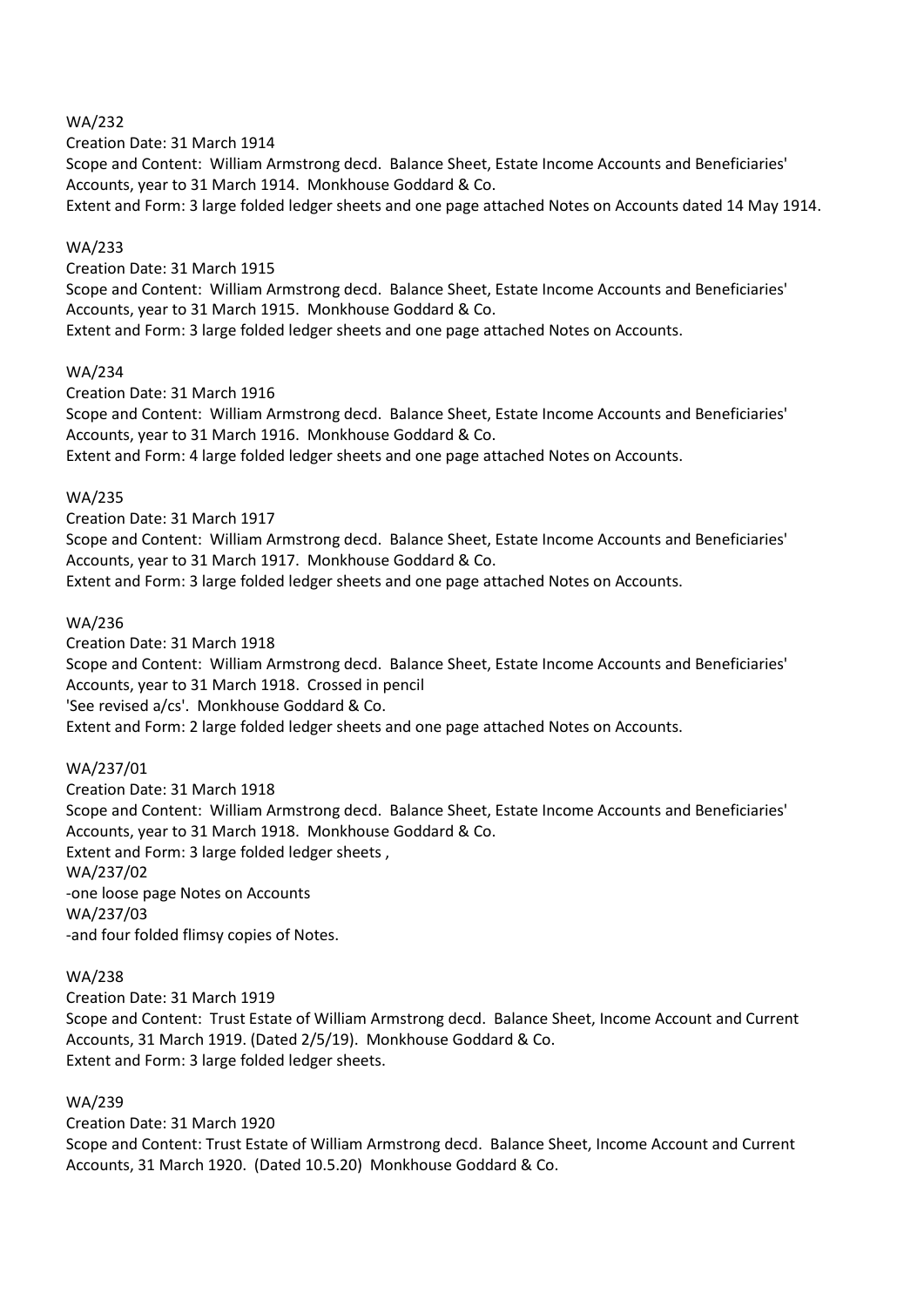Extent and Form: 3 large folded ledger sheets.

## WA/240

Creation Date: 31 March 1921 Scope and Content: Trust Estate of William Armstrong decd. Balance Sheet, Income Account and Current Accounts, 31 March 1921. (Dated 26.4.1921) Monkhouse Goddard & Co. Extent and Form: 3 large folded ledger sheets.

### WA/241

Creation Date: 31 March 1922 Scope and Content: Trust Estate of William Armstrong decd. Balance Sheet, Income Account and Current Accounts, 31 March 1922. Monkhouse Goddard & Co. Extent and Form: 4 large folded ledger sheets.

# CHEQUE AND DEPOSIT BOOK STUBS ACCOUNT OF THE EXECUTORS OF THE LATE WM ARMSTRONG

## WA/242

Creation Date: 7 November 1896

Scope and Content: Cheque book of the Executors of the late Wm Armstrong - dated from 7 November 1897 (cheque no 65551) to 2 August 1898 (cheque no 65670), including signed

cheque no 65554 attached with pin, payable to Miss Mary A Armstrong, and the last six cheques of the book still attached and pinned together, payable to various beneficiaries

but not signed.

Extent and Form: National Provincial Bank of England cheque book stubs with six cheques remaining, no front cover, full, blue, back cover remaining.

#### WA/243

Creation Date: 3 August 1898 Scope and Content: Cheque book of the Executors of the late Wm Armstrong - dated from 3 August 1898 (cheque no 65451) to 3July 1899 (last cheque, 65510 blank) Extent and Form: National Provincial Bank of England cheque book stubs with blue covers.

#### WA/244

Creation Date: 3 August 1899

Scope and Content: Cheque book of the Executors of the late Wm Armstrong - dated from 3 August 1899 (cheque no 66551) to 10 April 1901 (cheque no 66580).

Extent and Form: National Provincial Bank of England cheque book stubs with blue covers.

# WA/245

Creation Date: 10 April 1901

Scope and Content: Cheque book of the Executors of the late Wm Armstrong - dated from 10 April 1901 (cheque no 71311) to 3 February 1903 (cheque no 71340).

Extent and Form: National Provincial Bank of England cheque book stubs with blue covers.

#### WA/246

Creation Date: 3 February 1903

Scope and Content: Cheque book of the Executors of the late Wm Armstrong - dated from 3 February 1903 (cheque no 12021) to 17 December 1903 (cheque no 12050).

Extent and Form: National Provincial Bank of England cheque book stubs with blue covers.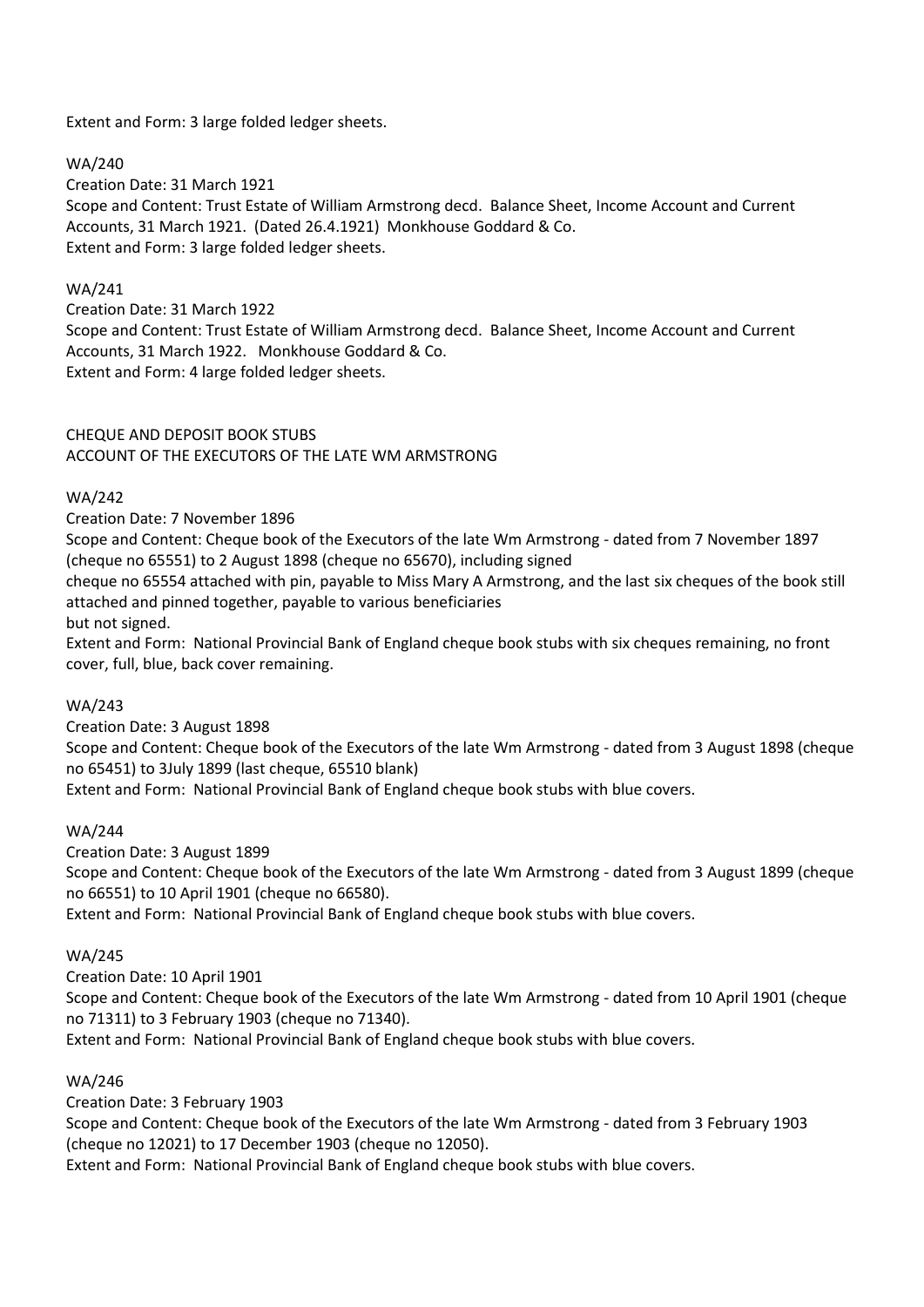# WA/247

Creation Date: 3 February 1904 Scope and Content: Cheque book of the Executors of the late Wm Armstrong - dated from 3 February 1904 (cheque no 07731) to after 24 May 1905 (cheque no 07760), last 3 stubs blank. Extent and Form: National Provincial Bank of England cheque book stubs with blue covers.

# WA/248

Creation Date: 7 June 1905

Scope and Content: Cheque book of the Executors of the late Wm Armstrong - dated from 7 June 1905 (cheque no 66151) to March 1906 (cheque no 66180).

Extent and Form: National Provincial Bank of England cheque book stubs with blue covers torn partly off.

# WA/249

Creation Date: 21 March 1908

Scope and Content: Cheque book of the Executors of the late Wm Armstrong - dated from 21 March 1908 (cheque no 22881) to 10 January 1911 (cheque no 22909).

Extent and Form: National Provincial Bank of England cheque book stubs with blue covers torn partly off.

## WA/250

Creation Date: 21 June 1911

Scope and Content: Cheque book of the Executors of the late Wm Armstrong - dated from 21 June 1911 (cheque no 63311) to 15 April 1913 (cheque no 63340).

Extent and Form: National Provincial Bank of England cheque book stubs with blue covers torn partly off.

# WA/251

Creation Date: 15 April 1913

Scope and Content: Cheque book of the Executors of the late Wm Armstrong - dated from 15 April 1913 (cheque no 66781) to 21 December 1915 (cheque no 66810).

Extent and Form: National Provincial Bank of England cheque book stubs with blue covers torn partly off.

# WA/ 252

Creation Date: 9 April 1915 Scope and Content: Cheque book of the Executors of the late Wm Armstrong - dated from 9 April 1915 (cheque no 03141) to 4 April 1917 (cheque no 03170). Extent and Form: National Provincial Bank of England cheque book stubs with blue covers.

#### WA/253

Creation Date: 4 April 1917 Scope and Content: Cheque book of the Executors of the late Wm Armstrong - dated from 4 April 1917 (cheque no 34091) to 7 May 1919 (cheque no 34120). Extent and Form: National Provincial Bank of England cheque book stubs with blue covers.

#### WA/254

Creation Date: 21 June 1919 Scope and Content: Cheque book of the Executors of the late Wm Armstrong - dated from 21 June 1919 (cheque no 41231) to 21 June 1921 (cheque no 41260).

Extent and Form: National Provincial Bank of England cheque book stubs with blue covers.

#### WA/255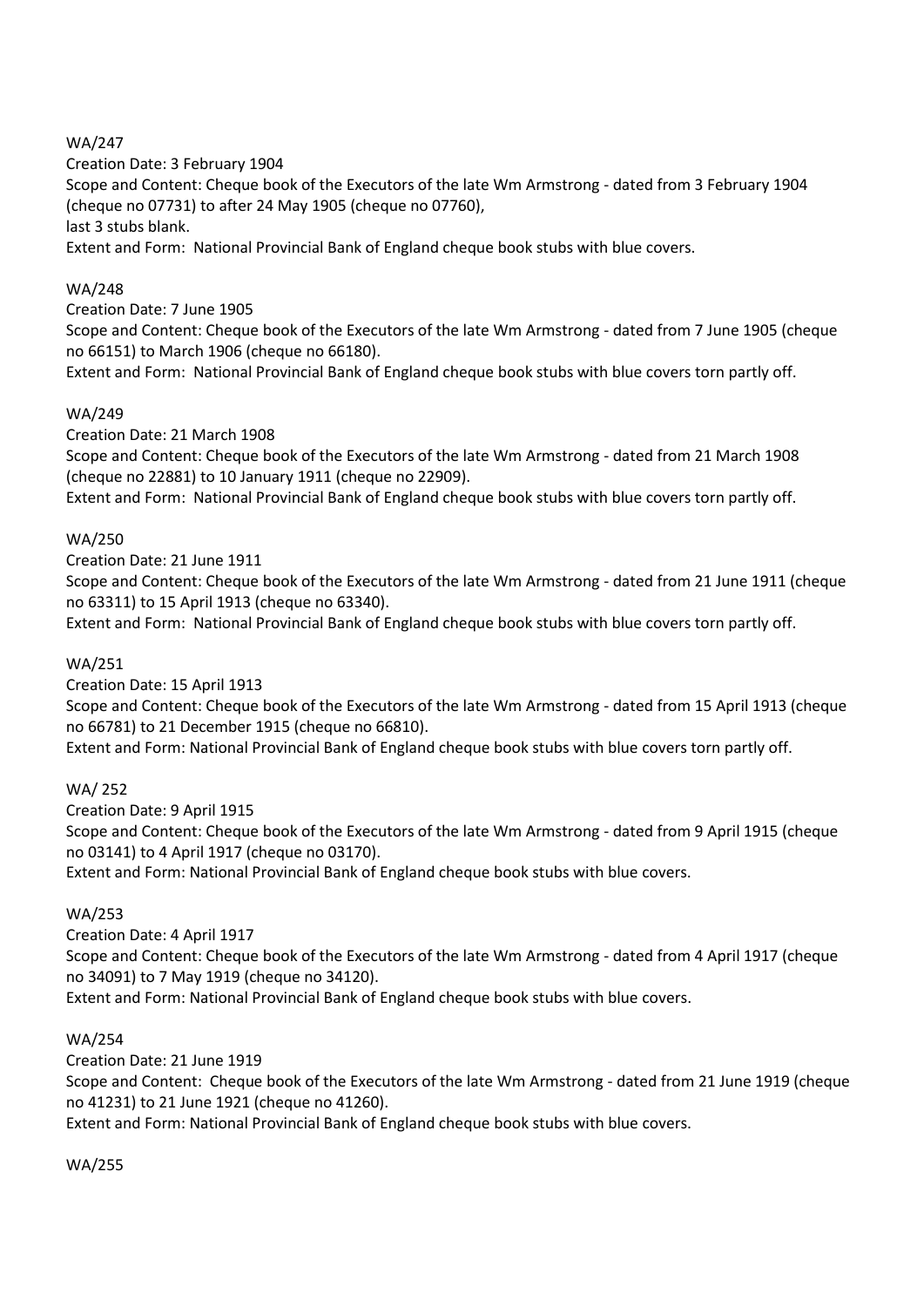Creation Date: 21 December 1921

Scope and Content: Cheque book of the Executors of the late Wm Armstrong - dated from 21 December 1921 (cheque no 66761) to June 1923 (last cheque stub no 66790 blank)

Extent and Form: National Provincial Bank of England cheque book stubs with blue covers.

# WA/256

Creation Date: 4 November 1896

Scope and Content: Deposit book of the Executors of the late Wm Armstrong. From 4 November 1896 to 11 March 1902 (3 stubs blank at back of book).

Extent and Form: National Provincial Bank of England deposit book with front brown cover only: back cover almost completely torn off.

COMPANY REPORTS, ..

## WA/257

Creation Date: 30 June 1891 Scope and Content: Profit and Loss Account and Balance Sheet of the Grange Iron Company Limited for the year ending 30 June 1891. Extent and Form: 1 large page, folded.

## WA/258

Creation Date: 30 August 1892 Scope and Content: Profit and Loss Account and Balance Sheet of the Grange Iron Company Limited for the year ending 30 June 1892 and Notice of the Annual General Meeting at Newcastle upon Tyne on 10 September 1892. Extent and Form: 1 large page, folded.

#### WA/259

Creation Date: 29 August 1893 Scope and Content: Profit and Loss Account and Balance Sheet of the Grange Iron Company Limited for the year ending 30 June 1893 and Notice of the Yearly General Meeting at Newcastle upon Tyne on 9 September 1893. Extent and Form: 1 large page, folded.

WA/260

Creation Date: 28 August 1894 Scope and Content: Profit and Loss Account and Balance Sheet of the Grange Iron Company Limited for the year ending 30 June 1894 and Notice of the Yearly General Meeting at Newcastle upon Tyne on 8 September 1894. Extent and Form: 1 large page, folded.

#### WA/261

Creation Date: 30 August 1895 Scope and Content: Directors' Report and Balance Sheet of Sadler & Company Ltd, Middlesbrough, to 30 June 1895, with Notice of Ordinary General Meeting 9 September 1895. (Handwritten notes of W A's holding.) Extent and Form: 1 large page, folded.

WA/262/01 Creation Date: 23 July 1897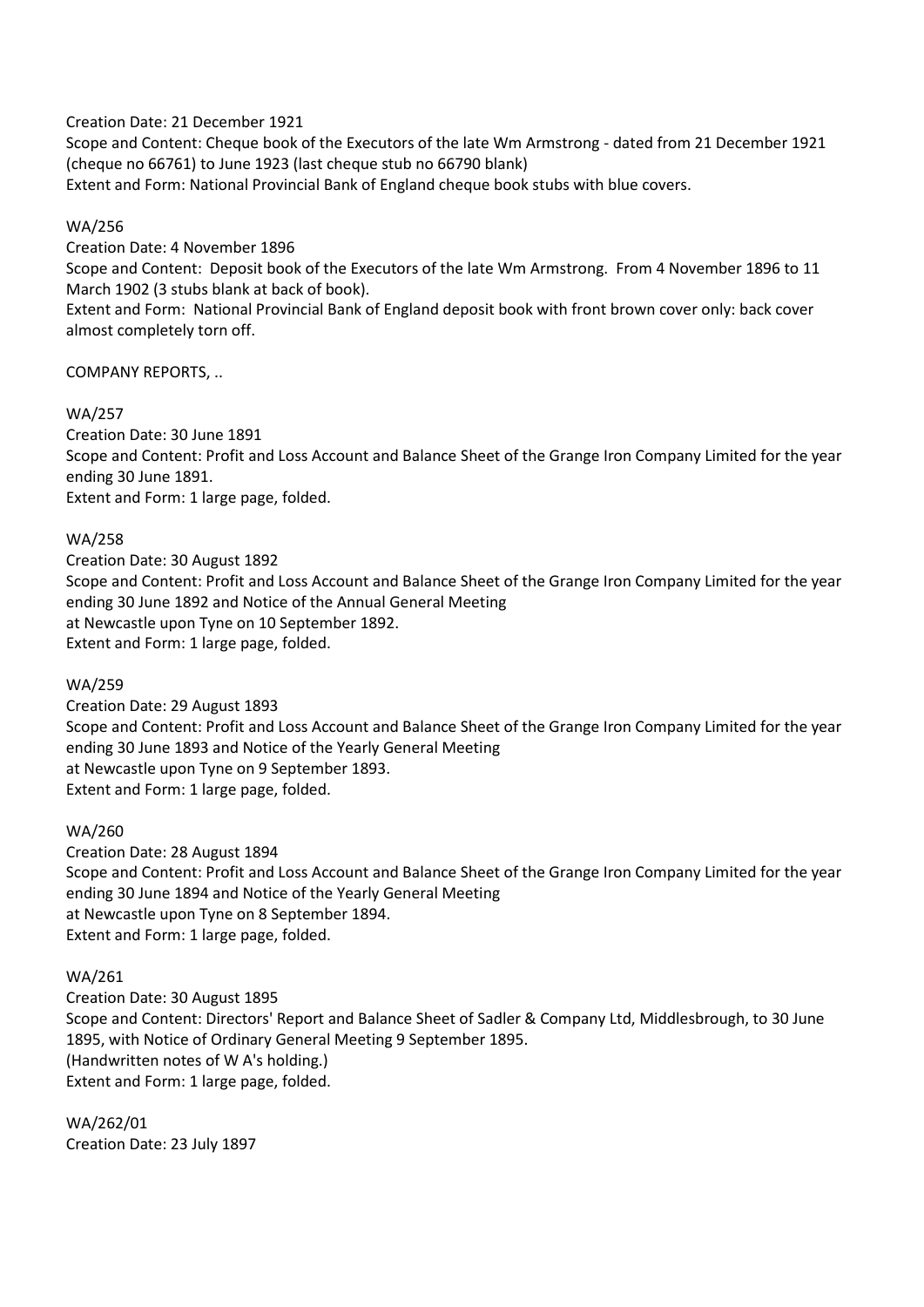Scope and Content: Report of the North Eastern Railway to the 87th Half-yearly General Meeting, at York on Friday 6 August 1897, with Notice of General Meeting. Extent and Form: 8 large pages (2 large sheets folded in newspaper format) WA/262/02 -with Notice (small slip with no details completed).

## WA/263

Creation Date: 2 September 1901 Scope and Content: Profit and Loss Account and Balance Sheet of the Grange Iron Company Limited for the year ending 30 June 1901, and Notice of the Yearly General Meeting at Newcastle upon Tyne on 14 September 1901. Extent and Form: 1 large page, folded.

## WA/264

Creation Date: 1 September 1902 Scope and Content: Profit and Loss Account and Balance Sheet of the Grange Iron Company Limited for the year ending 30 June 1902, and Notice of Yearly General Meeting at Newcastle upon Tyne on 13 September 1902. Extent and Form: 1 large page, folded.

## WA/265

Creation Date: 18 January 1904 Scope and Content: Directors' Report and Statement of Accounts of Weardale and Consett Water Company for the year ending 31 December 1903, and Notice of Ordinary General Meeting in Darlington on 15 February 1904. Extent and Form: 1 large page, folded.

#### NEWSPAPERS

#### WA/266

Creation Date: 5 November 1896 Scope and Content: The Newcastle Daily Chronicle. Page 4 carries comment on the death of William Armstrong. Extent and Form: 2 large pages folded.

#### WA/267

Creation Date: 5 November 1896 Scope and Content: The Newcastle Daily Chronicle. Page 4 carries comment on the death of William Armstrong. (Item outlined in blue pencil). Extent and Form: 2 large pages folded.

WA/268 - WA/272

LETTERS

WA/268 - A to C Creation Date: various Scope and Content: Letters, copy letters and miscellaneous items Extent and Form: individual letters and copy letters as detailed: WA/268/01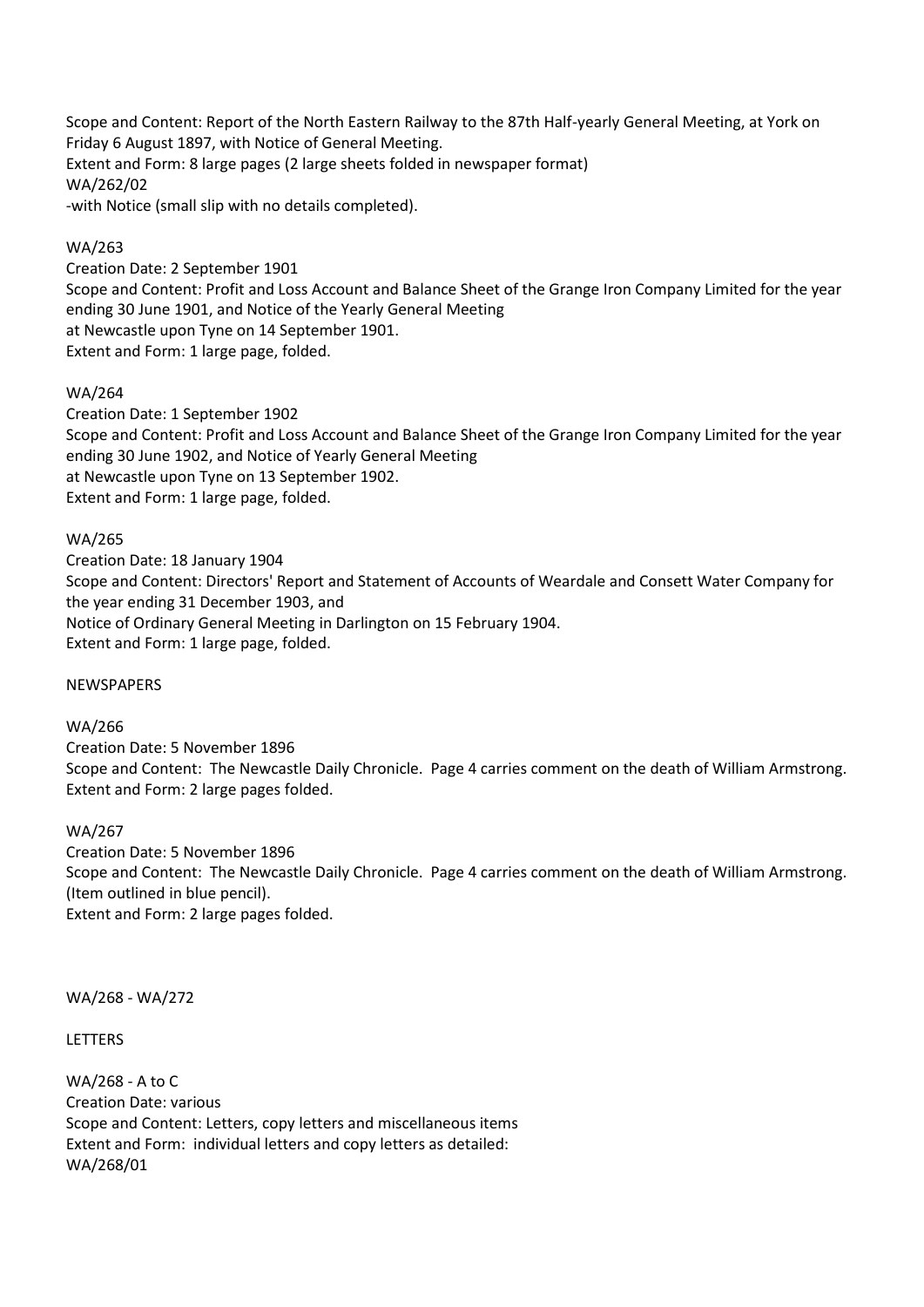- letter to Alex Macdonald & Co Ltd, Aberdeen Granite Works frim John H Armstrong Esq dated 24th December 1896, re design of a cross and estimate of cost for grave at Chester le Street. WA/268/02 - letter from Alex Macdonald & Co Ltd, Aberdeen Granite Works to John H Armstrong Esq dated 9th July 1897, acknowledging receipt of cheque and discussing replacement granite for grave at Chester le Street. WA/268/03 - letter from Alex Macdonald & Co Ltd, Aberdeen Granite Works to John H Armstrong Esq dated 31st July 1897, re shipping of replacement granite and estimate of cost shipping of replace for grave at Chester le Street. WA/268/04 - letter from Alex Macdonald & Co Ltd, Aberdeen Granite Works to John H Armstrong Esq dated 26th August 1897, acknowledging receipt of cheque WA/268/05 - letter from Angus Coach Works to John H Armstrong dated 14th ? 1896. Confirming that they have no account againt the late WM. Armstrong or his wife WA/268/06

- letter from G. H. Armstrong Electrical Engineer and Merchant ,to Messrs. Monkhouse, Goddard & Co. dated 7th June 1920.

Requesting certificate for tax purposes of his share of the estate of Wm. Armstrong.

WA/268/07

-letter to The Autotype Company London, from John H. Armstrong dated 18th Nov 1896?

WA/268/08

-letter from The Autotype Company London, to John H. Armstrong dated 6th April 1897, acknowledging instructions received on the 5th.

WA/268/09

- letter from Armstrong & Knowles Architects. re loan made to them and interest paid.

WA/268/10

- letter to Bainbridge & Co dated 19 November 1896 from J H Armstrong re outstanding account. WA/268/11

- letter from Bainbridge & Co dated 19 November 1896 to J H Armstrong - no account outstanding. WA/268/12

- letter from Barclay, Newcastle dated 14 November 1896 to J H Armstrong - no account outstanding. WA/268/13

letter from Bolckow Vaughan & Co Ltd. dated 16th February 1897, enclosing share certificate. WA/268/14

- letter from Messrs A Brewis & Son, Newcastle dated 20 November 1896 - no account outstanding. WA/268/15

- copy letter from John H Armstrong to Messrs A Brewis & Son, Newcastle dated 19 November 1896 requesting details of account to 3 November 1896 for probate calculations. WA/268/16

- letter from Bradshaw Brown & Co. to J H Armstrong re sale of assets (Greenwich Ferry)

WA/268/17

- Memorandum from Carrick Watson, Newcastle, dated 13th November 1896. to J H Armstrong - regarding statement of account

WA/268/18

- Memorandum from J S Challoner & Son, Stock & Share Brokers dated 16 November 1896. to J H Armstrong enquiry into the price of shares.

WA/268/19

- Memorandum from J S Challoner & Son, Stock & Share Brokers dated 18 November 1896. to J H Armstrong enquiry into the price of shares.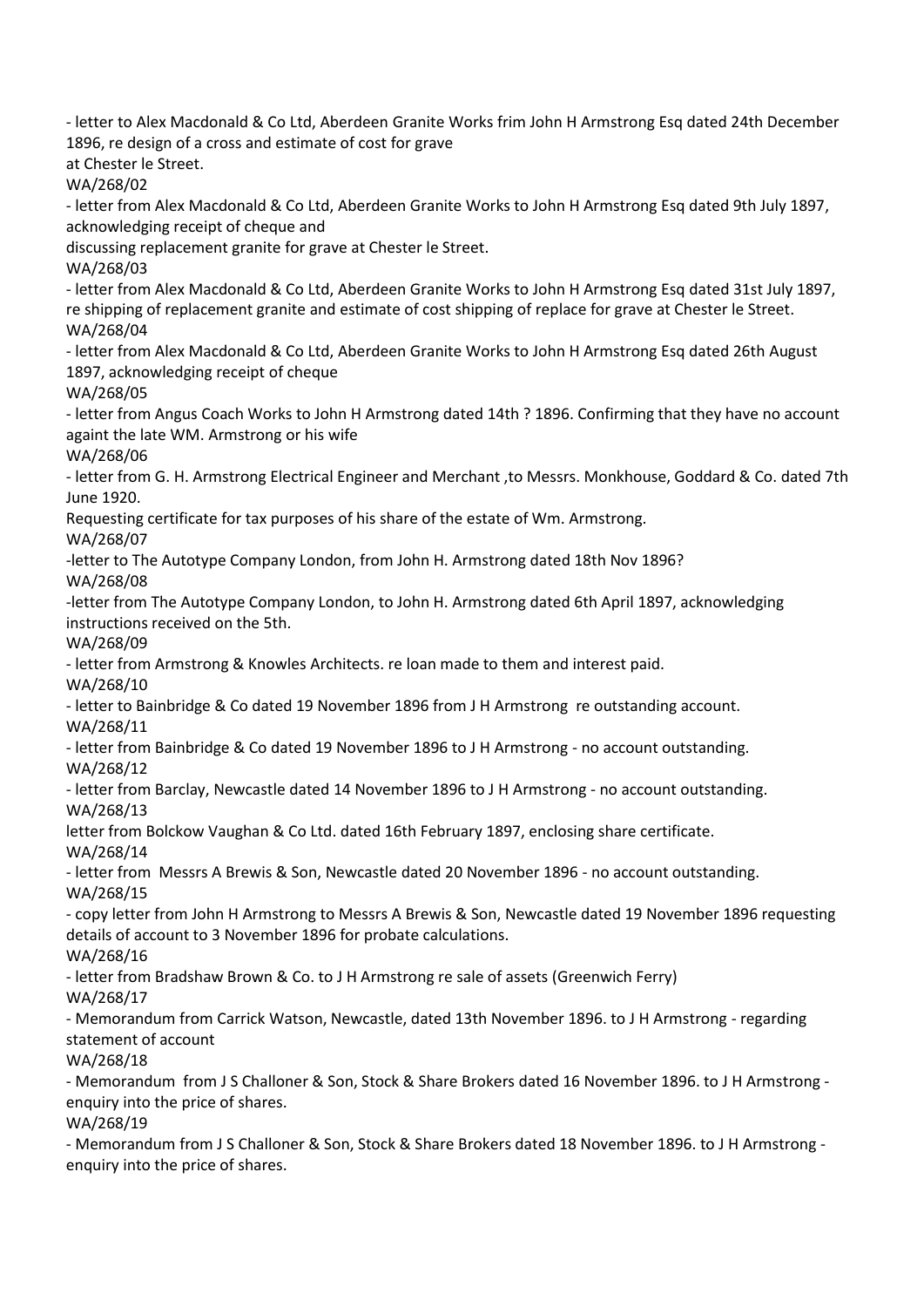WA/268/20

- copy letter from John H Armstrong to J S Challoner & Son, Stock & Share Brokers dated 19 November 1896? acknowledging information regarding shares. WA/268/21 - Memorandum from J S Challoner & Son, Stock & Share Brokers dated 16th February 1898. to J H Armstrong enclosing valuation of stocks belonging to the estate. WA/268/22 - letter from N.B. Chadwick to J H Armstrong dated 3 April 1896. - acknowledging receipt of cheque and payment due to the estate. WA/268/23 - letter from N.B. Chadwick to J H Armstrong dated 11 October 1897. - acknowledging receipt of letter regarding payment due to the estate. WA/268/24 - letter from N.B. Chadwick to J H Armstrong dated 18 October 1897. - acknowledging receipt of letter regarding payment due to the estate. WA/268/25 -letter to Chapman & Son, Durham from John H. Armstrong dated 13th November 1896 - requesting statement of account. (attached handwritten list of creditors?) WA/268/26 - Memorandum from Chapman & Son, Durham dated 14 November 1896. to J H Armstrong - enclosing statement of account. WA/268/27 - letter from The Cleveland Gas Company, to J. H. Armstrong dated 16 February 1897 - acknowledging receipt of letter of the 15th WA/268/28 - letter from The Cleveland Gas Company, to J. H. Armstrong dated 9 March 1897 - acknowledging receipt of letter and amendment of a cheque to the estate WA/268/29 - letter from The Cleveland Gas Company, to J. H. Armstrong dated 13 March 1897 - returning documents regarding probate. WA/268/30 - letter from The Cleveland Gas Company, to J. H. Armstrong dated 13 March 1897 - enclosing dividend cheque WA/268/31 - letter from The Cleveland Gas Company, to J. H. Armstrong dated 20 March 1897 - acknowledging receipt of share certificates.

WA/268/32

- warrant from Consett Waterworks Company to Hy Armstrong - payment of Half-years dividend. WA/268/33

- copy letter from John H Armstrong to James Coxon & Co dated 5 November 1896 - re carriages for funeral WA/268/34

- from James Coxon & Co to John H Armstrong dated 14 November 1896 - enclosing account for late Wm. Armstrong

WA/268/35

- from James Coxon & Co to John H Armstrong dated 23 November 1896 - enclosing account re funeral WA/268/36

- copy letter from John H Armstrong to James Coxon & Co re funeral expenses dated 23 November 1896 WA/268/37

- letter from John Barry, Ostlere & Co. Ltd. to J. H. Armstrong dated 4 January 1897 - regarding application for the new issue of Debenture Stock

WA/268/38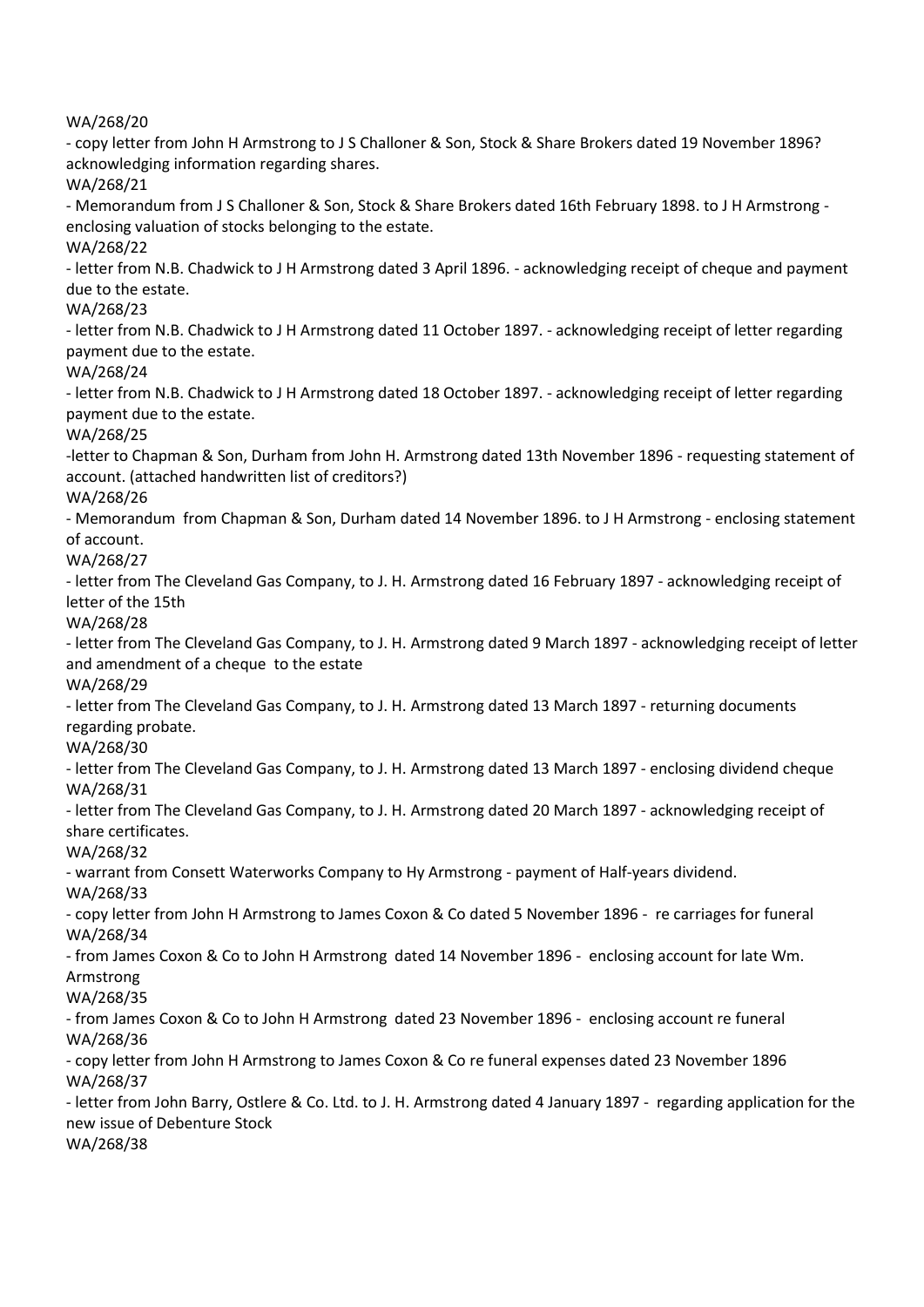- letter from John Barry, Ostlere & Co. Ltd. to J. H. Armstrong dated 23 January 1897 - regarding payment of Debenture Bonds.

- Handwritten letter [?] York Pl. Edinburgh to J. H. Armstrong dated 18 January 1897 - agreeing to act on behalf of the estate of Wm. Armstrong decd.

Letters pinned together

WA/268/39

- letter from John Barry, Ostlere & Co. Ltd. to J. H. Armstrong dated 22 February 1897 - confirming Probate of will has been registered regarding the Debenture Bonds

WA/268/40

- letter from John Barry, Ostlere & Co. Ltd. to J. H. Armstrong dated 23 February 1897 - Confirming receipt of probate and that the cheque due will be made payable to

Mr. William Armstrong as requested.

WA/268/41

- letter from John Barry, Ostlere & Co. Ltd. to J. H. Armstrong dated 24 February 1897 - enclosing P.O. for 5/- in payment of registration fee.

WA/269 - D to H Creation Date: various Scope and Content: Letters, copy letters and miscellaneous items Extent and Form: individual letters and copy letters as detailed: WA/269/01 - copy letter from John H Armstrong to Messrs. Dees and Thompson dated 6 November 1896 - acknowledging receipt of will. WA/269/02 - copy letter from John H Armstrong to Messrs. Dees and Thompson dated 9 November 1896 - regarding who will act for the Trustees WA/269/03 - copy letter from Messrs. Dees and Thompson to John H Armstrong dated 10 November 1896 - enclosing Deeds to the property at Wingate Grange. WA/269/04 - copy letter from John H Armstrong to Messrs. Dees and Thompson dated 10 November 1896 - acknowledging receipt of Deeds to the property at Wingate Grange. WA/269/05 -Stamped receipt from The trustees of William Armstrong to Dees & Thompson dated 14 May 1918 - for Professional charges WA/269/06 - letter from S & C W Dixon, Boot and Shoe makers Newcastle dated 14 November 1896 to J H Armstrong - no account outstanding. WA/269/07 a-d - Notice of sale by auction of Elswick Colliery WA/269/08 - copy letter from John H Armstrong to Hugh Armstrong, Fell & Armstrong Solicitors dated 19 November 1896 acknowledging receipt of a letter. WA/269/09 - letter from Hugh Armstrong, Fell & Armstrong Solicitors to his brother Charles dated 20 November 1896 - Fell & Armstrong headed paper, 2 pages handwritten WA/269/10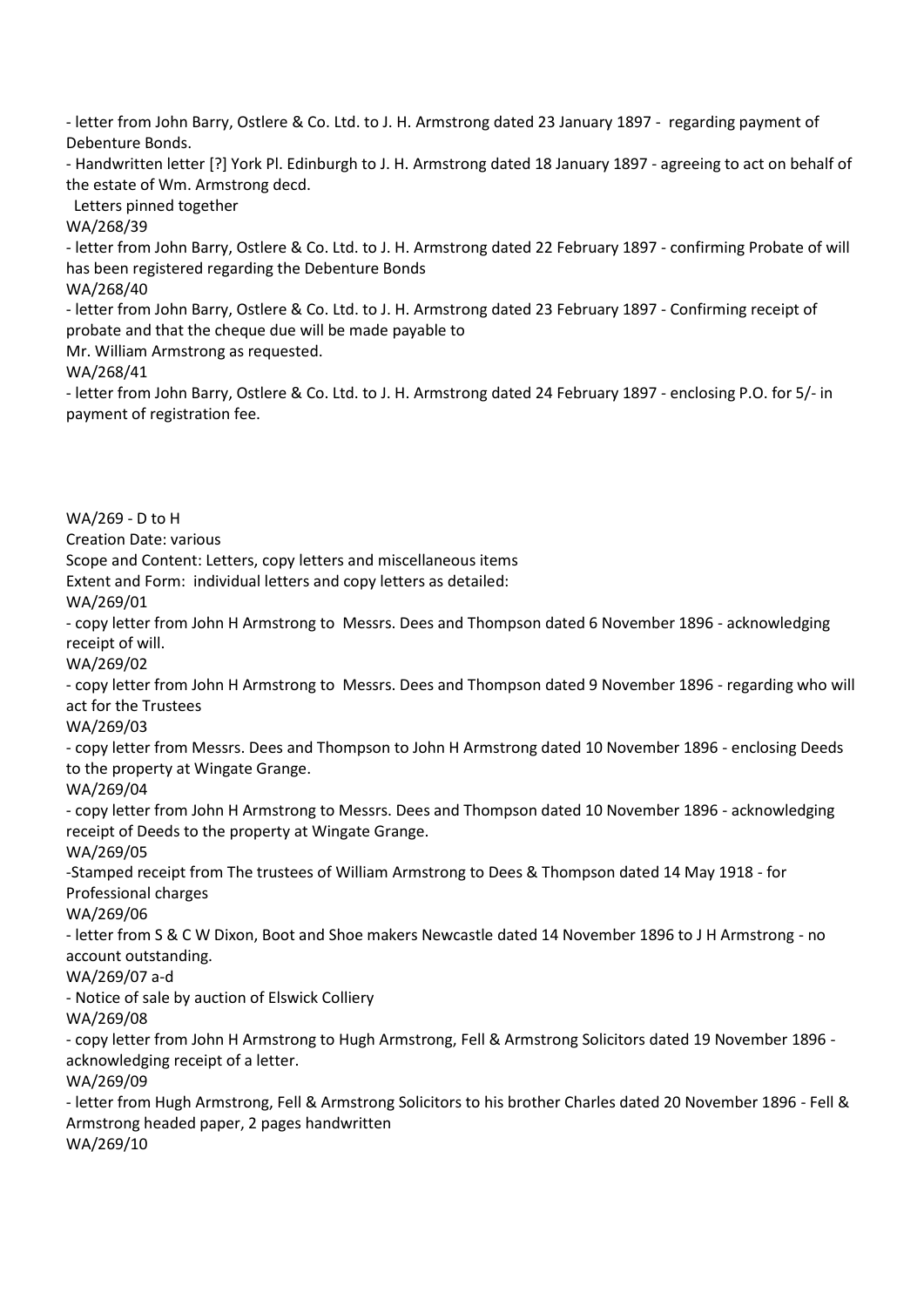- letter from Hugh Armstrong, Fell & Armstrong Solicitors to J H Armstrong dated 24 November 1896 - Fell & Armstrong headed paper, 1 page handwritten WA/269/11 - copy letter from John H Armstrong to Hugh Armstrong, Fell & Armstrong Solicitors dated 25 November 1896 regarding information concerning their late father William Armstrong. 2 pages typed and 1 page handwritten dated 26 November 1896 pinned together. WA/269/12 - letter from Hugh Armstrong, Fell & Armstrong Solicitors to J H Armstrong dated 7 Jan 1897 - Fell & Armstrong headed paper, 1 page handwritten WA/269/13 - letter from R. Fenwick & Co.Ltd. Sunderland to J H Armstrong dated 28 January 1897 - regarding Certificate for £250,000 Debenture Stock WA/269/14 - letter from R. Fenwick & Co.Ltd. Sunderland to J H Armstrong dated 2 February 1897 - regarding allotment of Debenture to Mr Frank Stobart WA/269/15 - letter from R. Fenwick & Co.Ltd. Sunderland to J H Armstrong dated 2 February 1897 - regarding Certificate of Debenture Stock WA/269/16 - copy letter from John H Armstrong to R. Fenwick & Co. Ltd. Sunderland dated 25 February 1897 - enclosing form for payment of dividends. WA/269/17 - letter from R.Fenwick & Co. Ltd. Sunderland to J H Armstrong dated 19 May 1897 - regarding recent alteration in the rules of the Stock Exchange. WA/269/18 - letter from R.Fenwick & Co. Ltd. Sunderland to J H Armstrong dated 21 May 1897 - enclosing new Certificate of Debenture Stock WA/269/19 - Short particulars of Freestone Quarry - small printed sheet with handwritten names and amounts written on back dated 27 February 1897 WA/269/20 - copy letter from John H Armstrong to Messrs Graham & Bradley, Wine & Spirit Merchants, Newcastle dated 19 November 1896 - requesting details of account to 3 November 1896 for probate calculations. WA/269/21 - letter from The Grange Iron Co Ltd, Durham to Messrs. Monkhouse Goddard & Co. dated 14November 1896 regarding transfer of shares WA/269/22 - copy letter from Messrs. Monkhouse Goddard & Co.to The Grange Iron Co Ltd, Durham dated 10 November 1896 - regarding transfer of shares for purposed of probate WA/269/23 - letter from The Grange Iron Company Ltd to National Provincial Bank, Newcastle dated 17 November 1898 enclosing a cheque for payment of dividends WA/269/24 - letter from The Grange Iron Company Ltd to National Provincial Bank, Newcastle dated 2 October 1899 enclosing a cheque for payment of dividends WA/269/25 - letter from The Grange Iron Company Ltd to National Provincial Bank, Newcastle dated 8 March 1900 - enclosing a cheque for payment of dividends WA/269/26

- letter from The Grange Iron Company Ltd to National Provincial Bank, Newcastle dated 20 September 1900 enclosing a cheque for payment of dividends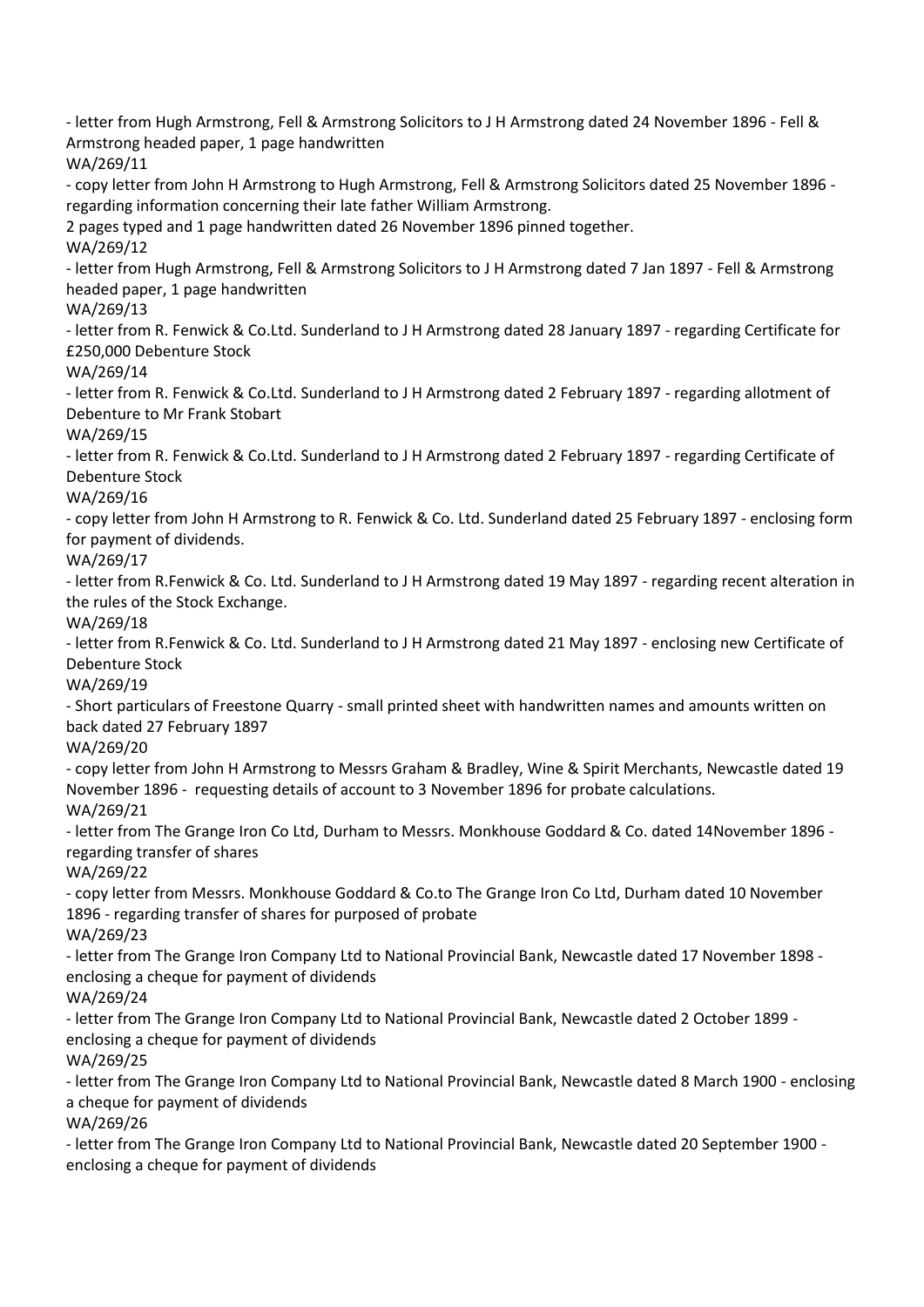WA/269/27

- letter from The Grange Iron Company Ltd to National Provincial Bank, Newcastle dated 21 February 1901 enclosing a cheque for payment of dividends WA/269/28

- letter from The Grange Iron Company Ltd to National Provincial Bank, Newcastle dated 20 February 1902 enclosing a cheque for payment of dividends WA/269/29

- letter from The Grange Iron Company Ltd to National Provincial Bank, Newcastle dated 18 September 1902 enclosing a cheque for payment of dividends

WA/269/30

- letter from The Grange Iron Company Ltd to National Provincial Bank, Newcastle dated 19 February 1903 enclosing a cheque for payment of dividends

WA/269/31

- letter form The Hendon Paper Works co ltd. Sunderland to John H Armstrong dated 16 February 1897 acknowledging receipt of letter

WA/269/32

- letter from J C Hetherington Chester le Street to John H Armstrong dated 13 November 1896 - regarding statement of account to 3 November 1896 and subsequent purchases

WA/269/33

- copy letter from John H Armstrong to J C Hetherington Chester le Street dated 14 November 1896 - regarding letter of the 13th

WA/269/34

- copy letter from John H Armstrong to J C Hetherington Chester le Street dated 24 December 1896 - regarding payment of the account

WA/269/35

- letter from Hurlby & Co to John H Armstrong dated 14 November 1896 - Confirming that they have no outstanding account against the late WM. Armstrong

WA/269/36

- from H & A Hunter, MRC.V.S DR to Exec. W Armstrong Decd. various dates - 1 letter and 3 invoices requiring payment dated between 1897-1900 pinned together

WA/269/37

- letter from Hutchinson & Greenwell to J H Armstrong, Messrs Monkhouse Goddard dated 23 July 1897 regarding payment of an outstanding account of the late Wm. Armstrong.

WA/269/39

-letter from John Hutton & Sons to J H Armstrong dated 16 November 1896 - Confirming that they have no outstanding account against the late WM. Armstrong

WA/270 - I to N

Creation Date: various

Scope and Content: Letters, copy letters and miscellaneous items

Extent and Form: individual letters and copy letters as detailed:

WA/270/01

- copy letter from Monkhouse & Goddard to Messrs Laurie & Marner Ltd London, dated 9 November 1896 requesting the value of shares for purposes of probate

WA/270/02

- letter from Messrs Laurie & Marner Ltd London to Monkhouse & Goddard dated 10 November 1896 - reply to letter regarding the price of shares

WA/270/03

- letter from Messrs Laurie & Marner Ltd London to Monkhouse & Goddard dated 27 November 1896 - enclosing information and balance sheet

WA/270/04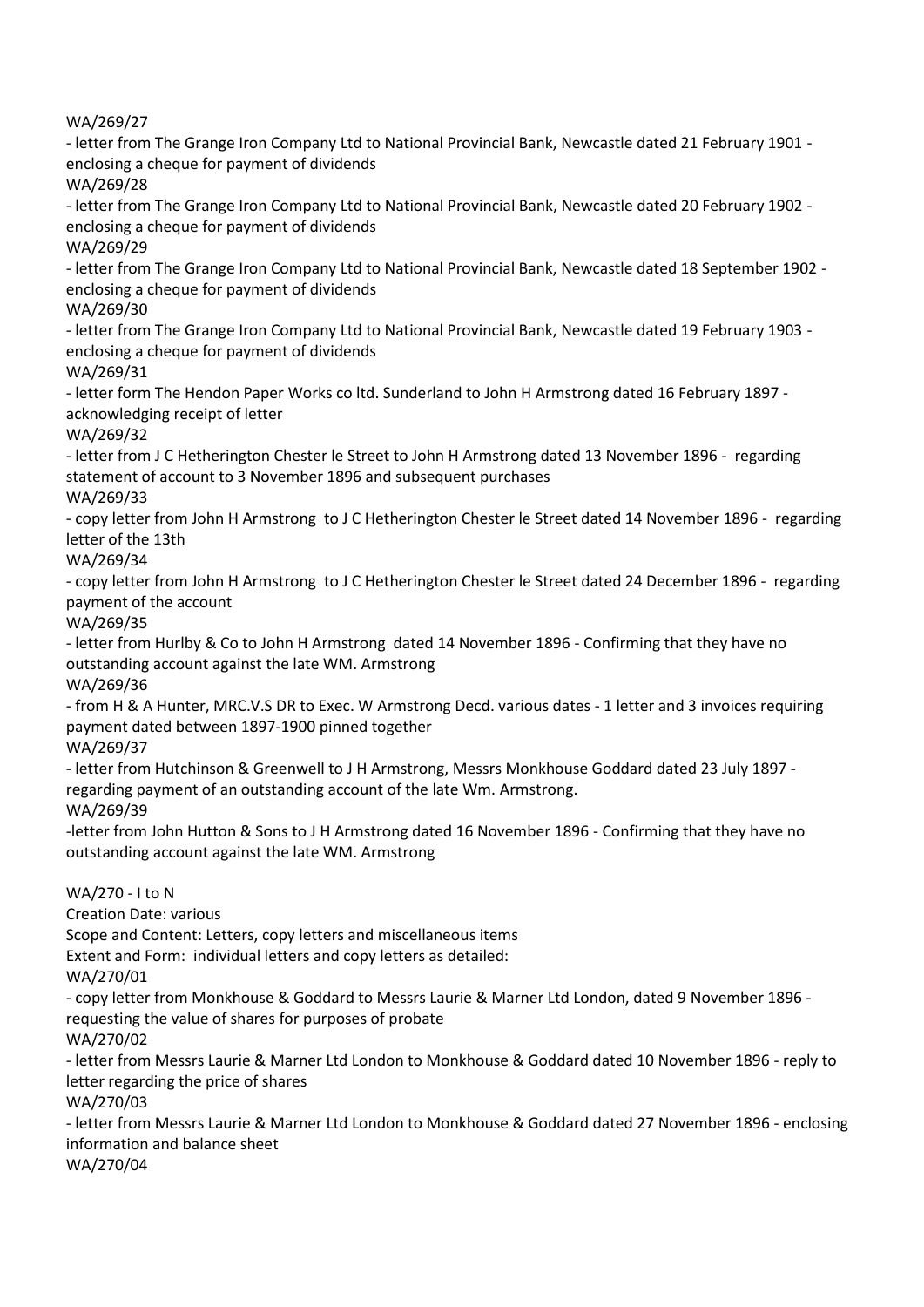- letter from Messrs Laurie & Marner Ltd London to J H Armstrong Monkhouse & Goddard dated 30 November 1896 - further information about the company

WA/270/05

- letter from Messrs Laurie & Marner Ltd London to J H Armstrong Monkhouse & Goddard dated 1 January 1897 regarding shares in the company

WA/270/06

- letter from Messrs Laurie & Marner Ltd London to J H Armstrong Monkhouse & Goddard dated 5 January 1897 enclosing shares in the New company

WA/270/07

- letter from Messrs Laurie & Marner Ltd London to J H Armstrong Monkhouse & Goddard dated 11 January 1897 - regarding probate of the will

WA/270/08

- letter from Messrs Laurie & Marner Ltd London to J H Armstrong Monkhouse & Goddard dated 14 January 1897 - enclosing new shares certificate

WA/270/09

- letter from Messrs Laurie & Marner Ltd London to J H Armstrong Monkhouse & Goddard dated 16 January 1897 - regarding shares in the company

WA/270/10

- letter from Messrs Laurie & Marner Ltd London to J H Armstrong Monkhouse & Goddard dated 13 February 1897 - regarding authority for the dividend cheque

WA/270/11

- Messrs Laurie & Marner Ltd London Notice of First Ordinary General Meeting - Thursday 25 February 1897 WA/270/12

- letter from Mather, Cockcroft & Dickinson, Solicitors to J H Armstrong dated 26 November 1896 - regarding the address of Aunt Mary

WA/270/13

- letter from Messrs Mawson, Swan & Morgan Newcastle, dated 14th November 1896. to J H Armstrong - No outstanding account up to 3rd inst. for Wm Armstrong Decd.

An account for mourning stationery to be submitted.

WA/270/14

- copy letter from John H Armstrong to National Provincial Bank of England Ltd. dated 10 November 1896 - Request for details of mother Margaret I. Armstrong's account.

WA/270/15

- letter from National Provincial Bank of England Ltd to John H Armstrong dated 10 November 1896 - reply letter requesting balance of the account of Margaret I. Armstrong

WA/270/16

- copy letter from John H Armstrong to National Provincial Bank of England Ltd. dated 10 November 1896 acknowledging receipt of a copy of the account of Wm. Armstrong decd.

WA/270/17

- copy letter from John H Armstrong to National Provincial Bank of England Ltd. dated 11 November 1896 request for the Pass books of Mrs Margaret I. Armstrong

and F.G. Armstrong to be handed to the Bearer of the letter.

WA/270/18

- copy letter from John H Armstrong to National Provincial Bank of England Ltd. dated 23 November 1896 requiring information regarding the allowance of Miss Mary Atkinson Armstrong. WA/270/19

- letter from John H Armstrong to National Provincial Bank of England Ltd dated 26 November 1896 - request for a bundle of deeds required in connection with the Probate to be handed to the Bearer of the letter. WA/270/20

- letter from National Provincial Bank of England Ltd to John H Armstrong dated 18 January 1897 - acknowledging receipt of a letter and confirming the instructions regarding the account of M. I. Armstrong will be carried out.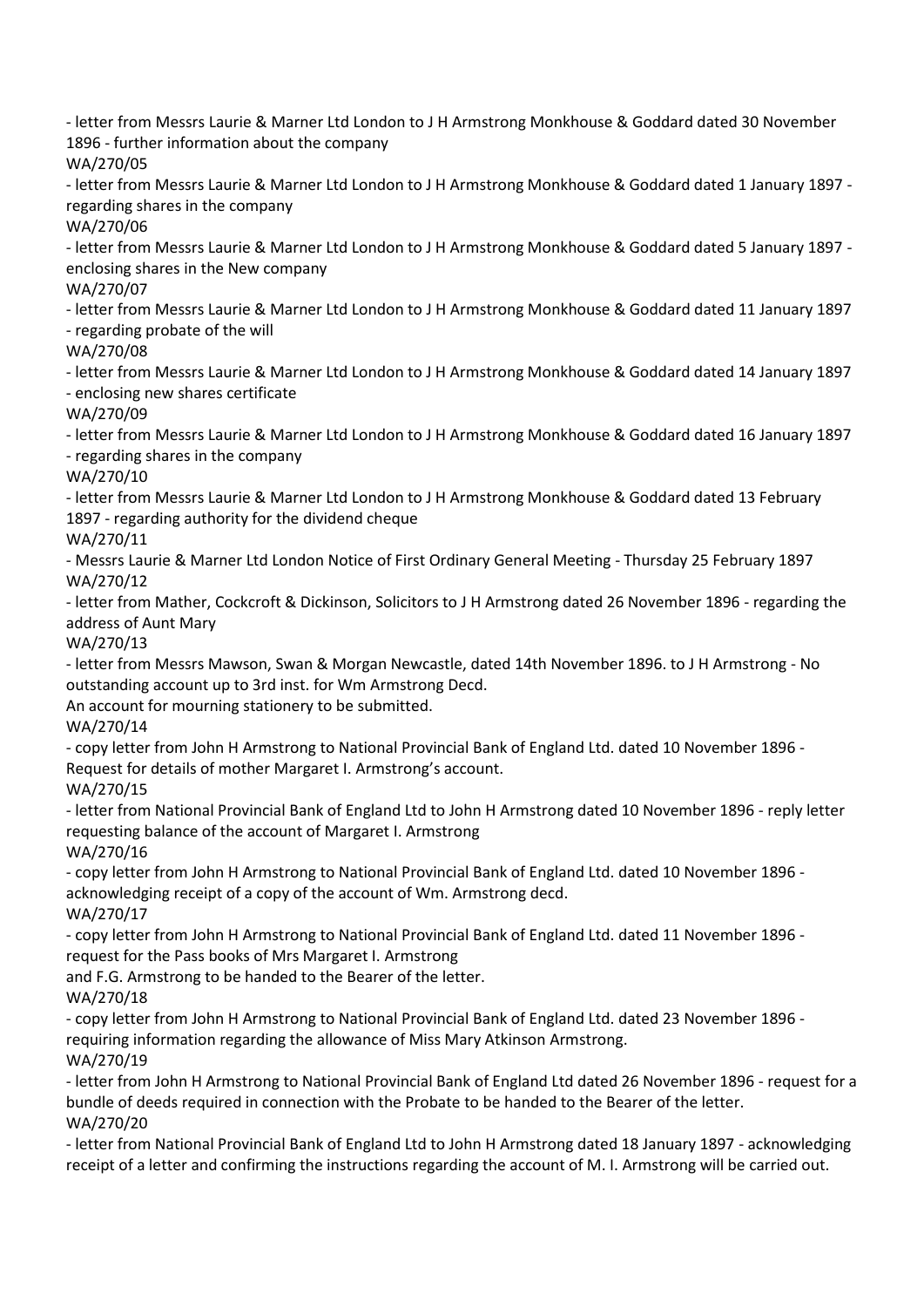WA/270/21

- letter from John H Armstrong to National Provincial Bank of England Ltd dated 1 February 1897 - request for authority for dividends to be paid into an account WA/270/22

- letter from National Provincial Bank of England Ltd to John H Armstrong dated 2 February 1897 - enclosing authority for dividends requested on 1st.

WA/270/23

- letter from John H Armstrong to National Provincial Bank of England Ltd dated 3 February 1897 - acknowledging receipt of authority for dividends

WA/270/24

- letter from National Provincial Bank of England Ltd to John H Armstrong dated 19 February 1897 - requesting the Probate of Will of Wm. Armstrong decd. to register with Head Office

WA/270/25a - WA/270/25c

- from National Provincial Bank of England Ltd. Stock and Shares Dept. dated 1 March, 31 march, 21 April 1897 amount credit to the account of Wm. Armstrong Decd.

as per Dividend statement.

WA/270/26

- letter from National Provincial Bank of England Ltd to John H Armstrong dated 5 March 1897 - informing that the account of W. Armstrong Decd. is overdrawn

WA/270/27

- letter from National Provincial Bank of England Ltd to John H Armstrong dated 31 March 1897 - returning the Probate of Will of Wm. Armstrong decd.

WA/270/28

- letter from National Provincial Bank of England Ltd to John H Armstrong dated 1 May 1897 - enclosing a circular from the Red "R" Steamship Co. with the amount credited to the account of the executors.

WA/270/29

- letter from National Provincial Bank of England Ltd to Mssrs. Monkhouse dated 3 August 1897 - regarding Miss M.A. Armstrong.

WA/270/30

- letter from National Provincial Bank of England Ltd to John H Armstrong dated 28 August 1897 - acknowledging receipt certificate for £60.00

WA/270/30a - WA270/30h

- from National Provincial Bank of England Ltd. dated 31 December 1902,1903,1904,1908. - Pass book forms to ascertain accounts are correct and reminder slips,

WA270/31

- letter from National Provincial Bank of England Ltd. Lincoln's Inn London to Messrs. Monkhouse, Goddard & Co. dated 5 June 1902 - re the account of Miss E. M. Johnson

WA/270/32

- National Provincial Bank of England Ltd. dated 20 February 1903 - Compliments Slip WA/270/32

- from New Civil Service Co-Operation Ltd. to John H Armstrong Messrs. Monkhouse, Goddard & Co. dated 26 March 1897 - regarding dividend warrant

WA/270/33

- copy letter from John H Armstrong to The Newcastle Breweries Ltd dated 20th January 1897 - regarding Probate for Wm. Armstrong Decd. and payment of dividends,

WA/270/34

- letter from The Newcastle Breweries Ltd to John H Armstrong dated 16 February 1897 - agreeing to pay dividends due into a joint account at the

National Provincial Bank of England. Newcastle-on-Tyne

WA/270/34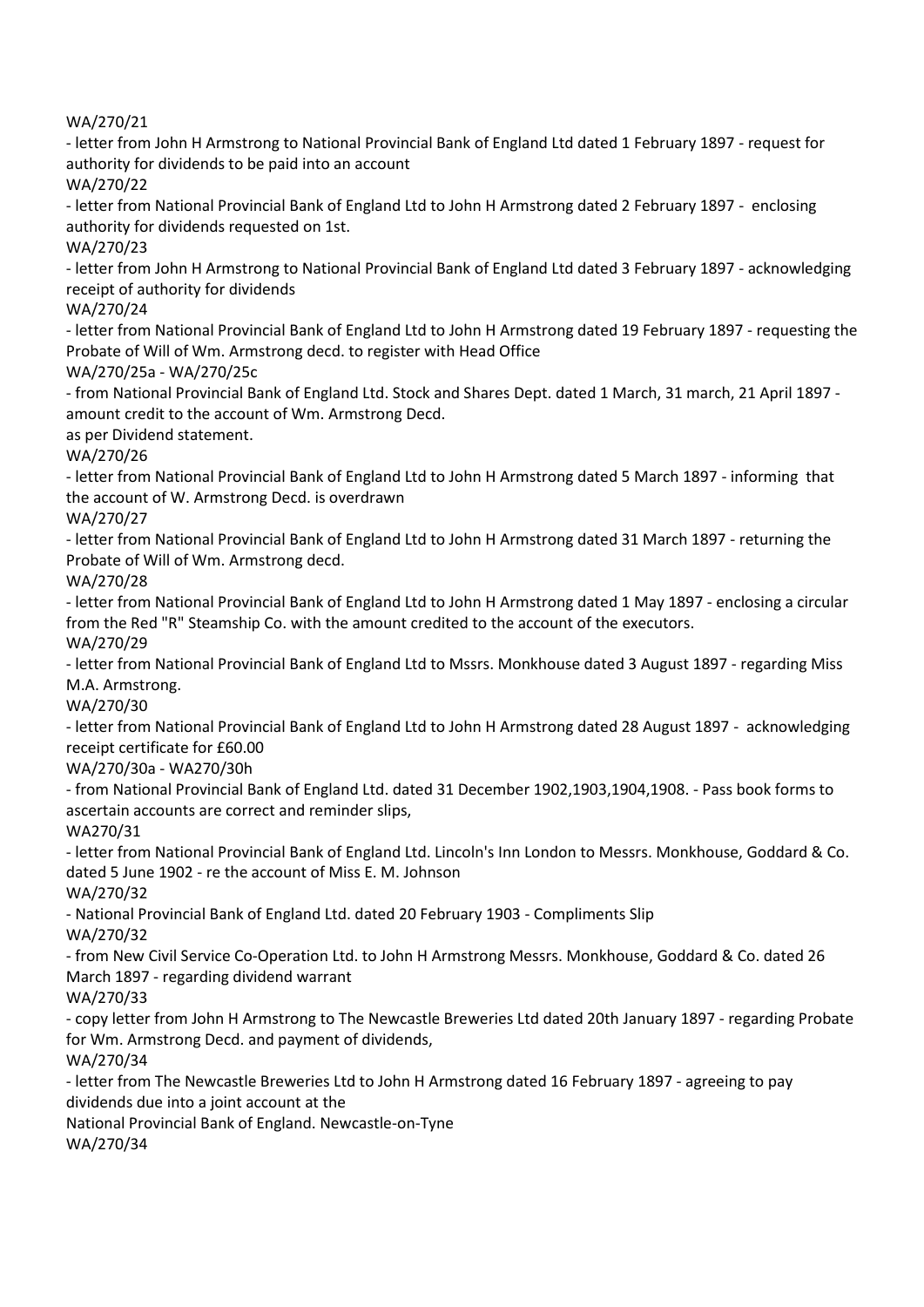- letter from The Newcastle upon Tyne Electric Supply Co. Ltd. to John H Armstrong Messrs. Monkhouse, Goddard & Co. dated 1 July 1897 - confirming payment of £500 by Monday next.

WA/270/35

- Memorandum from The Newcastle upon Tyne Electric Supply Co. Ltd. to John H Armstrong dated 6 July 1897 enclosing amended receipt

WA/270/36

- letter from The Newcastle upon Tyne Electric Supply Co. Ltd. to John H Armstrong dated 1 September 1897 enclosing 5 Bonds ( 5% Mortgage Debentures)

WA/270/37

- letter from The Newcastle upon Tyne Electric Supply Co. Ltd. to John H Armstrong dated 6 September 1897 enclosing cheque in payment of interest on a loan

WA/270/38a

- letter from The North Eastern Railway to Wm. Armstrong Esq. dated 19 September 1896 - acknowledging receipt of a letter enclosing payment of second instalment on

Allotment No. 282. Giving dates for further instalments.

WA/270/38b

- handwritten note on Pelaw House Letterhead dated 17 September. Pinned in side double sheet. WA/270/39

- letter from The North Eastern Railway to Wm. Armstrong Esq. dated 22 September 1896 - reply to letter received 21 September regarding allotment instalments.

WA/270/40 a-c handwritten letters pinned together

WA/270/40a

- letter from The North Eastern Railway to J H Armstrong dated 31 December 1896 - regarding allotment letter and payment instalments

WA/270/40b

- copy letter from The North Eastern Railway to Wm. Armstrong Esq. dated 19 September 1896 - acknowledging receipt of a letter enclosing payment on second instalment on

Allotment No. 282. Giving dates for further instalments.

WA/270/40c

- copy letter from The North Eastern Railway to Wm. Armstrong Esq. dated 22 September 1896 - reply to letter received 21 September regarding allotment instalments.

WA/270/41

- letter from The North Eastern Railway to J H Armstrong dated 2 January 1897 - acknowledging receipt of a letter enclosing payment of third instalment on Allotment No. 282.

WA/270/42

- copy letter from John H Armstrong to The North Eastern Railway dated 1 February 1897 - requesting an authority form for payment of dividends

WA/270/43

- from The North Eastern Railway dated 2 February 1897 stamped rec'e at Monkhouse Goddard & Co. 3 February 1897.

WA/270/43a

- authority form for payment of dividends 2 pages pinned together

WA/270/44

- letter from The North Eastern Railway to J H Armstrong dated 5 March 1897 - regarding due date of wayleave rent.

WA/270/45

- letter from The North Eastern Railway to J H Armstrong dated 12 March 1897 - regarding probate WA/270/46

- letter from The North Eastern Railway to J H Armstrong dated 24 March 1897 - regarding return of Consolidation From No. 184.

WA/270/46a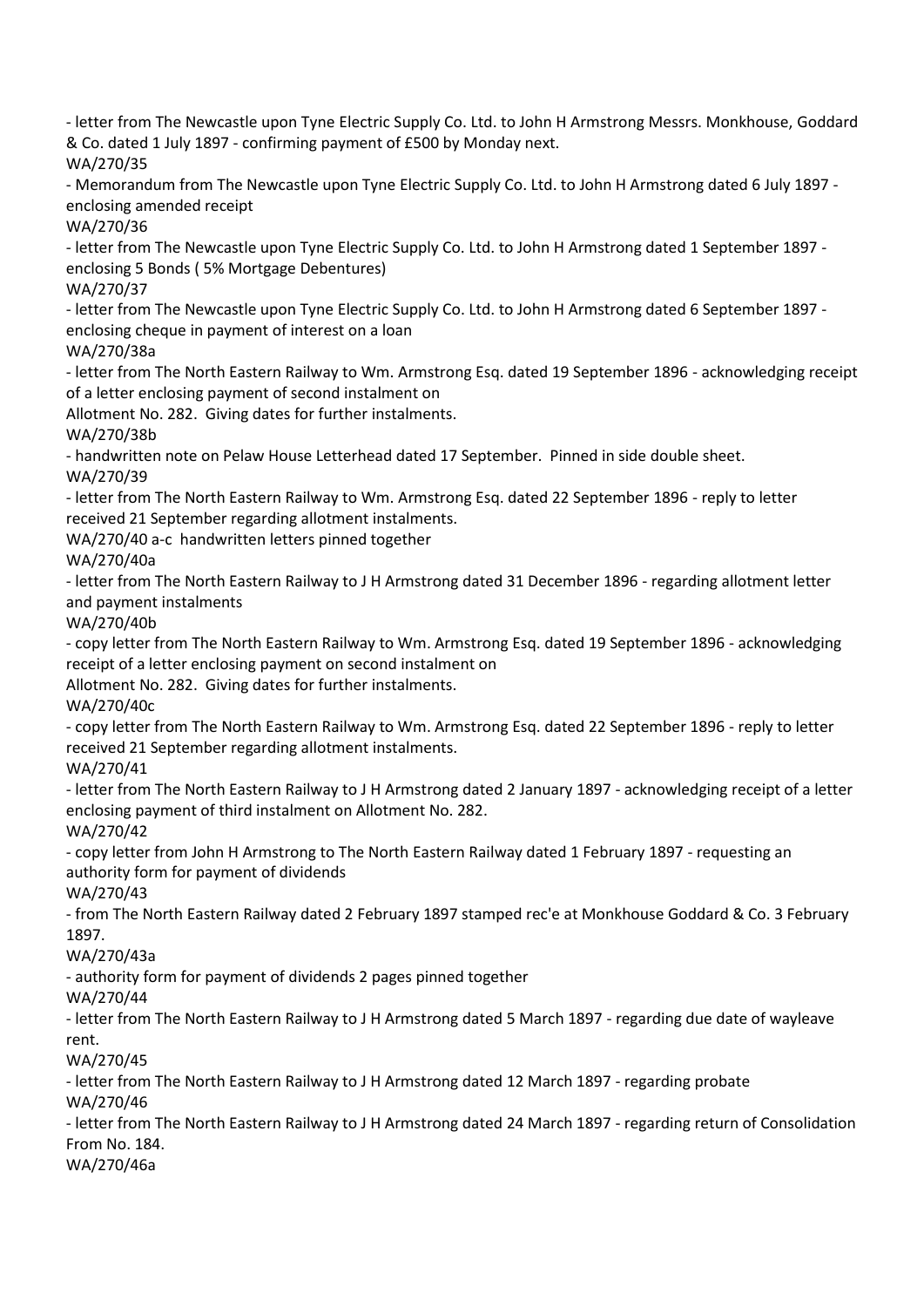- North Eastern Railway - Consolidation of the Preference Stock of the Company No. 184. 2 pages pinned together WA/270/47

- copy letter from The from The North Eastern Railway to J H Armstrong dated dated 1 July 1897 - acknowledging receipt of a letter enclosing payment of final instalment on

Allotment No. 282.

WA/270/48a - WA/270/48f

- from The North Eastern Railway Treasurer's Office dated 8 march 1900, 4 April 1901, 10 March 1902, 12 March 1903, 23 march 1906, 14 March 1907 -

cheque advice for Wayleave rent.

WA/270/49a - WA/270/49b

- from The North Eastern Railway Chief Cashier's Office dated 19 march 1908, 23 March 1909 - cheque advice for Wayleave rent.

WA/270/50

- from The North Eastern Railway Chief Cashier's Office dated 17 march 1910 - cheque advice for Wayleave rent. WA/270/50a

- from The North Eastern Railway dated 18 March 1910 - Property and Income tax certificate for Wayleave rent. 2 forms pinned together.

# WA/270/51

- from The North Eastern Railway Chief Cashier's Office dated 24 march 1911 - cheque advice for Wayleave rent. WA/270/51a

- from The North Eastern Railway dated 18 March 1911 - Property and Income tax certificate for Wayleave rent. 2 forms pinned together.

# WA/270/52a - WA/280/52j

- from The North Eastern Railway dated 18 March 1912,1913,1914,1915,1916,1918,1919,1920,1921,1922 - Property and Income tax certificate for Wayleave rent, with Chief Cashiers cheque advice. 2 forms pinned together.

WA/270/53

- copy letter from William Armstrong decd. to The North Eastern Railway dated 17 March 1921 - reminder that wayleave rent is due

# WA/270/54

- letter from The North Eastern Railway to J H Armstrong dated 2 April 1924 - regarding cheques for Wayleave rent.

WA/270/55

- copy letter from John H Armstrong to The Newcastle Chronicle dated 28 December 1896 regarding payment of outstanding account and to continue sending weekly Chronicle to Miss M Armstrong, Deal and Mrs Margaret J Armstrong, Chester le Street.

WA/271 - O to R

Creation Date: various

Scope and Content: Letters, copy letters and miscellaneous items

Extent and Form: individual letters and copy letters as detailed:

WA271/01

- copy letter from John H Armstrong to Henry Henderson Pelton Fell Colliery dated 16 November 1896 - regarding funeral expenses for Probate accounts (additional

information see Chester le Street Cemetery WA/276-WA/302)

WA271/02

- copy letter from John H Armstrong to Henry Henderson Pelton Fell Colliery dated 24 November 1896 - regarding funeral expenses

(additional information see Chester le Street Cemetery WA/276-WA/302) WA/271/03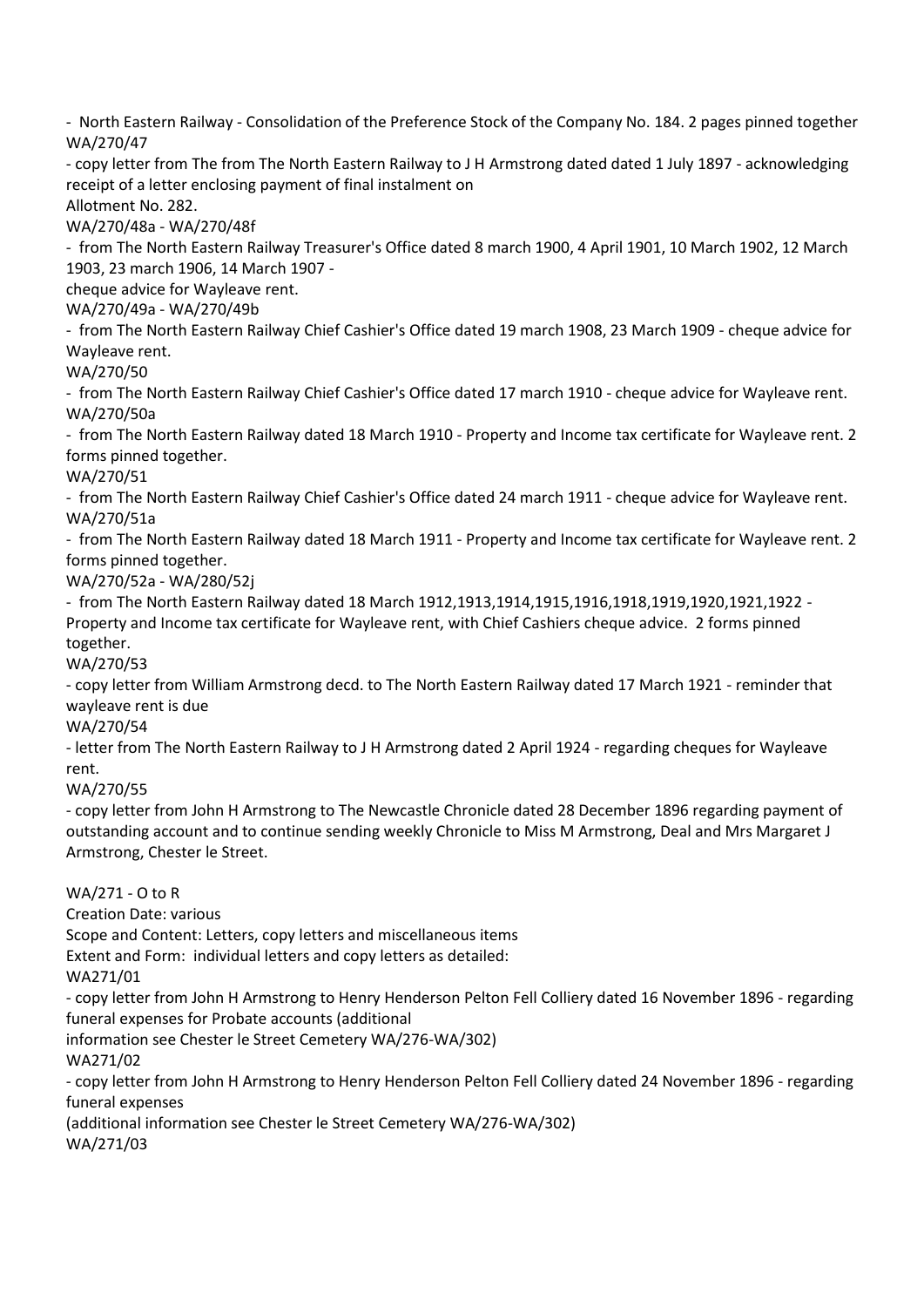- Letter from Henry Henderson Pelton Fell Colliery to J H Armstrong, Monkhouse Goddard dated 25 November 1896 - regarding payment of funeral expenses,

(additional information see Chester le Street Cemetery WA/276-WA/302) WA/271/04

- Letter from The Owners of Pelton Fell Colliery to Exec. of Wm. Armstrong, dated 26 November 1896 - enclosing cheque for £49.14.6

WA271/05

- copy letter from John H Armstrong to Henry Henderson Pelton Fell Colliery dated [no date due to water damage possibly December 1896] - regarding payment for work done

and goods supplied

WA/271/06

- Letter from Henry Henderson Pelton Fell Colliery to J H Armstrong, Monkhouse Goddard dated 10 May 1897 regarding a proposal put to the committee

[possibly to do with funeral plot] (additional information see Chester le Street Cemetery WA/276-WA/302) WA/271/07

- Letter from Henry Henderson Pelton Fell Colliery to J H Armstrong, Monkhouse Goddard dated 3 April 1897 enclosing bill for work at Chester le Street Cemetery,

(additional information see Chester le Street Cemetery WA/276-WA/302)

WA/271/07

- Letter from Henry Henderson Pelton Fell Colliery to J H Armstrong, dated 18 August 1897 - regarding meeting at the Cemetery and price of coal.

(additional information see Chester le Street Cemetery WA/276-WA/302)

WA/271/08

- from Price Waterhouse & Co. to Trustees of W. Armstrong Decd. dated 12 June 1922 - receipt No.145 for payment of account.

WA/271/08a

- from Price Waterhouse & Co. to Trustees of W. Armstrong Decd. dated 10 June 1922 - invoice for preparing balance sheet and attending to the affairs of the Trust.

2 pages pinned together,

WA/271/09

- from Price Waterhouse & Co. to Trustees of W. Armstrong Decd. dated 7 April 1923 - receipt No.127 for payment of account.

WA/271/09a

- from Price Waterhouse & Co. to Trustees of W. Armstrong Decd. dated 7 April 1922 - invoice for preparing balance sheet and attending to the affairs of the Trust.

2 pages pinned together,

WA/271/10

- copy letter from John H Armstrong to Red 'R' Steamship Co. Ltd. dated 10 November 1896 - regarding debentures held by Wm. Armstrong Decd.

and how the interest has been calculated. 2 pages flimsy pinned together.

WA/271/11

- copy letter from John H Armstrong to Red 'R' Steamship Co. Ltd. dated 12 November 1896 - regarding misunderstanding as to how the interest has been calculated.

WA/271/12

- letter from Reid & Sons, Goldsmiths, Newcastle to Monkhouse Goddard & Co, dated 14 November 1896 nothing outstanding against Wm. Armstrong Decd.

WA/271/13

- copy letter from John H Armstrong to Reid & Sons, Goldsmiths, Newcastle dated 16 November 1896 - querying letter of the 14th. claiming a watch belonging to Wm Armstrong is at present with them for cleaning. WA/271/14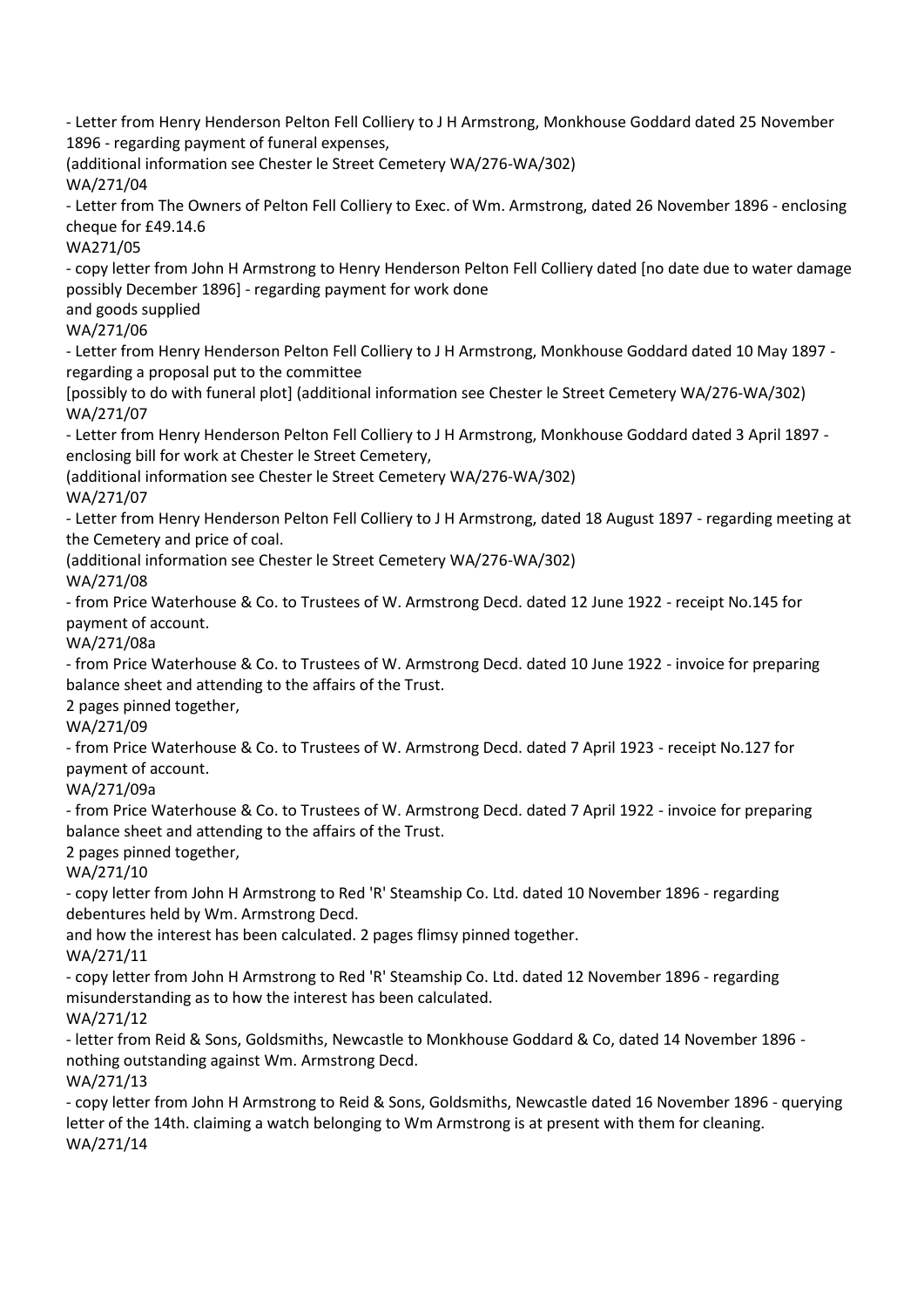- letter from Reid & Sons, Goldsmiths, Newcastle to Monkhouse Goddard & Co, dated 18 November 1896 enclosing account and watch belonging to late Wm. Armstrong WA/271/15 - copy letter from John H Armstrong to Thomas Reed, Pelaw Cottage dated 7 November 1896 - requesting he fill in enclosed Insurance forms. WA/271/16 - copy letter from William Armstrong to Thomas Reed, Pelaw Cottage dated 31 December 1896 - enclosed a cheque for £300 for services to the family WA/271/17 - letter from Thomas Reed, Pelaw Cottage to Exec, Wm. Armstrong dated 20 March 1897 - enclosing insurance policy WA/271/18 - letter from W B Reid & Co. Ltd Brewers & Wine merchants to J H Armstrong dated 27 January 1897 - enclosing interest warrant WA/271/19 - letter from W B Reid & Co. Ltd Brewers & Wine merchants to J H Armstrong dated 16 February 1897 acknowledging receipt of mandate to pay interest on debentures into the Nat Prov Bank. WA/271/20 - copy letter from John H Armstrong to Dr. Renton dated 7 November 1896 - enclosing form, yo be filled in and returned. WA/271/21 - copy letter from John H Armstrong to Dr. Renton dated 9 November 1896 - acknowledging return of form, WA/271/22 - letter from Dr. Renton to Mr. Armstrong dated 15 November 1896 - enclosing the account for attendance at the house on the death of Wm. Armstrong. WA/271/23 - copy letter from Monkhouse Goddard & Co to Messrs.J H & T Richardson dated 10 November 1896 - enclosing balance sheets for Hendon Paper Works, Laurie & Marner and Grange Iron Co. WA/271/24 - letter from Ridley Cutter & Co. to John H Armstrong dated 14 November 1896 - Confirming that they have no outstanding account againt the late WM. Armstong WA/271/25a - telegram from unknown - to Monkhouse Goddard & Co dated [22 October 1896] - regarding sale of shares in Jessop & Sons WA/271/25b - handwritten memo regarding above telegram WA/271/25c - Advice note from J B & R Roberts, Stock & Share Brokers to John H Armstrong dated 20 October 1896 - for sale of shares in Jessop & Sons. WA/271/25d - letter from J B & R Roberts, Stock & Share Brokers to John H Armstrong dated 20 October 1896 - regarding contract note for sale of Jessop & Sons shares. WA/271/25a-d pinned together. WA/271/26 - letter from J B & R Roberts, Stock & Share Brokers to John H Armstrong dated 27 October 1896 - regarding sale of shares in Jessop & Sons WA/271/27 - letter from J B & R Roberts, Stock & Share Brokers to John H Armstrong dated 28 October 1896 - regarding sale of shares in Jessop & Sons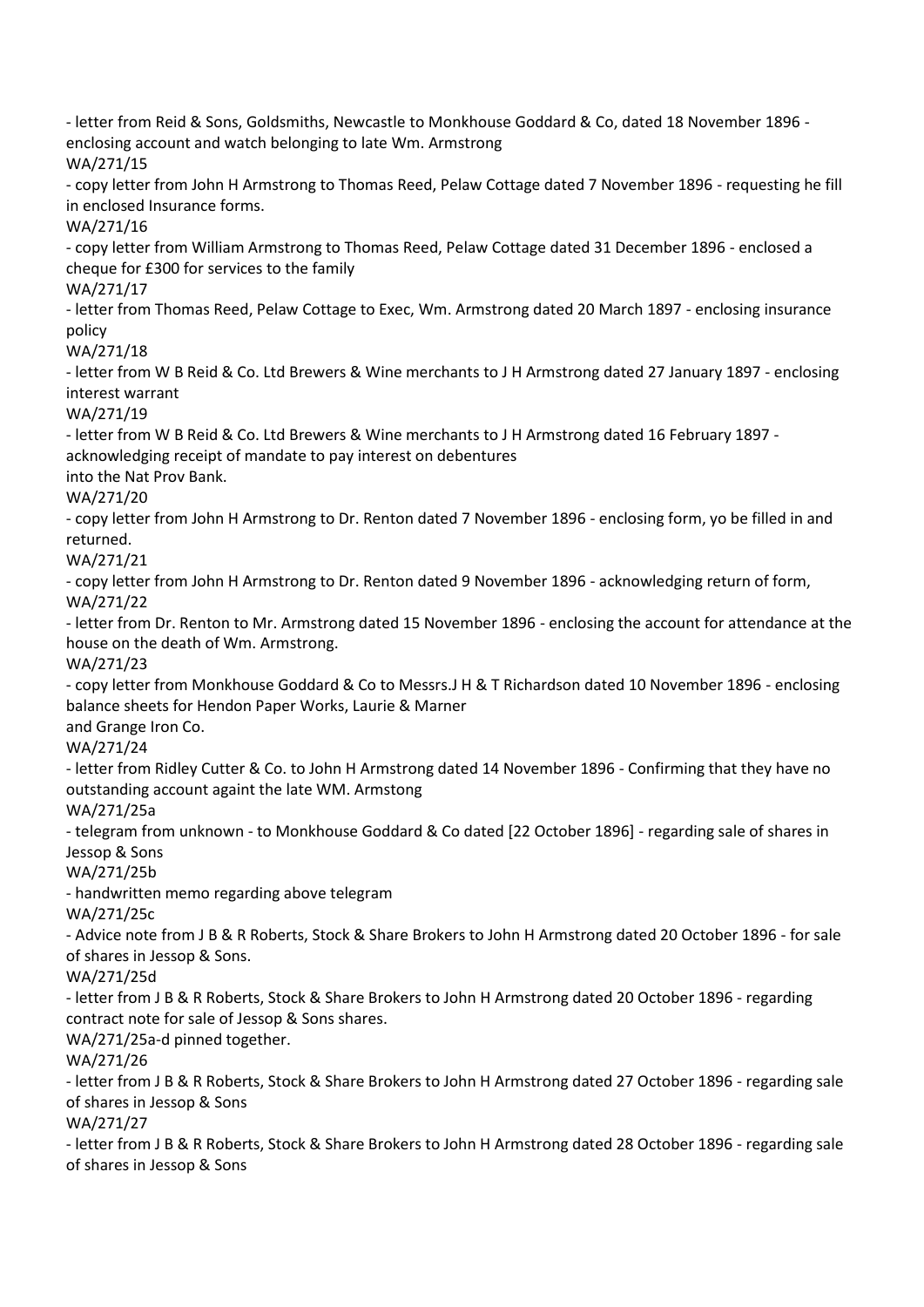WA/271/28

- letter from J B & R Roberts, Stock & Share Brokers to John H Armstrong dated 2 November 1896 - regarding sale of shares in Jessop & Sons

WA/271/29a

- letter from J B & R Roberts, Stock & Share Brokers to John H Armstrong dated 3 November 1896 - enclosing statement of shares in Jessop & Sons (WA/271/29b) and bankers draft. WA/271/29b

- from J B & R Roberts, statement of shares in Jessop & Sons - inside folded letter WA/271/29b WA/271/30

- from Royal Infirmary, Newcastle upon Tyne to Wm. Armstrong dated June 1897 - renewal of annual subscription.

WA/272 - S to Z

Creation Date: various

Scope and Content: Letters, copy letters and miscellaneous items

Extent and Form: individual letters and copy letters as detailed:

WA272/01

- letter from Sadler & Co Ltd. to J H Armstrong Monkhouse Goddard & Co dated 16 February 1897 - regarding payment

WA/272/02

- letter from Scottish Widows' Fund Life Assurance Office to John H Armstrong dated 5 November 1896 acknowledging notification of death of William Armstrong Policy No. 14,267

WA/272/03

- letter from Scottish Widows' Fund Life Assurance Office to John H Armstrong dated 12 November 1896 agreeing to pay the sum assured

WA/272/04

- letter from Scottish Widows' Fund Life Assurance Office to John H Armstrong dated 28 December 1896 regarding policy no. 14,267

WA/272/05

- letter from Scottish Widows' Fund Life Assurance Office to John H Armstrong dated 30 December 1896 - policy no. 14,267, probate not yet received

WA/272/06

- letter from Scottish Widows' Fund Life Assurance Office to John H Armstrong dated 7 January 1897 - policy no. 14,267, enclosing form of discharge

WA/272/07

- letter from Scottish Widows' Fund Life Assurance Office to John H Armstrong dated 8 January 1897 - policy no. 14,267, acknowledging receipt of form of discharge

WA/272/08

- letter from Scottish Widows' Fund Life Assurance Office to John H Armstrong dated 13 January 1897 - policy no. 14,267, enclosing cheque for £1986.14.9 in settlement.

WA/272/09

- letter from Stephens & Mawson to John H Armstrong dated 10 November 1896 - regarding payment of Debentures

WA/272/10

- letter from Stephens & Mawson to John H Armstrong Monkhouse Goddard & Co dated 16 February 1897 regarding payment of dividends to the National Provincial Bank

and documents referring to the Red 'R' Co. to trustees.

WA/272/11

- letter from John H Armstrong to Messrs W Stewart & Son dated 19 November 1896 - requesting details of any account to 3 November 1896

WA/272/12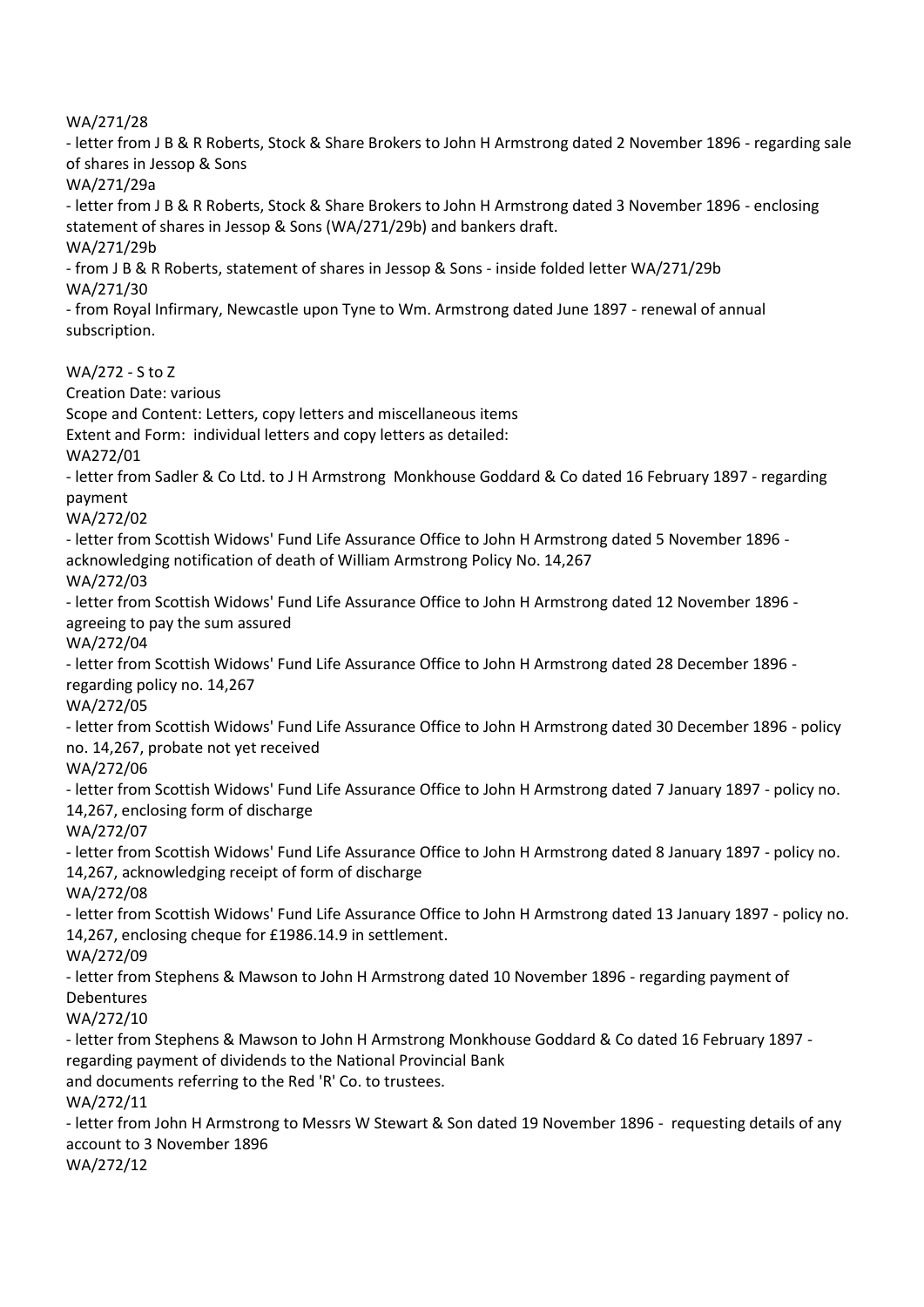- Advice note from J Straker Wilson Stock & Share Brokers to John H Armstrong dated 14 December 1898 - for sale of shares in Baltimore & Otis

WA/272/13

- letter from William Sutton to John H Armstrong dated 25 January 1897 - letter of apology

WA/272/14

- Invoice From T R Thompson & Sons to Exec. of Wm. Armstrong dated 1 July 1898 various repairs. WA/272/15

- letter from James Turnbull, Auctioneer to Exec. of Wm. Armstrong dated 6 November 1896 - regarding valuation for purposes of probate. (looking for business)

WA8272/16

- copy letter from John H Armstrong to James Turnbull, Auctioneer, dated 9 November 1896, requesting a meeting

WA/272/17

- letter from James Turnbull, Auctioneer to J H Armstrong dated 10 November 1896 - regarding a meeting WA/272/18

- copy letter from John H Armstrong to J Turnbull, Auctioneer, dated 21st November 1896, requesting valuation. WA/272/19

- letter from James Turnbull, Auctioneer to J H Armstrong dated 21 November 1896 - regarding valuation WA/272/20

- copy letter from John H Armstrong to J Turnbull, Auctioneer, dated 23 November 1896 - re furniture valuation WA/272/21

- letter from James Turnbull, Auctioneer to J H Armstrong dated 1 December 1896 - enclosing valuation WA/272/22

- copy letter from John H Armstrong to J Turnbull, Auctioneer, dated 29 December 1896 - re furniture valuation WA/272/23

- letter from James Turnbull, Auctioneer to J H Armstrong dated 25 February 1897 - acknowledging receipt of cheque regarding valuation for probate.(looking for more business) WA/272/24a

- From Thos. Butt Liquidator to John H Armstrong, Exec. of Wm. Armstrong decd. dated 2 August 1901 - regarding the sale by auction of the Tynemouth Bath Hotel Company i

n liquidation. 1 sheet folded

WA/272/24b

- handwritten letter from G H Armstrong to J H Armstrong dated 24 September 1901 - regarding his share of the Tynemouth Bath Hotel Company (inside folded sheet WA/272/24a)

WA/272/24c

- receipt from Thos. Butt Liquidator to John H Armstrong, Exec. of Wm. Armstrong decd. dated 27 September 1901 - regarding payment of £355 for shares in the

Tynemouth Bath Hotel Company. (inside folded sheet WA/272/24a) WA/272/25

- copy letter from John H Armstrong to Henry Wallace Trench Hall, Ravensworth dated 10 November 1896 regarding to valuation of Wayleave for probate purposes

WA/272/26

- copy letter from John H Armstrong to Henry Wallace Trench Hall, Ravensworth dated 14 November 1896 regarding papers relating to Wayleave

WA/272/27

- letter from Henry Wallace Trench Hall, Ravensworth to John H Armstrong dated 14 November 1896 - regarding to valuation of Wayleave for probate purposes

WA/272/28

- letter from Henry Wallace Trench Hall, Ravensworth to John H Armstrong dated 14 November 1896 - regarding papers relating to Wayleave

WA/272/29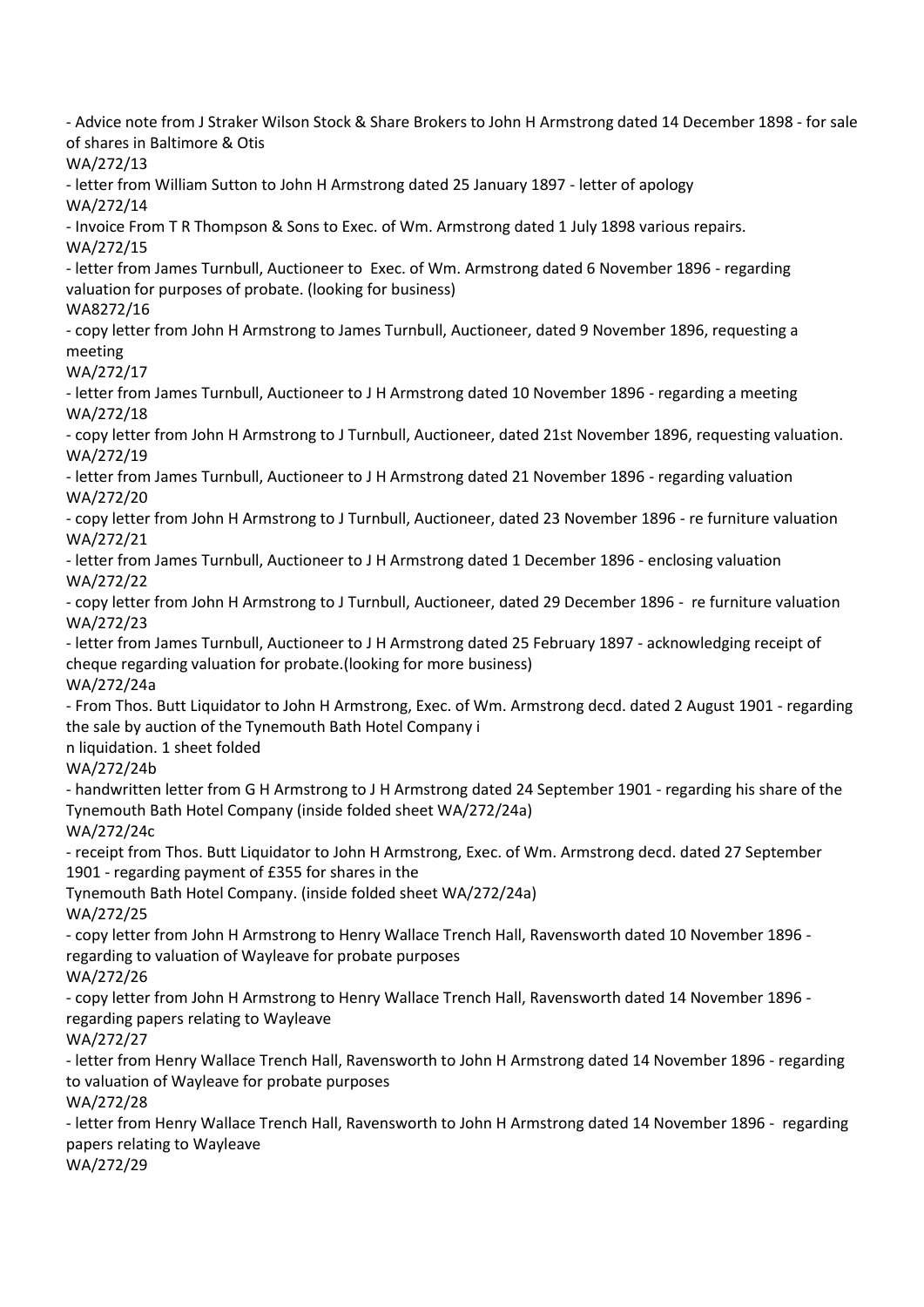- copy letter from John H Armstrong to Henry Wallace Trench Hall, Ravensworth dated 16 November 1896 regarding to valuation of Wayleave for probate purposes WA/272/30

- letter from John H Armstrong, Monkhouse Goddard & Co to Henry Wallace Trench Hall, Ravensworth dated 29 December 1896 - regarding fee for the valuation of Wayleave WA/272/31

- copy letter from John H Armstrong to Henry Wallace Trench Hall, Ravensworth dated 29 December 1896 regarding fee for the valuation of Wayleave

WA/272/32

- copy letter from John H Armstrong to Henry Wallace Trench Hall, Ravensworth dated [30 December 1896] regarding Wayleave (water damaged)

WA/272/33

- letter from Henry Wallace Trench Hall, Ravensworth to John H Armstrong dated 24 January 1897 - regarding Wayleave

WA/272/34

- letter from Robert Watson to J H Armstrong dated 14 November 1896 - no outstanding account against Wm. Armstrong

WA/272/35

- copy letter from John H Armstrong to Richard Murray, The Wear Brewery Sunderland dated 9 January 1897 accepting an offer on debentures

WA/272/36

- copy letter from John H Armstrong to Richard Murray, The Wear Brewery Sunderland dated 12 January 1897 enclosing a cheque for offer on debentures

WA/272/37

- letter from Wingate Grange Colliery to John H Armstrong dated 15 January 1897 - enclosing demand note and cheque

WA/273 - Monkhouse Goddard & Co. Newcastle

Creation Date: various

Scope and Content: Letters, copy letters and miscellaneous items Extent and Form: individual letters and copy letters as detailed:

WA/273/01

- from The Trustees of Wm Armstrong Decd. dated 6 October 1910 - receipt for fee of £2.2.0 for attending to the affairs of the Trust

WA/273/02

- from The Trustees of Wm Armstrong Decd. dated 6 November 1915 - receipt for fee of £3.12.9 for attending to the affairs of the Trust

WA/273/03 a-n

- from The Trustees of Wm Armstrong Decd. dated between 7 November 1899 & 17 May 1921 - receipts for fees most of which have explanatory notes attached for

attending to the affairs of the Trust

WA/273/04

- on printed letterhead to G.H.A. Armstrong dated 14 May 1920 - enclosing cheque for £3.11.11 being his share of the income of the estate

WA/273/05

- on printed letterhead to R.W. Armstrong dated 14 May 1920 - enclosing cheque for £3.11.11 being his share of the income of the estate

WA/273/06

- on printed letterhead to Messrs. W. Lister & Sons date 13 November 1896 - requesting details of account of late William Armstrong to 3 November 1896 for probate calculations.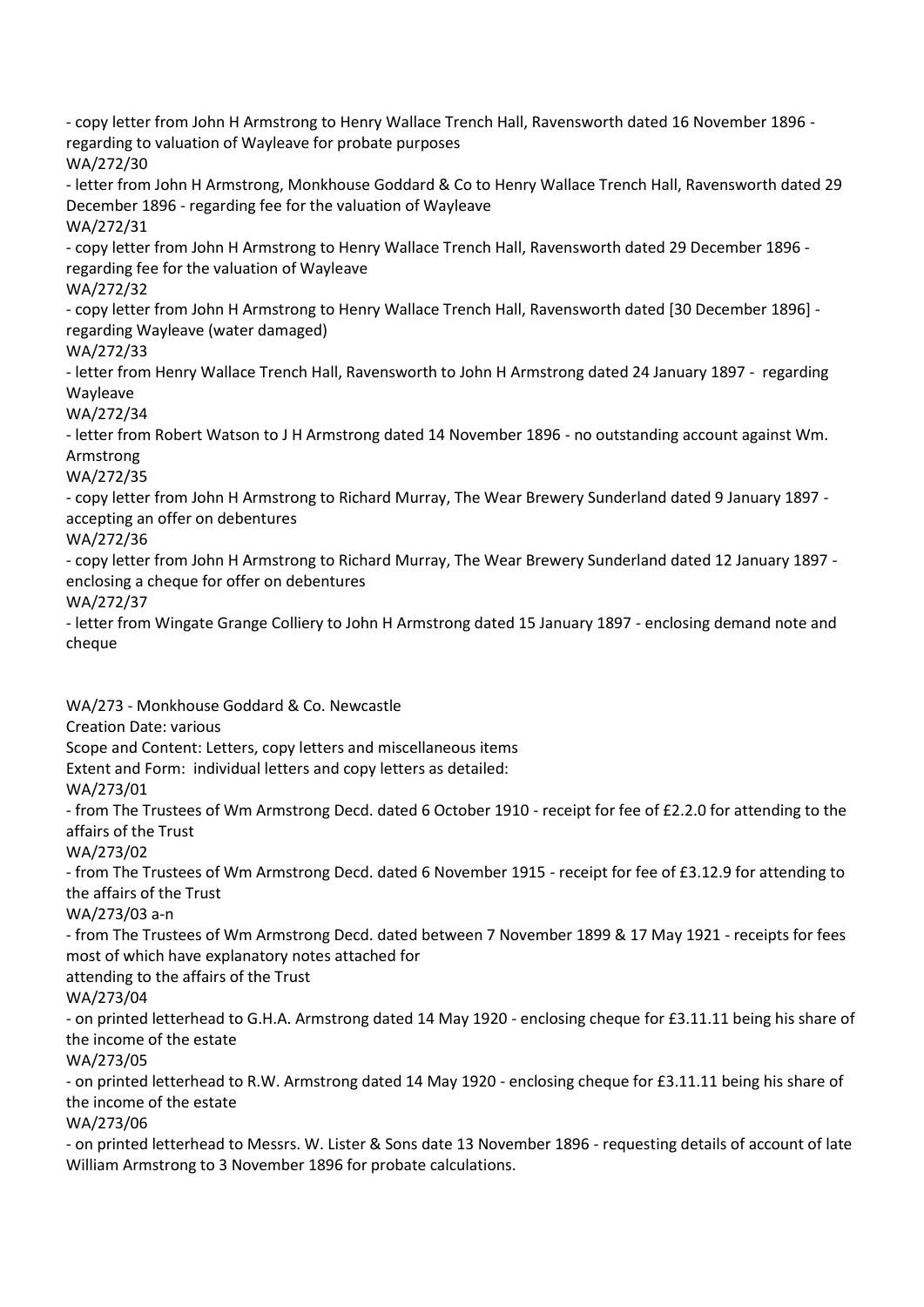WA/273/07

- on printed letterhead to Messrs.W Stewart & Son, date 19 November 1896 - requesting details of account of late William Armstrong to 3 November 1896 for probate calculations.

WA/273/08

- from J Hugh Armstrong dated 23 June 1906 - handwritten stamped receipt for cheque for £23.5.5 WA/273/09

- from G H Armstrong dated 15 May 1918 - typed stamped receipt for cheque for £4.15.0

WA/273/10

- telephonic message form dated 19 November 1896 to Thos Proctor & Sons, Side, Newcastle - requesting details of account of late William Armstrong to 3 November 1896

in addition to the £3.9.9 already tendered

WA/273/11

- telephonic message form dated 24 November 1896 to H Henderson Pelton Colliery - regarding cemetery fees (additional information on Pelton Cemetery see WA/276)

WA/273/12

- telephonic message form dated 14 November 1896 to Mr Guthrie, Coal Trade Chambers - regarding dividend just paid.

WA/273/13

- letter from R Guthrie Coal Trade Chambers dated 16 February 1897 - regarding further payment of dividends WA/273/14

- letter from North of England Institute of Mining and Mechanical Engineers, Neville Hall dated 20 July 1897 regarding purchases of 65 shares held by the late Wm Armstrong

WA/273/15

- postcard from the North of England Institute of Mining and Mechanical Engineers, Neville Hall, dated 22 July 1897 - declining to pay the price requested.

WA/273/16a

- copy letter to [Monkhouse Goddard Middlesbrough] dated 9 November 1896 - requesting local share list. WA/273/16b

- Agency Correspondence Monkhouse Goddard Middlesbrough dated 10 November 1896 - enclosing local stock list

WA/273/17

- Agency Correspondence Monkhouse Goddard Middlesbrough dated 12 February 1897 - regarding probate WA/273/18

- Agency Correspondence Monkhouse Goddard Middlesbrough dated 15 February 1897 - acknowledging receipt of P.O. for 7/6

WA/273/19

- post card from J H A to W E Pattinson dated [1930] - requesting balance sheet

WA/273/20

- post card from National Provincial Bank, Lincoln's Inn dated 2 February 1897 - acknowledging receipt of letter WA/273/21

- on printed letterhead to Miss Armstrong, Deal dated 19 May 1897 - regarding administration of the Trust WA/273/22

- handwritten note from M Armstrong, Deal dated 2 February 1897 - Many Thanks

WA/273/23

- handwritten note from H [?smith] dated 4 March 1897 - enclosing receipt for cheque WA/273/24

- handwritten note from Will Armstrong & Sons dated 3 December 1896 - enclosing papers

WA/273/25

- handwritten note from Miss [I] Armstrong dated 5 December 1896 - enclosing a cheque for £463.10.0 WA/273/26

- letter from R S Gardiner dated 25 January 1897 - regarding offer made to the owners of Pelton Colliery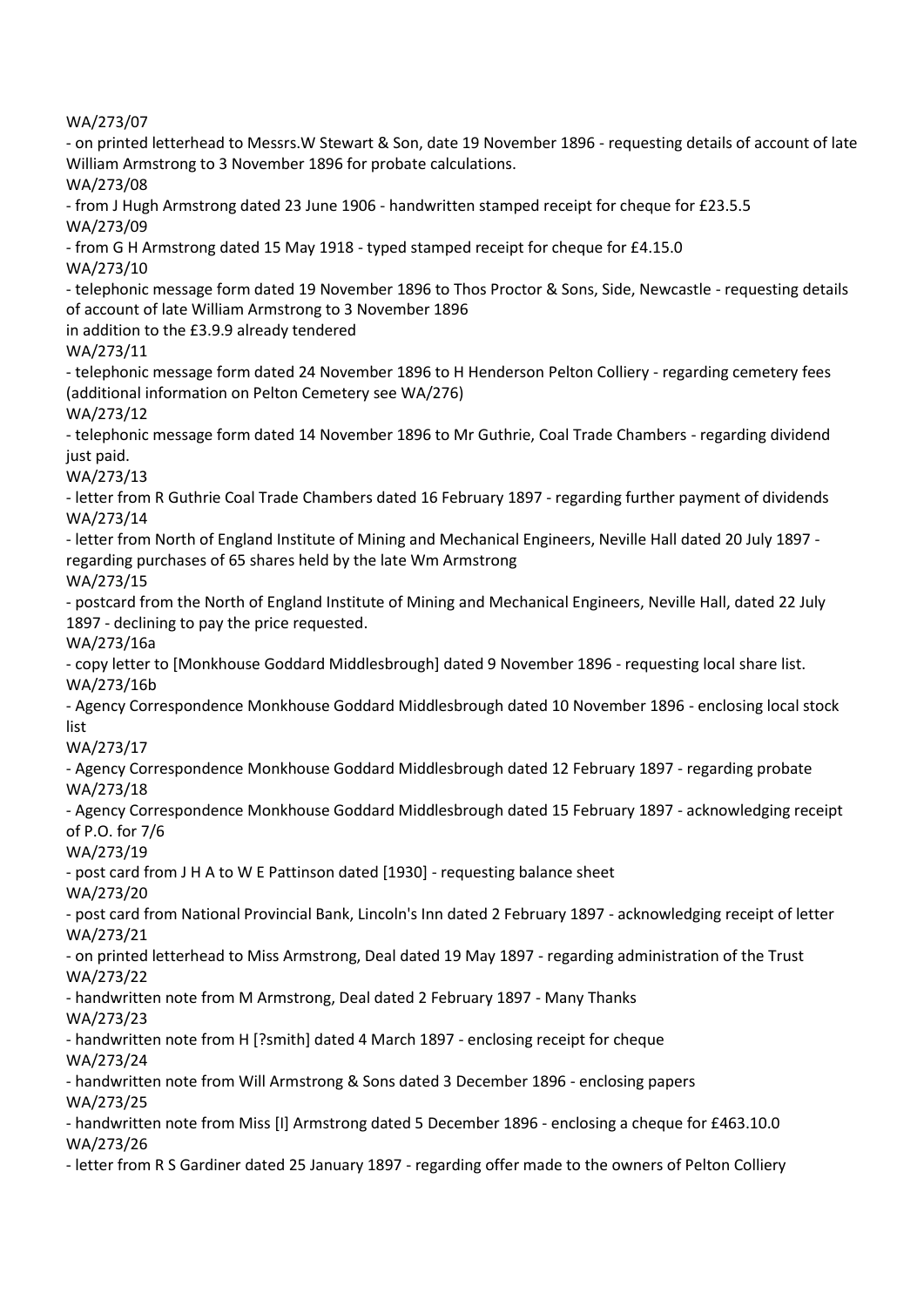WA/273/27

- memorandum form T Pumphrey & Son dated 16 November 1896 - Confirming that they have no outstanding account against the late WM. Armstrong

WA/273/28

- letter from The North eastern Breweries Ltd dated 3 June 1897 - regarding the payment of interest WA/273/29

- handwritten copy letter to Wm Armstrong, Wingate dated 2 April [?] - enclosing stock certificate WA/273/30

- handwritten copy letter to Wm Armstrong, Pelaw House dated 9 January 1897 - enclosing red backed book

## WA/274

Correspondence mainly between J.G. Wilson, J.G. Wilson, Ornsby & Cadle and J H Armstrong, Monkhouse Goddard & Co. Newcastle

Creation Date: various

Scope and Content: Letters, copy letters

Extent and Form: individual letters and copy letters as detailed:

WA/274/01

- handwritten letter from John George Wilson to J H Armstrong dated 13 November 1896 - regarding making an appointment

WA/274/02

- copy letter from John H Armstrong to John George Wilson dated 16 November 1896 - regarding letter of the 13th, will make an appointment when information for probate

is received

WA/274/03

- copy letter from John H Armstrong to Messrs. Wilson & Ormesby Solicitors dated 23 November 1896 - to advise Mr Wilson that everything is ready for the preparation of

the Probate Account, requests a telephone call

WA/274/04

- copy letter from John H Armstrong to John George Wilson dated 24 November 1896 - confirming telephone message and appointment

WA/274/05

- handwritten letter from John George Wilson to J H Armstrong dated 25 November 1896 - regarding appointment

WA/274/06

- copy letter from John H Armstrong to Messrs. Wilson & Ormesby Solicitors dated 25 November 1896 - enclosing rough Probate Accounts and the Will for Mr Wilson.

WA/274/07

- handwritten letter from Monkhouse Goddard & Co to Messrs Wilson, Ornsby & Cadle dated 29 November 1896 - enclosing deeds in connection with the Wingate Wayleave

WA/274/08

- handwritten letter from J.G. Wilson, Ornsby & Cadle to Monkhouse Goddard & Co dated 27 November 1896 acknowledging receipt of deeds in connection with the Wingate Wayleave

WA/274/09

- handwritten letter from J.G. Wilson, Ornsby & Cadle to J H Armstrong dated 3 December 1896 - requesting he be sworn before a Commissioner for oaths and sign and return the various documents enclosed. WA274/10

- handwritten letter from J.G. Wilson, Ornsby & Cadle to J H Armstrong,Monkhouse Goddard & Co. dated 5 December 1896 - acknowledging receipt of letter and documents WA274/11

- handwritten letter from J.G. Wilson to J H Armstrong dated 24 December 1896 - acknowledging telephone message and requesting in writing the stocks which are to be sold to provide monies.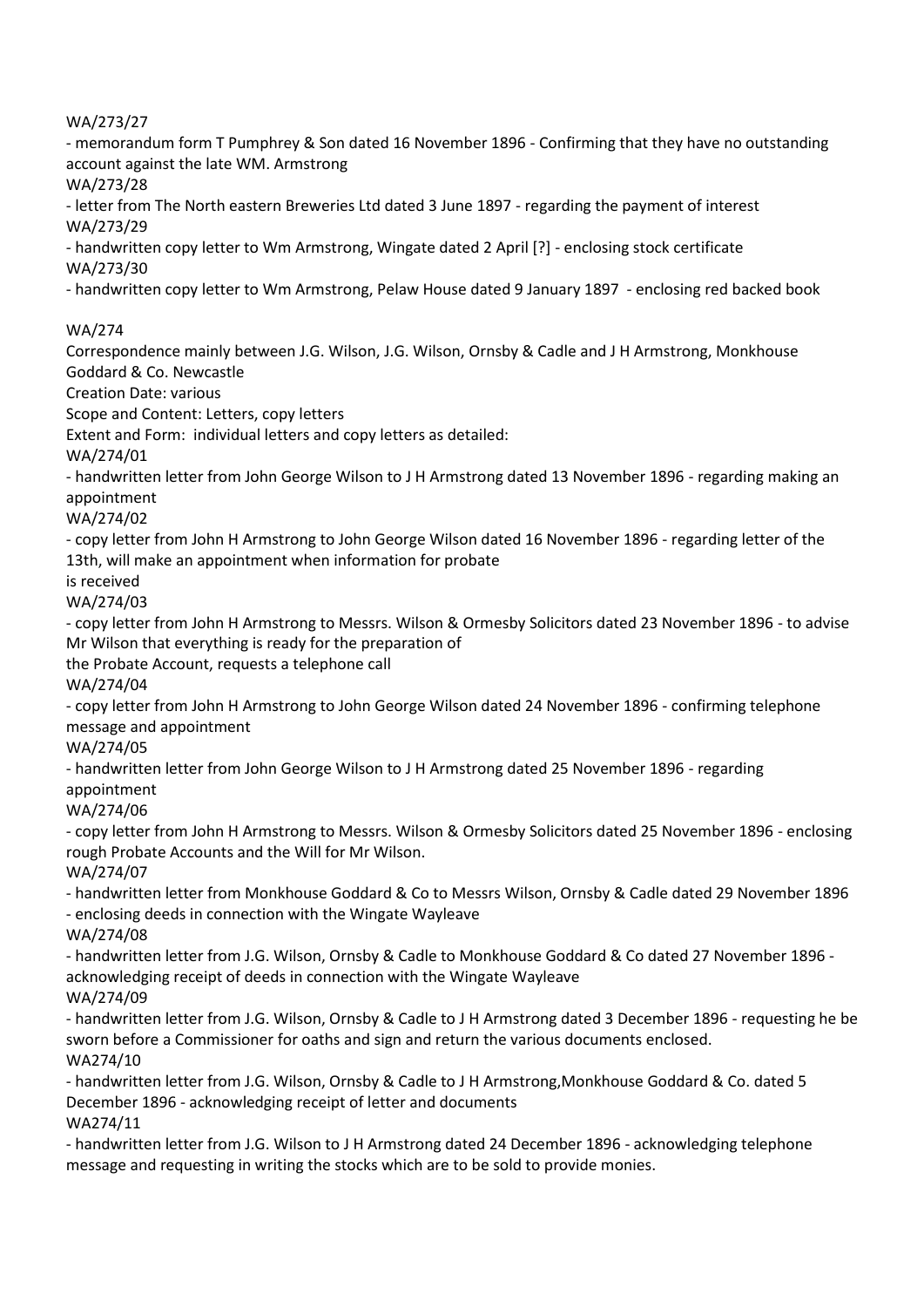WA/274/12

- handwritten letter from J.G. Wilson to J H Armstrong dated 29 December 1896 - acknowledging letter and meeting on Thursday

WA/274/13

- copy letter from John H Armstrong to J G Wilson dated 5 January 1897 - regarding legacies payable to the family and duties payable to the Inland Revenue (2pages)

WA/274/14

- copy letter from John H Armstrong to J G Wilson dated 7 January 1897 - confirming telephone conversation regarding payment from Scottish Widowsand and legacy

duty payable to the family and duties payable by Miss Mary Armstrong (2pages) WA/274/15

- telephonic message form from Monkhouse Goddard & Co to J G Wilson,dated 7 January 1897 - regarding meeting with the local secretary of the Scottish Widows Fund

WA/274/16

- handwritten letter from J.G. Wilson, Ornsby & Cadle to J H Armstrong dated 7 January 1897 - regarding legacies payble to the family and duties payable to the

Inland Revenue, and acknowledging telephone call regarding Scottish Widows WA/274/17

- handwritten letter from J.G. Wilson, Ornsby & Cadle to J H Armstrong Monkhouse Goddard & Co dated 8 January 1897 - acknowlodging letter of 7th regarding

Scottish Widows and confirming payment of duty for Miss Mary Armstrong

WA/274/18

- copy letter from John H Armstrong to Messrs. Wilson & Ormesby Solicitors dated 9 January 1897 - regarding payment of duty for Miss Mary Armstrong

WA/274/19

- handwritten letter from J.G. Wilson, Ornsby & Cadle to J H Armstrong Monkhouse Goddard & Co dated 26 January 1897 - confirming probate has been registered at various companies WA/274/20

- copy letter from John H Armstrong to J G Wilson, Ornsby & Cadle dated 27 January 1897 - regarding registration of probate with Messrs. Barry, Ostlers & Co Ltd. (2pages)

WA/274/21

- copy letter from John H Armstrong to J G Wilson dated 30 January 1897 - relating to the partnership of William Armstrong and Sons.

WA/274/22

- handwritten letter from J.G. Wilson to J H Armstrong dated 1 February 1897 - acknowledging letter of 30th WA/274/23

- copy letter from John H Armstrong to J G Wilson, Ornsby & Cadle dated 4 February 1897 - enclosing letter from Messrs. Barry, Ostlers & Co Ltd.

regarding registration of probate with Scotch Courts

WA/274/24

- handwritten letter from J.G. Wilson, Ornsby & Cadle to J H Armstrong Monkhouse Goddard & Co dated 5 February 1897 - acknowledging letter of the 4th

WA/274/25

- handwritten letter from J.G. Wilson, Ornsby & Cadle to J H Armstrong Monkhouse Goddard & Co dated 10 February 1897 - enclosing affidavit in duplicate to be sworn and returned, regarding probate WA/274/26

- handwritten letter from J.G. Wilson, Ornsby & Cadle to J H Armstrong Monkhouse Goddard & Co dated 11 February 1897 - apologising for not enclosing duplicate affidavit in letter of the 10th WA/274/27

- handwritten letter from J.G. Wilson, Ornsby & Cadle to J H Armstrong Monkhouse Goddard & Co dated 12 February 1897 - acknowledging return of affidavit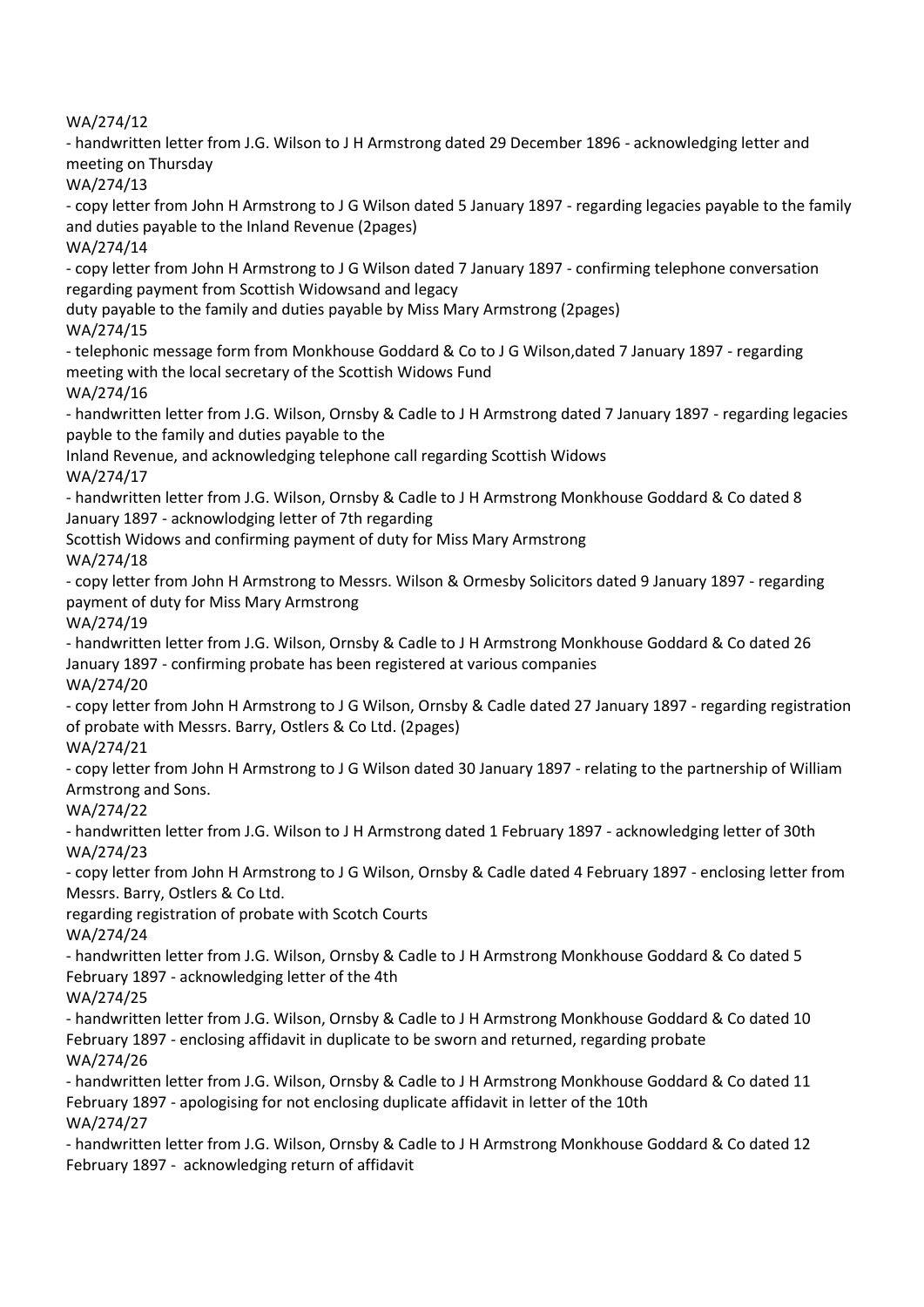WA/274/28 - handwritten letter from J.G. Wilson, Ornsby & Cadle to J H Armstrong Monkhouse Goddard & Co dated 13 February 1897 - acknowledging receipt of probate from Middlesbrough office and request for a share certificate. WA/274/29 - handwritten letter from J.G. Wilson, Ornsby & Cadle to J H Armstrong Monkhouse Goddard & Co dated 24 February 1897 - regarding William Armstrong and sons partnership WA/274/30 - handwritten letter from J.G. Wilson, Ornsby & Cadle to J H Armstrong Monkhouse Goddard & Co dated 24 February 1897 - acknowledging letter of the 23rd. and certificate 3883 WA/274/31 - handwritten letter from J.G. Wilson, Ornsby & Cadle to J H Armstrong Monkhouse Goddard & Co dated 27 February 1897 - requesting signatures of enclosed documents WA/274/32 - handwritten letter from J.G. Wilson, Ornsby & Cadle to J H Armstrong dated 4 March 1897 - enclosing Mr Turnbull's Valuation, confirming probate has been registered with N.E.Ry Co. and new certificates will be issued WA/274/33 - handwritten letter from J.G. Wilson, Ornsby & Cadle to J H Armstrong Monkhouse Goddard & Co dated 15 March 1897 - enclosing letter and form of declaration from The Cleveland Gas CO. WA/274/34 - handwritten letter from J.G. Wilson, Ornsby & Cadle to J H Armstrong Monkhouse Goddard & Co dated 19 March 1897 - enclosing various certificates and amounts, confirming probate has been produced to N E Ry WA/274/35 - handwritten letter from J.G. Wilson, Ornsby & Cadle to J H Armstrong Monkhouse Goddard & Co dated 23 March 1897 - confirming probate has been registered with all the companies mentioned WA/274/36 - handwritten letter from J.G. Wilson, Ornsby & Cadle to J H Armstrong Monkhouse Goddard & Co dated 27 March 1897 - enclosing probate and confirming registration with Baltimore & [Oliie] Railway co. WA/274/37 - handwritten letter from J.G. Wilson, Ornsby & Cadle to J H Armstrong dated 14 April 1897 - account of charges to date WA/274/38 - copy letter from John H Armstrong to J G Wilson, Ornsby & Cadle dated 20 April 1897 - enclosed cheque for settlement od costs. Enquiry into settlement of duty on Mary Armstrong's annuity WA/274/39 - handwritten letter from J.G. Wilson, Ornsby & Cadle to J H Armstrong Monkhouse Goddard & Co dated 21 April 1897 - acknowledging receipt of cheque. Confirming duty was paid on Mary Armstrong's annuity WA/274/40 - handwritten letter from J.G. Wilson, Ornsby & Cadle to J H Armstrong Monkhouse Goddard & Co dated 24 June 1897 - confirming deed relating to Wingate wayleave forwarded by registered post, valuation and original accounts were filed in Probate Court with the affidavit for Inland revenue WA/274/41 - handwritten letter from J.G. Wilson, Ornsby & Cadle to J H Armstrong Monkhouse Goddard & Co dated 24 June 1897 - acknowledging telephone message regarding deeds WA/274/42 - handwritten letter from J.G. Wilson, Ornsby & Cadle to J H Armstrong Monkhouse Goddard & Co dated 26 June 1897 - enclosing copy of Mr Wallace's valuation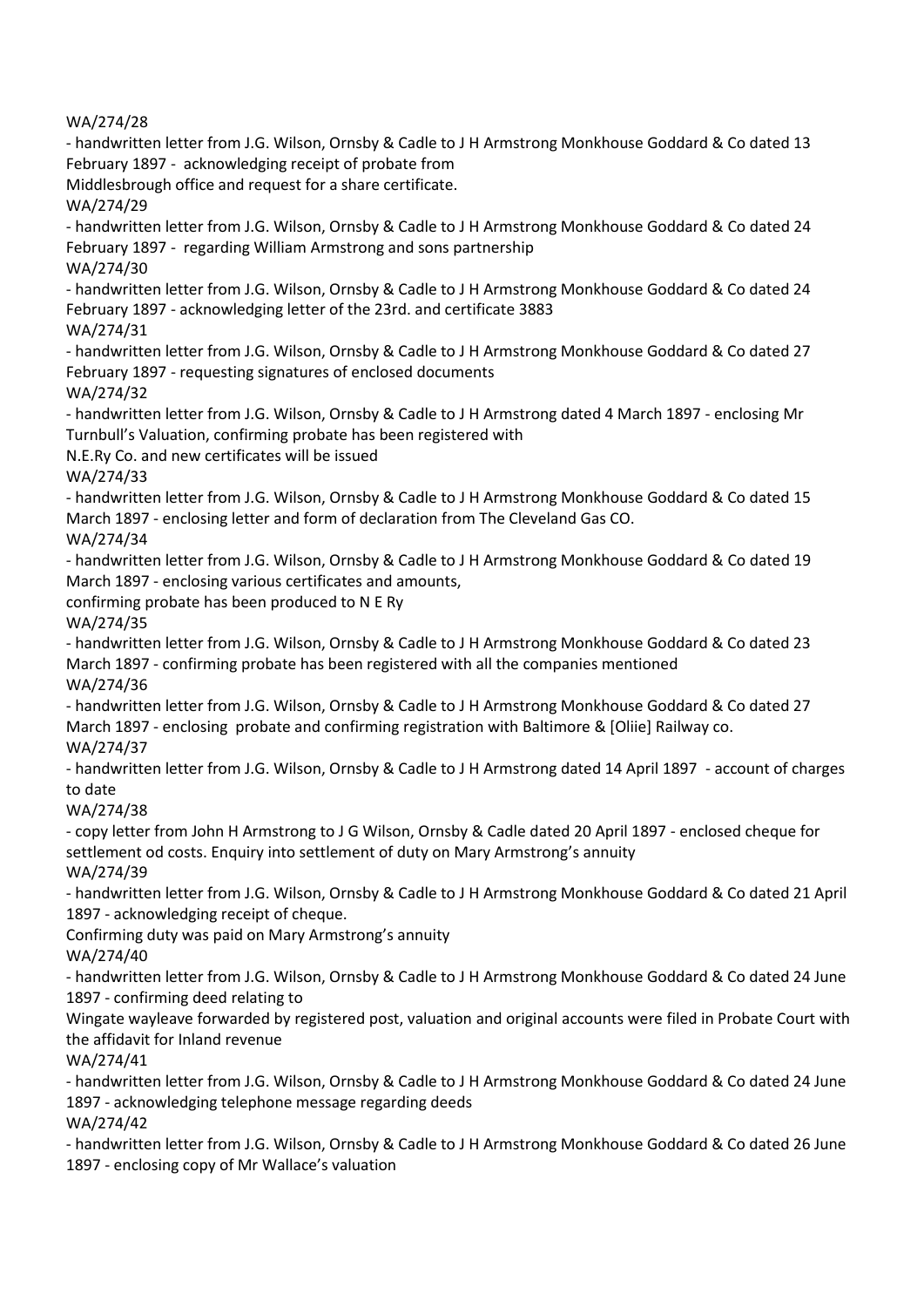WA/275

Creation Date: 7 April 1922

Scope and Content: Letter book From 7 April 1922 to [12 April 1924]

Extent and Form: Green board covers with black spine binding, with oval Monkhouse Goddard label on front, enclosing 24 items copy and original letters:

WA/275/01

- 1 page pink copy, to J H Armstrong dated 10 April 1922 re certificate of tax paid re North Eastern Railway WA/275/02

- 2 pages pink copy, to J H Armstrong dated 19 April 1922 re certificate of tax paid re North Eastern Railway, enclosing pink copy certificate of tax paid

re North Eastern Railway

WA/275/03

- original letter headed Collingwood Buildings dated 14 December 1922 from Henry Armstrong to Mr E Pattison, 31 Mosley Street, re cheques payable to the

Misses Richardson, enclosing cheque to J H Armstrong.

WA/275/04

- 1 page pink copy letter dated 19 February 1923 to North Eastern Railway Co, Central Station, reminding about Wingate Wayleave rent due.

WA/275/05

- 1 page pink copy letter dated 10 March 1923 to North Eastern Railway Co, Central Station acknowledging receipt of Wayleave rent.

WA/275/06

- 1 page pink copy letter dated 26 March 1923 to H Armstrong Esq., Messrs W Armstrong & Sons, Collingwood Buildings, enclosing Accounts of the W Armstrong Decd Trust for year to 31 March 1923.

WA/275/07

- 1 page pink copy letter dated 6 April 1923 to R W Armstrong Esq, 7 Victoria Square, enclosing cheque for share of estate income.

WA/275/08

- 1 page pink copy letter dated 6 April 1923 to Exors of C F Armstrong decd, Briscoe Hill, Carlisle, enclosing cheque for share of estate income.

WA/275/09

- 1 page pink copy letter dated 6 April 1923 to F G Armstrong Esq, 9 Windsor Crescent, enclosing cheque for share of estate income.

WA/275/10

- 1 page pink copy letter dated 6 April 1923 to Henry Armstrong Esq, Collingwood Buildings, enclosing cheque for share of estate income.

WA/275/11

- 1 page pink copy letter dated 6 April 1923 to Miss A G Armstrong, 9 Windsor Crescent, enclosing cheque for share of estate income.

WA/275/12

- 1 page pink copy letter dated 6 April 1923 to Capt Ralph Armstrong, 41 Melville Road, Coventry, enclosing cheque for share of estate income.

WA/275/13

- 1 page original Price Waterhouse letter dated 6 April 1923 to G H A Armstrong Esq, Arcadia, Chester le Street, enclosing cheque for share of estate income. WA/275/14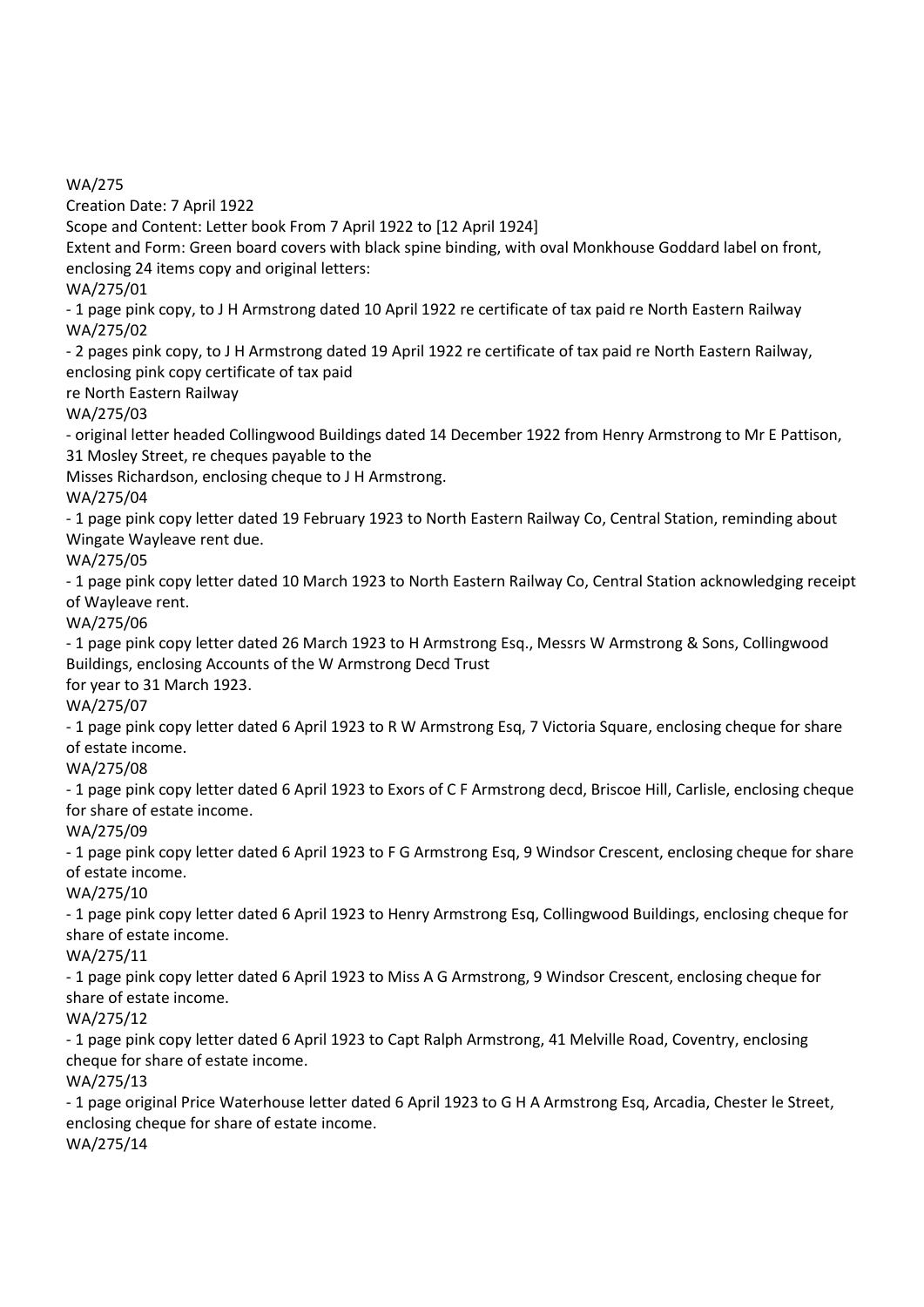- 1 page pink copy letter dated 6 April 1923 to G H A Armstrong Esq, Arcadia, Chester le Street, enclosing cheque for share of estate income (copy of above).

WA/275/15

- 1 page pink copy letter dated 13 June 1923 to Hy Armstrong Esq, Collingwood Buildings, enclosing cheques for the Misses Richardson and requesting cheque for share

of their personal allowances.

WA/275/16

- postcard from G H Armstrong, Arcadia, Chester le Street, dated 30 July 1923 to Mr Patterson, Monkhouse Goddard & Co, requesting statement of account of railway dividend.

WA/275/17

- 1 page pink copy letter dated 1 August 1923 to G H Armstrong Esq, Arcadia, Chester le Street, attaching 1 page blue copy certificate of income from

London and North East Railway Company.

WA/275/18

- 1 page pink copy letter dated 25 October 1923 to John H Armstrong Esq, Kensington Palace Hotel, enclosing cheques for signature and return.

WA/275/19

- 1 page pink copy letter dated 10 March 1924 to The Chief Cashier, London and North Eastern Railway Company, Newcastle upon Tyne, reminding about Wingate Wayleave Rent due. WA/275/20

- 1 page pink copy letter dated 31 March 1924 to London and North East Railway Company, Central Station, amending instructions re payment of Wingate Wayleave rent.

WA/275/21

- 1 page pink copy letter dated 12 April 1924 to R W Armstrong Esq,Messrs W Armstrong & Sons, Collingwood Buildings, enclosing account books for the Trust. WA/275/22

- 1 page original letter from R W Armstrong, Collingwood Buildings, dated 12 April 1924 to Messrs Price Waterhouse & Co, acknowledging receipt of account books.

PAPERS AND LETTERS RELATING TO CHESTER LE STREET CEMETERY

(additional information see Pelton Fell Colliery)

WA/276

Creation Date: 16 December 1895

Scope and Content: The Burials Joint Committee, Ecclesiastical Parish of Chester le Street. Scale of Charges and Regulations.

Extent and Form. Small folded printed sheet.

# WA/277

Creation Date: 7 April 1897

Scope and Content: Letter from T. Walker enclosing account for 2 additional grave spaces, certificate of purchase, entry in register of purchase of graves and stamp duty.

Sent to Monkhouse , Goddard & Co. These documents are missing.

Extent and Form. Small folded handwritten sheet.

WA/278

Creation Date: 14 August 1897 Scope and Content: Letter from The Rectory. Chester le Street for fees due for erecting a stone in the

Extent and Form. Small folded handwritten sheet. the other blank,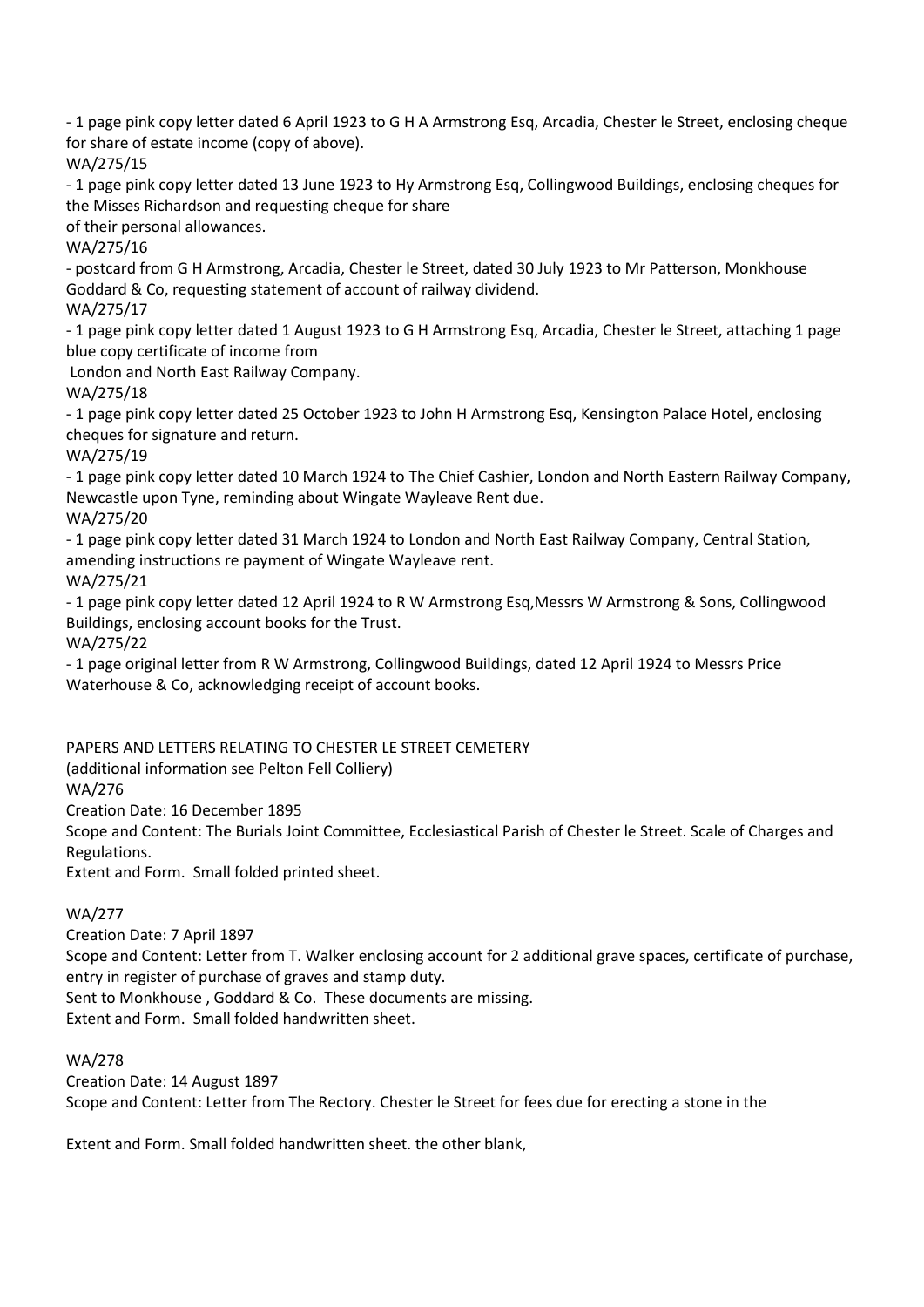## WA/279

Creation Date: 25 August 1897 Scope and Content: Letter from The Rectory. Chester le Street acknowledging receipt of cheque in payment for erecting a stone in the cemetery Extent and Form. Small handwritten sheet.

## WA/280

Creation Date: 9 November 1900 Scope and Content: Receipted annual account for attendance to grave, including list of bulbs planted Extent and Form: Small folded handwritten sheet. stamped and receipted, the other blank, signed T Walker

# WA/281

Creation Date: 27 Octiober 1901

Scope and Content: Receipted annual account for attendance to grave, Sent to Monkhouse Goddard & Co. Extent and Form: Small folded handwritten sheet. stamped and receipted, list of bulbs on inside, signed T Walker WA/281/01

- with small lined list of bulbs pinned between

## WA/282

Creation Date: 4 November 1901

Scope and Content: From The Burials Joint Committee for the Ecclesiastical Parish of Chester le Street, acknowledging receipt of cheque in payment of account.

Extent and Form. 1 page small headed notepaper. stamped and receipted, signed T Walker

## WA/283

Creation Date: 23 December 1902

Scope and Content: From The Burials Joint Committee for the Ecclesiastical Parish of Chester le Street, acknowledging receipt of cheque in payment of account.

Extent and Form. 1 page small headed notepaper. stamped and receipted, signed T Walker, 2 items attached , pinned

# WA/283/01

-small lined list of bulbs pinned between.

WA/283/02

-annual account dated 4 December 1902 for attendance to grave, Sent to Monkhouse Goddard & Co. Small folded handwritten sheet. with list of bulbs, signed T Walker

#### WA/284

Creation Date: 27 December 1905

Scope and Content: Receipted annual account for attendance to grave, paid by Monkhouse Goddard & Co. Extent and Form: 1 page headed typed, stamped and receipted, signed T Walker, 2 items attached , pinned WA/284/01

-From The Burials Joint Committee for the Ecclesiastical Parish of Chester le Street, annual account dated 9 December 1905, for attendance to grave,

Sent to Monkhouse Goddard & Co.

WA/284/02

--small lined list of bulbs

# WA/285

Creation Date: 19 October 1906 Scope and Content: List of bulbs planted and their cost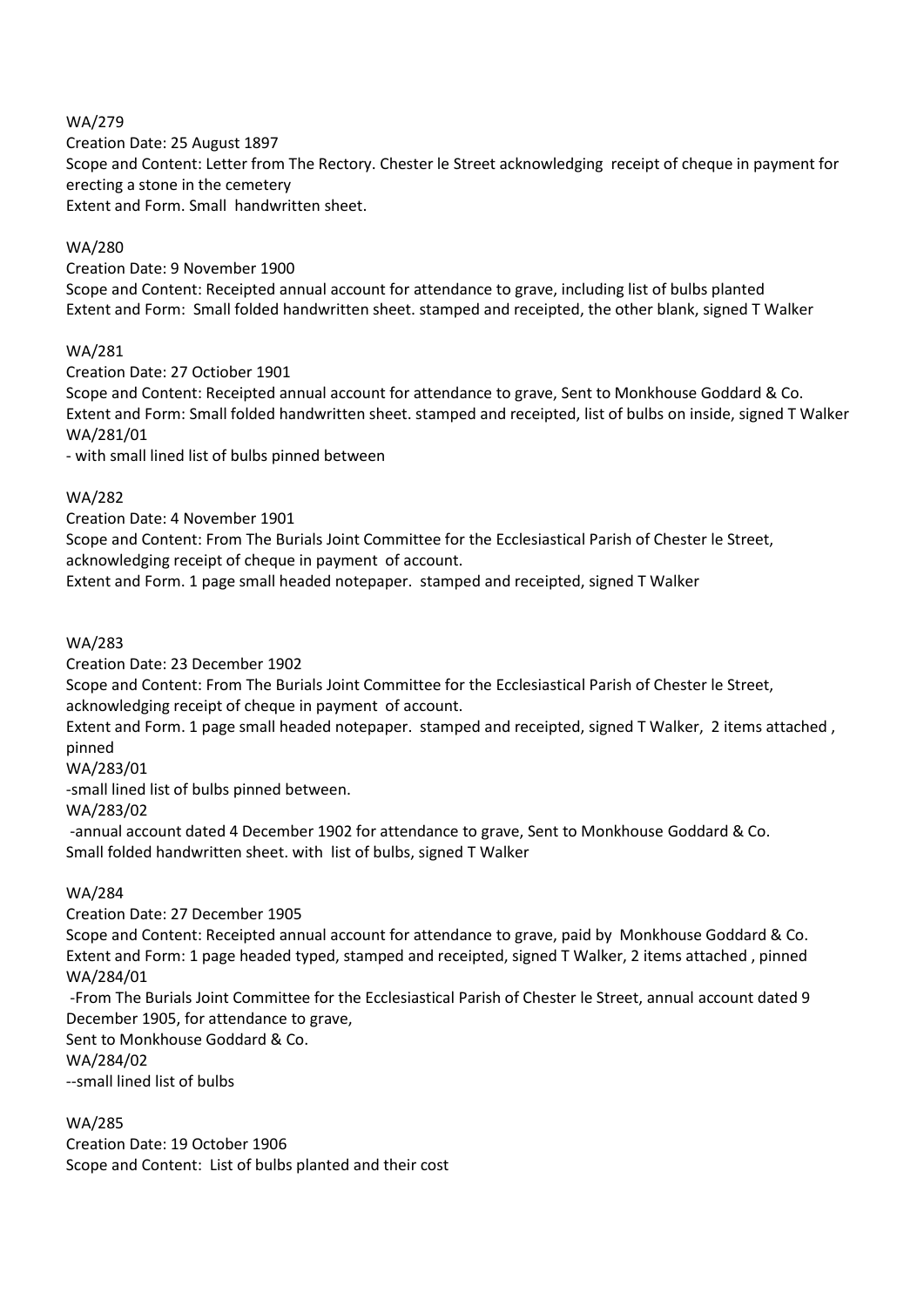Extent and Form: 1 page lined paper, handwritten

## WA/286

Creation Date: 2 January 1907

Scope and Content: Receipted annual account for 1906 for attendance to grave, paid by Monkhouse Goddard & Co.

Extent and Form: 1 page headed typed, stamped and receipted, signed T Walker,

## WA/287

Creation Date: 10 December 1909 Scope and Content: Receipted annual account for attendance to grave, Extent and Form: Handwritten, stamped and receipted, signed T Walker, list of bulbs , pinned WA/287/01 -small lined list of bulbs

## WA/288

Creation Date: 19 October 1911 Scope and Content: List of bulbs planted and their cost, receipted, signed T Walker, Extent and Form: 1 page lined paper, handwritten

## WA/289

Creation Date: 16 December 1911 Scope and Content: Receipted annual account for attendance to grave, Extent and Form: Handwritten, stamped and receipted, signed T Walker, list of bulbs , pinned WA/288/01 --small lined list of bulbs

# WA/290

Creation Date: 11 July 1907 Scope and Content: Receipted Invoice from John Lowes & Sons for recutting inscription on monument, altering and extending granite kerbs Extent and Form: Illustrated invoice, includes terms and conditions

#### WA/291

Creation Date: 17 December 1908 Scope and Content: Receipted annual account for attendance to grave, Extent and Form: 2 half-sheets, one headed, handwritten, stamped and receipted, the other blank, pinned, with small lined list of bulbs pinned between. WA/291/01 - including summer bedding and bulbs listed (incl Mr Plimsoll, Czar Peter, Gertrude, tulips, Cottage Maid, snowdrops).

#### WA/292

Creation Date: various

Scope and Content: Receipted annual account for attendance to grave

Extent and Form: Small folded handwritten sheet. stamped and receipted, the other blank, signed T Walker WA/292/01

- handwritten invoice headed Chester le Street Cemetery to Thomas Walker dated 19 December 1913 - stamped and receipted, signed Thomas Walker, with list of bulbs WA/292/02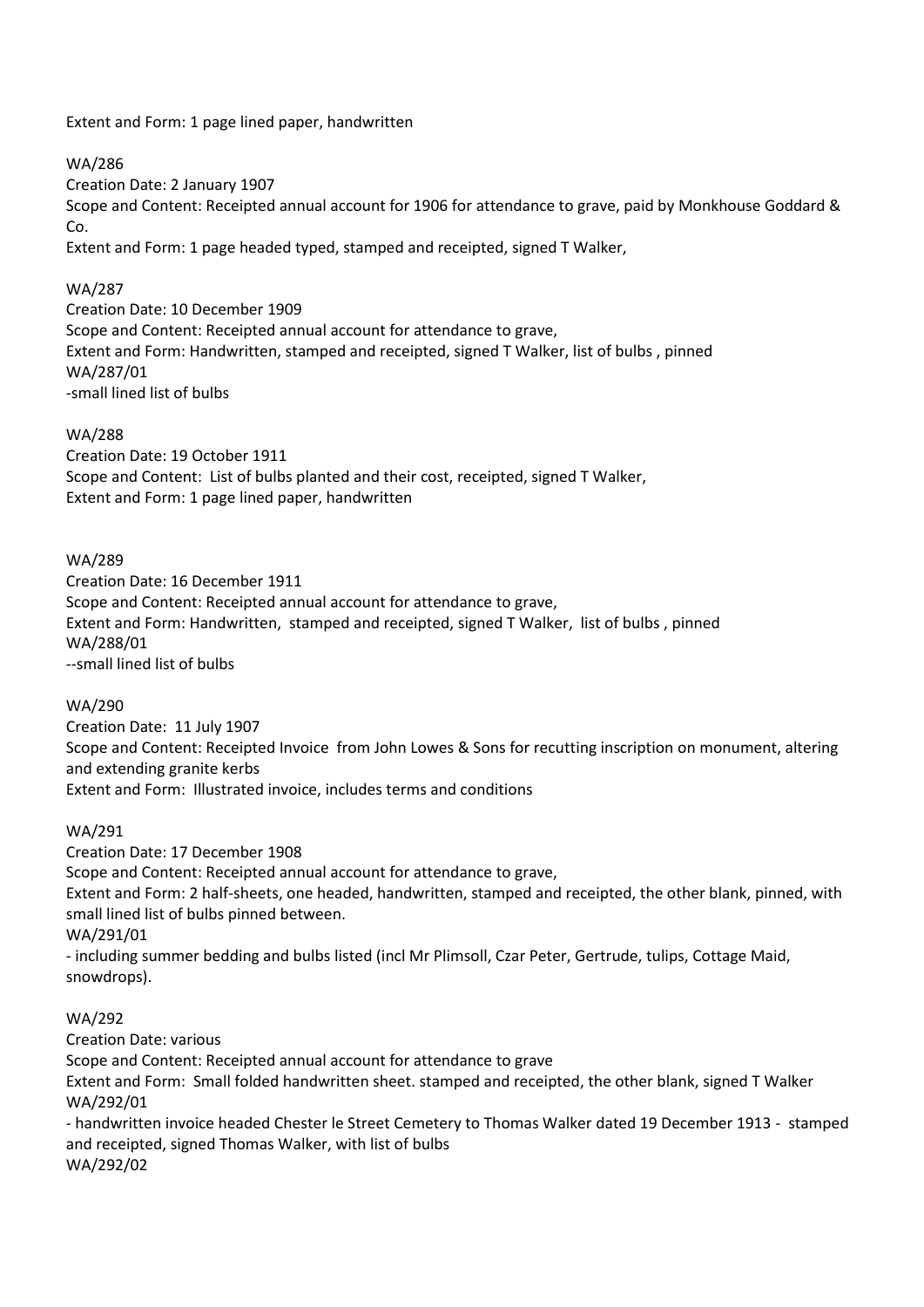-small lined list of bulbs

WA/292/03

- Receipted annual account for attendance to grave dated 13 December 1915 - including list of bulbs planted

## WA/293

Creation Date: 14 December 1916

Scope and Content: Receipted invoice from Thomas Walker Chester le Street Cemetery to J H Armstrong for planting grave space with summer plants and daffodil bulbs.

Extent and Form: 1 page small headed notepaper. handwritten, stamped and receipted, signed T Walker

## WA/294

Creation Date: 19 December 1917

Scope and Content: Receipted invoice from Thomas Walker, Chester le Street Cemetery to J H Armstrong for attendance to grave, with summer planting and Autumn bulbs.

Extent and Form: 1 page small headed notepaper. handwritten, stamped and receipted, signed T Walker

## WA/295

Creation Date: 18 December 1918

Scope and Content: Receipted invoice from Thomas Walker,Chester le Street Cemetery to J H Armstrong for attendance to grave, with summer planting and daffodil bulbs.

Extent and Form: 1 page small headed notepaper. handwritten, stamped and receipted, signed T Walker

## WA/296

Creation Date: 15 December 1919

Scope and Content: Annual account dated for attendance to grave, with list of planting. Sent to Monkhouse Goddard & Co.

Extent and Form. 1 page small, handwritten. stamped and receipted, signed T Walker,

# WA/297

Creation Date: 15 December 1920 Scope and Content: Receipted invoice from Chester le Street Burials Joint Committee. annual account for attendance to grave, with list of planting

Extent and Form: 1 page small headed notepaper. handwritten, stamped and receipted, signed T Walker,

#### WA/298

Creation Date: 16 December 1921

Scope and Content: Receipted annual account for attendance to grave, including summer planting and autumn bulbs

Extent and Form: Small folded handwritten sheet. stamped and receipted, signed T Walker. On the back of second sheet amount of cheque enclosed signed J.H. Armstrong.

#### WA/299

Creation Date: 18 December 1922

Scope and Content: Receipted annual account for attendance to grave, including summer planting and bulbs Extent and Form: Small folded handwritten sheet. stamped and receipted, signed T Walker.

#### WA/300

Creation Date: 10 December 1912

Scope and Content: Receipted annual account for attendance to grave,

Extent and Form: 1 and half-sheets, half page, handwritten. stamped and receipted, signed T Walker, 1 headed,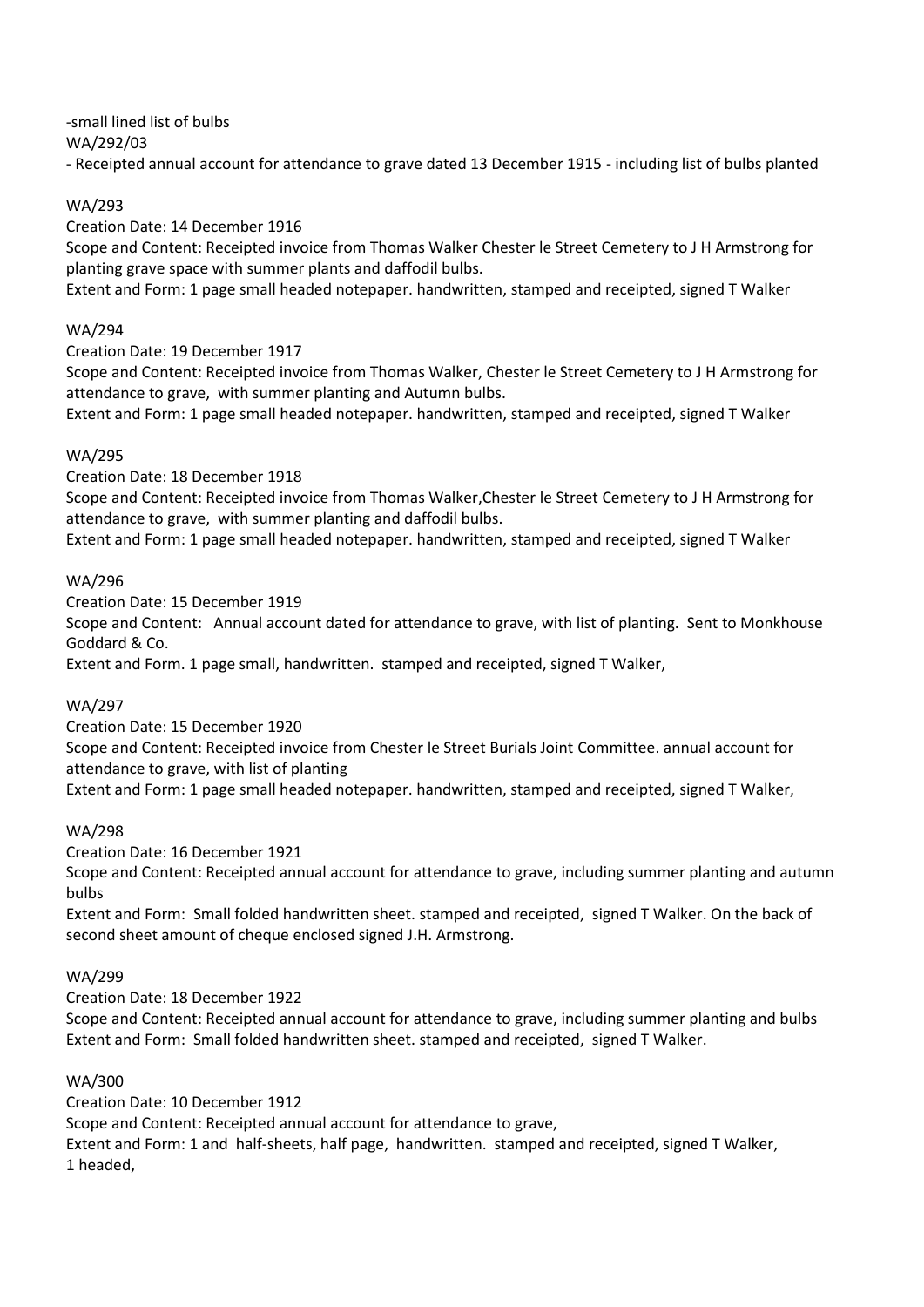# WA300/01

- headed Invoice from Joseph Cobb & Sons to Thos Walker, with list of bulbs and their cost.

## WA/301

Creation Date: 1 January 1900

Scope and Content: Acknowledging receipted of payment of annual account for attendance to grave, Sent to Monkhouse Goddard & Co.

Extent and Form: 2 Small folded handwritten sheets, 2nd sheet has list of bulbs pinned in middle. WA/301/01

- 22 December 1899, annual account for attendance to grave, includes list of planting. signed T Walker WA/301/02

- Partial headed invoice of Joseph Cobb & Sons, to Thos Walker, with list of bulbs and their cost. dated 9 Oct. 1899

# WA/302

Creation Date: 18 December 1923

Scope and Content: Receipted invoice from Chester le Street Cemetery to J H Armstrong for attendance to grave space - summer planting and hyacinth bulbs.

Extent and Form: 1 handwritten, receipted, folded page.

#### **RECEIPTS**

#### WA/303

Creation Date: 23 September 1898 - 29 March 1922 Scope and Content: Stamped receipts for share of proceeds of sale of assets and capital and Income of the Estate. Extent and Form: bundle of receipts in various forms

#### WA/304

Creation Date: 23 March 1907 - 17 May 1920 Scope and Content: Acknowledgements of receipt of monies received from the Estate. Extent and Form: Handwritten bundle of letters/notes in various forms

#### WA/305

Creation Date: 4 April 1918 Scope and Content: Confirmation of the share of the income received by Mr. Thomas Hugh Armstrong from the North Eastern Railway Co. WA/305/01 -Confirmation of the share of the income received by Mr. George Herbert Archibald Armstrong from the North Eastern Railway Co. WA/305/02 -Confirmation of the share of the income received by Mr. Thomas Hugh Armstrong from the North Eastern Railway Co. (annotated 7 May 1919 for possible re typing)

## WA/306

Creation Date : 25 November 1896 Scope and Content: Bound letter book, Nov 1896 to Feb 1898. Extent and Form: Bound letter book, dark green covers with red binding embossed on spine in gold 'Letter Book' with rectangular ruled label on front 'William Armstrong Decd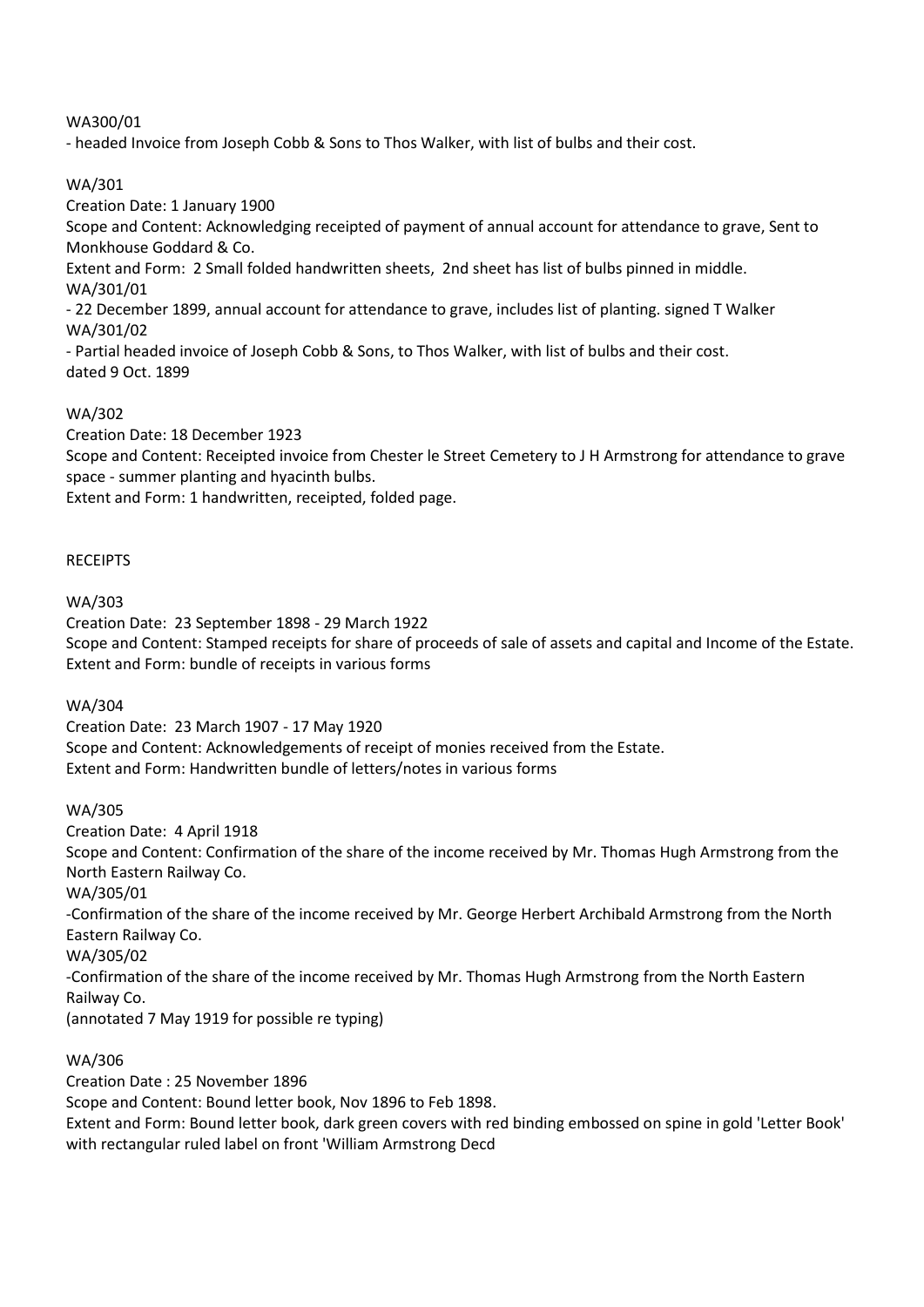Letter Book Nov 1896 to Feb 1898. Alphabetical index pages, listing names of correspondents with page numbers of letters, and bound copy letters numbered 1 to 250,

with three loose pages inserted between pages 164 and 165, being copy letters to The Times, Newcastle Daily Journal and Newcastle Evening Chronicle requesting insertion of death notice for Margaret Isabel Armstrong, Pelaw House, Chester le Street, on December 2nd 1897, widow of the late William Armstrong, aged 72.

## WA/307

Creation Date: various

Scope and Content:H.M.Goverment - Taxes

Extent and Form: 2 notifications regarding taxes due on the estate of Wm. Armstrong dec'd WA/307/01

- Year 1896/97. Notice of first assessment under Schedules D & E of the Income Tax Acts. Payable on or before the 1st day of January, 1897 dated 16 November 1896 -

WA/307/02

- from Legacy and Succession Duty Office, dated 29 December 1896 - Reference AB.96 2666 5043, regarding claim for Estate Duty.

WA/307/03

- handwritten letter from [I] Reed on William Armstrong & Sons headed paper to J H Armstrong dated 13 January 1897 - [regarding above wa/307/01 & 02]

## WA/308

Creation Date: November 1896

Scope and Content: Pass book , 4 November 1896 to 31 December 1822

Extent and Form: Pass book for The National Provincial Bank of England Ltd. Newcastle upon Tyne, for the Exors of Wm Armstrong Dec'd

#### WA/309

Creation Date: various

Scope and Content: Letters, copy letters and miscellaneous items regarding the announcement of the death of William Armstrong

Extent and Form: individual letters and copy letters as detailed:

WA/309/01

- copy letter from Monkhouse Goddard to The Editor, Newcastle Daily Chronicle dated 4 November 1896 WA/309/02

- copy letter from Monkhouse Goddard to The Editor, Newcastle Daily Journal dated 4 November 1896 WA/309/03

- copy letter from Monkhouse Goddard to The Editor, Newcastle Daily Leader dated 4 November 1896 WA/309/04

- handwritten copy letter from John H Armstrong to the Proprietors of the Standard, Fleet St. London dated 4 November 1896

WA/309/05

- handwritten copy letter from John H Armstrong to the Proprietors of the Times Printing House Sq. London dated 4 November 1896

WA/309/06

- handwritten copy letter from John H Armstrong to the Publishers of the Newcastle Daily Journal dated 4 November 1896

WA/309/07

- handwritten copy letter from John H Armstrong to the Publishers of the Newcastle Daily Leader dated 4 November 1896

WA/309/08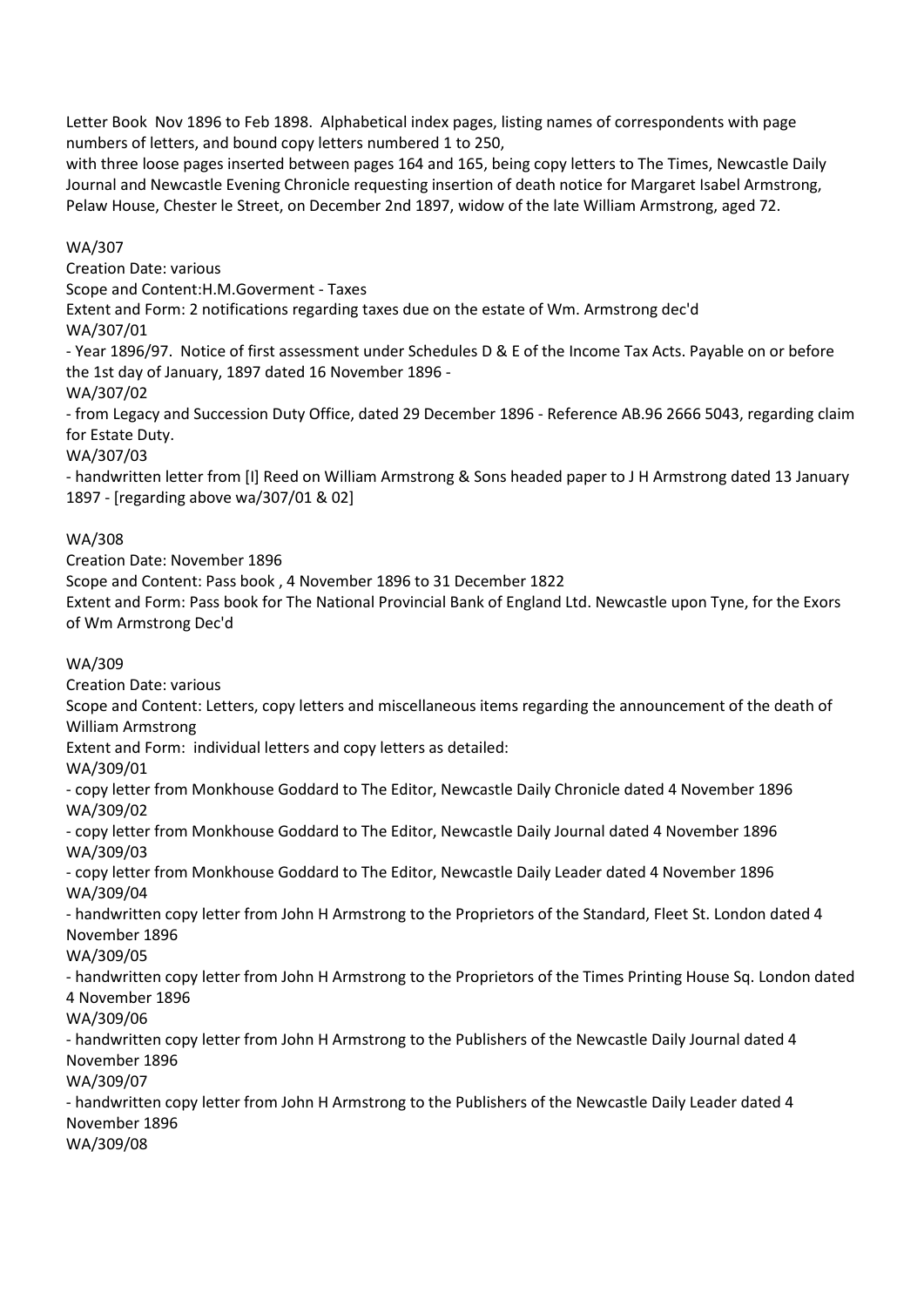- handwritten copy letter from John H Armstrong to the Publishers of the Newcastle Chronicle dated 4 November 1896

WA/309/09

- handwritten copy letter from John H Armstrong to the Reg Guthrie, Coal Trade Office dated 4 November 1896 WA/309/10

- handwritten copy letter from John H Armstrong to the H [Simmonds] dated 4 November 1896 WA/309/11

- handwritten copy letter from John H Armstrong to the Publishers of the Newcastle Daily Leader dated 6 November 1896

# WA/309/12

- handwritten letter from H Hamilton Fyfe, The Times to J H Armstrong dated 18 November 1896 WA/309/13

- telegram no:224 from Hugh to J H Armstrong dated 19 November 1896 - confirming Times will publish memoir

# WA/310

- copy letter from John H Armstrong to Gerald Armstrong Dated 26 November 1896 - enclosing two sets of accounts payable

# WA/311

- copy letter from John H Armstrong to C.F. Armstrong Dated 23 November 1896 - enquiring when interest on loan was last paid.

# WA/312

- handwritten letter from C.F. Armstrong to Monkhouse Goddard & Co. dated 21 Jul 1897 - enclosing cheque for interest on loan

CORESPONDENCE BETWEEN MEMBERS OF THE ARMSTRONG FAMILY REGARDING WILLIAM ARMSTRONG DEC'D Creation Date: various

Scope and Content: Letters, copy letters and miscellaneous items Extent and Form: individual letters and copy letters as detailed:

WA/313 - Between J H Armstrong and William Armstrong

WA/313/01

-letter from Wm. dated 8 November 1896 - enclosing slips taken from dressing room drawer and requesting a meeting.

WA/313/02a

-letter from Wm. dated 13 November 1896 - enclosing Expense account for £12.6.11, attached list of servants wages

WA/313/02b

- from Nancy Armstrong list of servants wages

WA/313/03

- copy letter from John H Armstrong dated 17 November 1896 - enclosing prospectus form Fenwicks Brewery WA/313/04

- copy letter from John H Armstrong dated 19 November 1896 - enclosing letter form Hugh, 2 sheets pinned WA/313/05

- copy letter from John H Armstrong dated 24 November 1896 - requesting signatures for enclosed cheques WA/313/06

-letter from Wm. dated 26 November 1896 - returning cheques duly signed

WA/313/07

-letter from W Armstrong dated 1 December 1896 - informing of an appointment with Wilson at Durham regarding Probate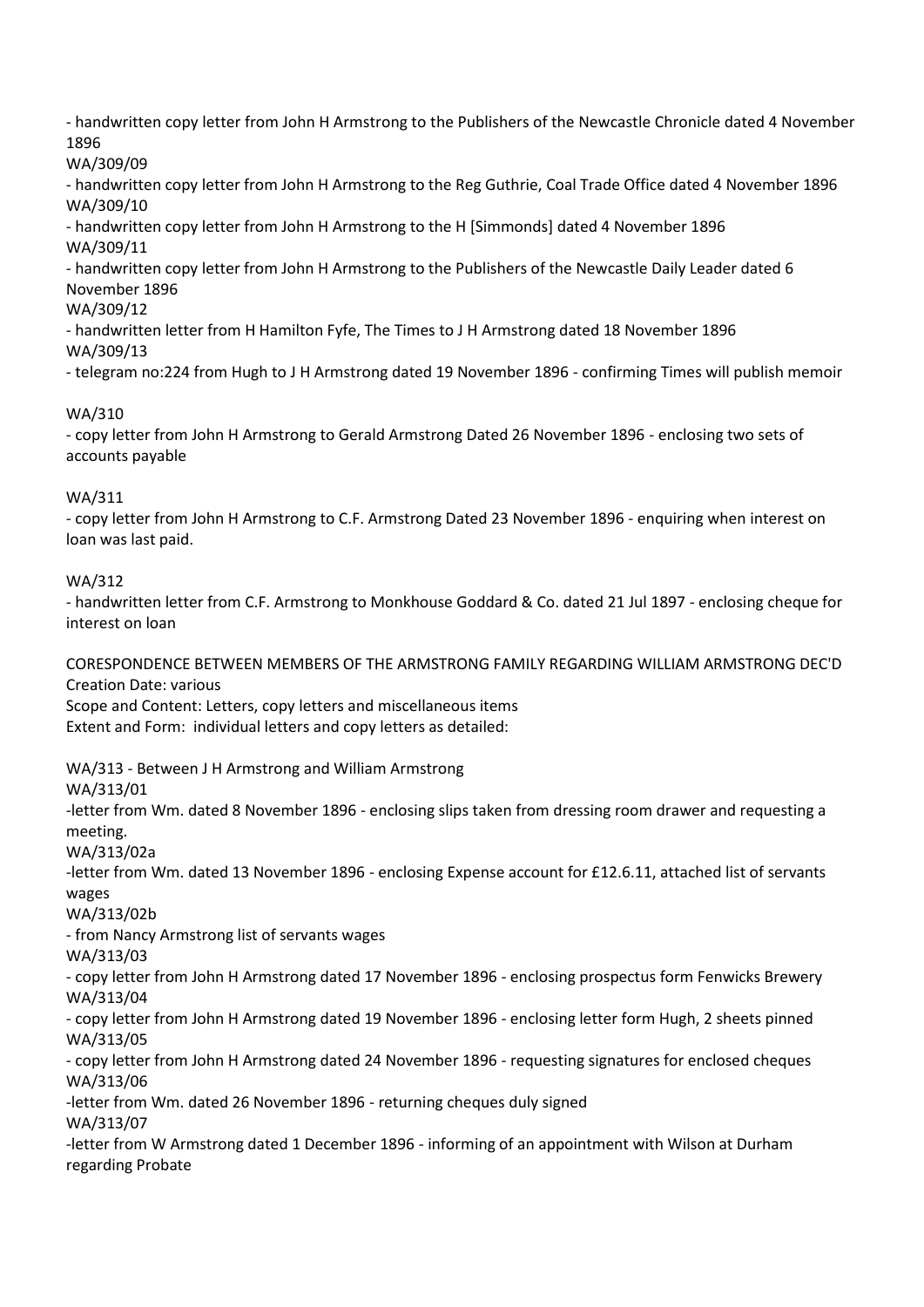WA/313/08 - copy letter from John H Armstrong dated 19 December 1896 - to arrange a meeting with Wilson at Durham between Harry, John and William WA/313/10 -letter from Wm. dated 31 December 1896 - Enclosing form from Government WA/313/11 -letter from Wm. dated 3 January [1896] - to arrange a meeting WA/313/12 - copy letter from John H Armstrong dated 4 January 1897 - acknowledging WA/313/10 & 11 WA/313/13 - copy letter from John H Armstrong dated 6 January 1897 - confirming meeting WA/313/14 - copy letter from John H Armstrong dated 4 February 1897 - requesting a meeting WA/313/15 -letter from Wm. dated 5 March 1897 - enclosing information WA/313/16 -letter from Wm. dated 10 March 1897 - returning Cheque & receipt for Mine WA/313/17 -letter from W Armstrong dated 16 April 1897 - returning Lawyers bill WA/313/18 -letter from Wm. dated 22 April 1897 - enclosing documents and arranging meeting WA/313/19 -letter from Wm. dated 30 June 1897 - returning Cheque WA/313/20 -letter from Wm. dated 2 July 1897 - returning Cheque

#### WA/314

Creation Date: No date

Scope and Content: letter from Henry Armstrong to M Patterson - enclosing signatures as requested Extent and Form: 1 page folded, handwritten

CORESPONDENCE BETWEEN J H ARMSTRONG AND HENRY ARMSTRONG Creation Date: various Scope and Content: Letters, copy letters and miscellaneous items Extent and Form: individual letters and copy letters as detailed: WA315 enclosing lithograph signature as requested WA315/01 - handwritten copy letter from John H Armstrong dated 7 November 1896 - requesting siganate in lithograph WA/315/02 - letter from Henry Armstrong on William Armstrong & sons letter head dated 30 November 1896 - enclosing Pelton Colliery Owners cheque WA/315/03 - copy letter from John H Armstrong dated 18 December 1896 - regarding meeting with Wilson in Durham WA/315/04 - copy letter from John H Armstrong dated 30 December 1896 - regarding meeting in Durham WA/315/05 - letter from Henry Armstrong on William Armstrong & sons letter head dated 28 January 1897 - returning papers connected with the estate of Wm Armstong dec'd WA/315/06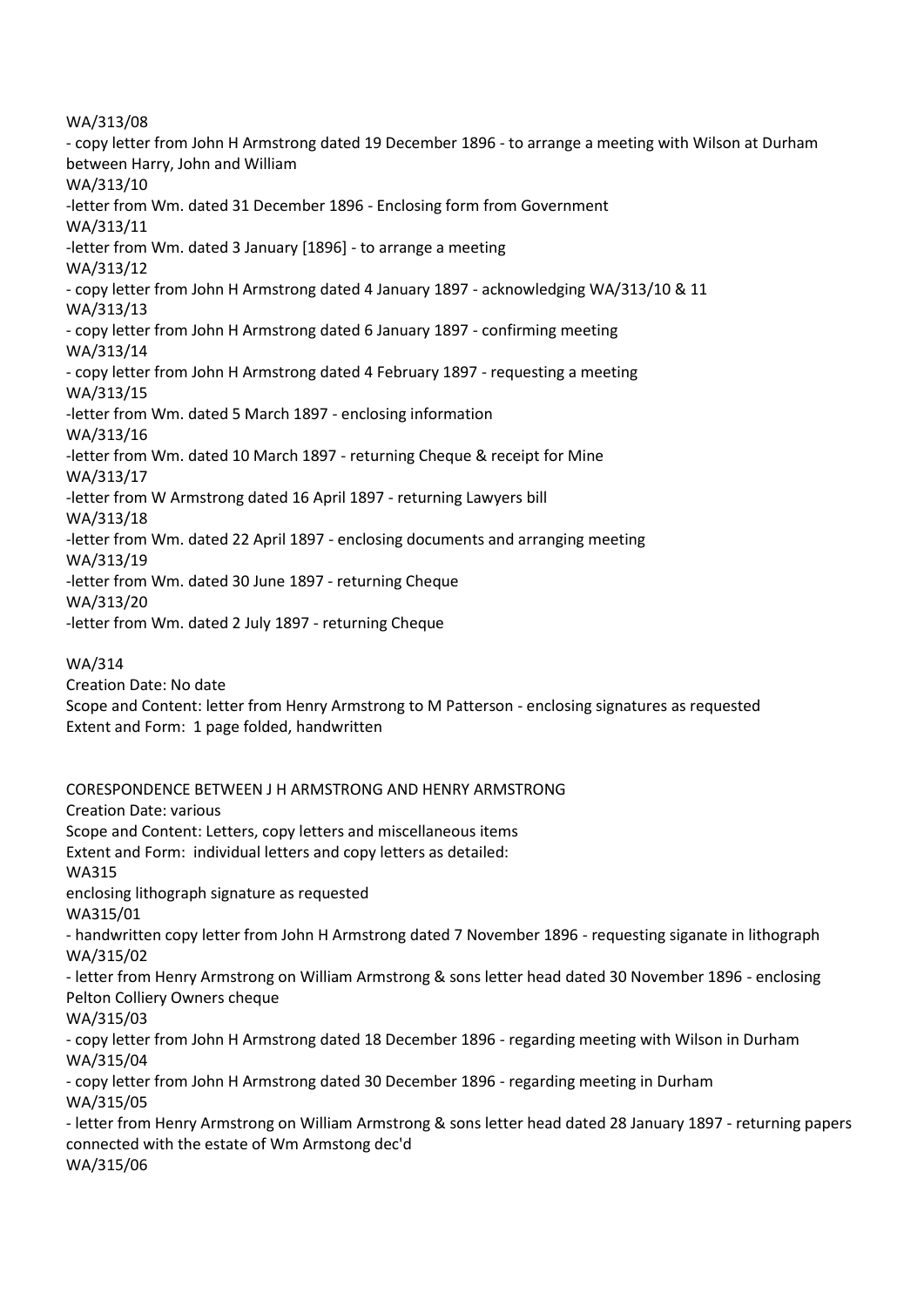- letter from Henry Armstrong on William Armstrong & sons letter head dated 5 March 1897 - enclosing receipt for cheque

WA/316

Creation Date: 25 November 1896 Scope and Content: letter from John H Armstrong to Aunt Mary [Armstrong], regarding the provision made for her by her brother in his will, and possible increase in the annuity Extent and Form: 2 pages handwritten WA/317 Creation Date: various Scope and Content: letter from Mary Armstrong Extent and Form: handwriiten letters as detailed WA/317/01 - to My Dear Nephew Jack dated 3 December 1896 - acknowledging letter informing her of the provisions of her brothers will, her bank details and address WA/317/02 - to My Dear Nephew dated 6 January 1897 - ewgarding her date of birth, legacy duty, comments about living in Deal and family chat WA/317/03 - to Dear Sir,[Monkhouse Goddard] dated 3 May 1897 - regarding the payment of her annuity WA/317/04 - to Dear Sir,[Monkhouse Goddard] dated 5 May 1897 - regarding the payment of her annuity WA/317/05 - to Dear Sir,[J H Armstrong] dated 7 May 1897 - regarding the payment of her annuity WA/317/06 - to Dear Sir,[Monkhouse Goddard] dated 14 May 1897 - regarding the payment of her annuity WA/317/07 - postcard to Monkhouse Goddard dated 24th May 1897 - regarding the payment of her annuity WA/317/08 - to Dear Sir,[Monkhouse Goddard] dated 24th June 1897 - regarding the payment of her annuity WA/317/09 - to Dear Sir,[Monkhouse Goddard] dated 27th June 1897 - regarding the payment of her annuity WA/318 Creation Date: [9 November 1896] Scope and Content: to unknown from William and Henry Armstrong [William Armstrong & Sons] informing of death of father and Senior Partner, and the continuation of

the business

Extent and Form: 2 pages folded proof, handwritten

WA/319

Creation Date: 4 March 1897

Scope and Content: from William Armstrong & Sons to J H Armstrong - enclosing cheque for £500 Extent and Form: 1 page on printed letterhead, handwritten

WA/320

Creation Date: 4 May 1897

Scope and Content: from William Armstrong & Sons to J H Armstrong - enclosing cheque for £36.15.0 Extent and Form: 1 page on printed letterhead, handwritten